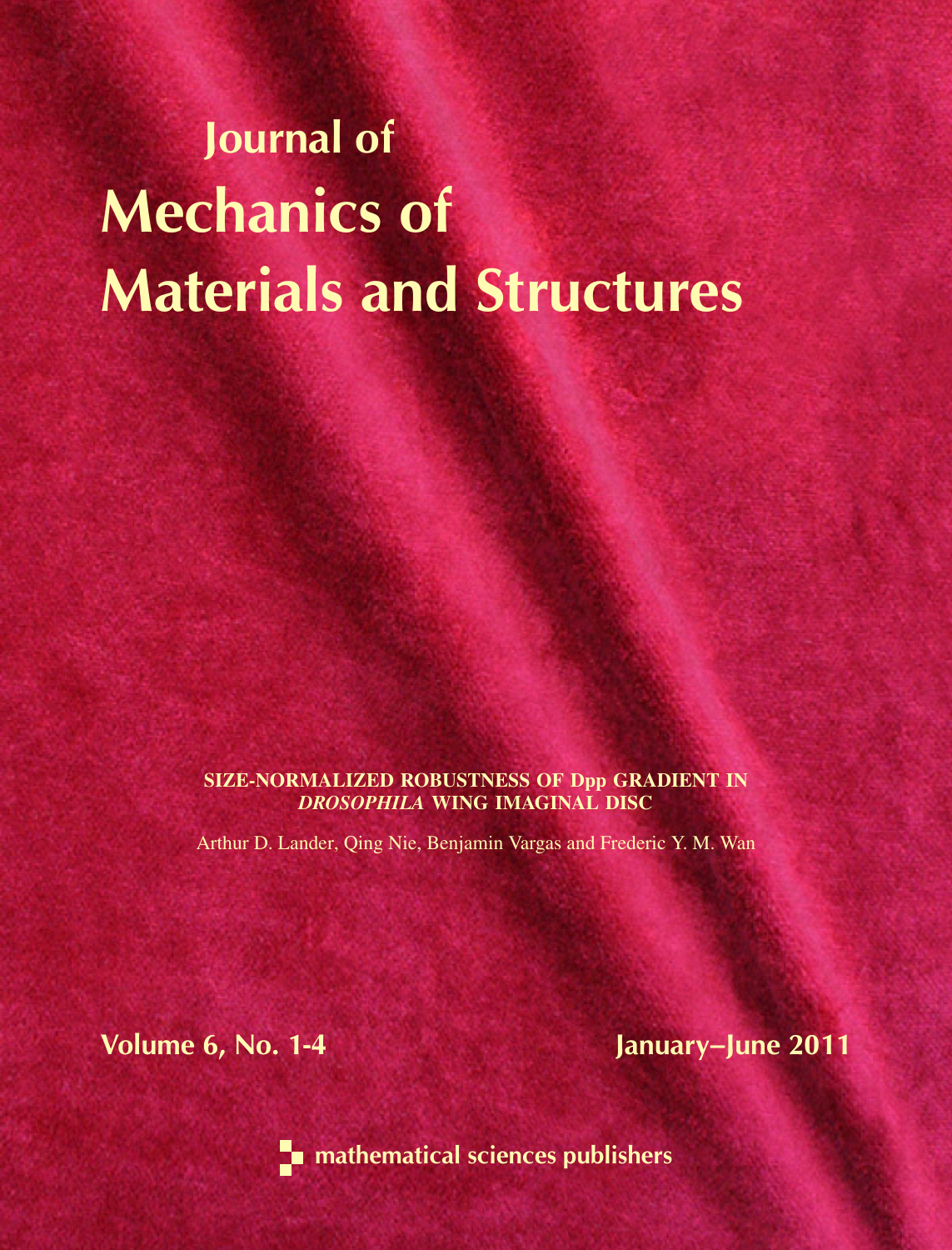

# SIZE-NORMALIZED ROBUSTNESS OF Dpp GRADIENT IN *DROSOPHILA* WING IMAGINAL DISC

# ARTHUR D. LANDER, QING NIE, BENJAMIN VARGAS AND FREDERIC Y. M. WAN

*Dedicated to Charles and Marie-Louise Steele for their years of outstanding management of IJSS and JoMMS, and for their more than forty years of warm friendship with the last author.*

Exogenous environmental changes are known to affect the intrinsic characteristics of biological organisms. For instance, the synthesis rate of the morphogen decapentaplegic (Dpp) in a *Drosophila* wing imaginal disc has been found to double with an increase of 5.9°C in ambient temperature. If not compensated, such a change would alter the signaling Dpp gradient significantly and thereby the development of the wing imaginal disc. To learn how flies continue to develop "normally" under such an exogenous change, we formulate in this paper a spatially two-dimensional reaction-diffusion system of partial differential equations (PDE) that accounts for the biological processes at work in the *Drosophila* wing disc essential for the formation of signaling Dpp gradient. By way of this PDE model, we investigate the effect of the apical-basal thickness and anteroposterior span of the wing on the shape of signaling gradients and the robustness of wing development in an altered environment (including an enhanced morphogen synthesis rate). Our principal result is a delineation of the role of wing disc size change in maintaining the magnitude and shape of the signaling Dpp gradient. The result provides a theoretical basis for the observed robustness of wing development, preserving relative but not absolute tissue pattern, when the morphogen synthesis rate is significantly altered. A similar robustness consideration for simultaneous changes of multiple intrinsic system characteristics is also discussed briefly.

# 1. Morphogen gradients and temperature change

*Morphogens* (also known as *ligands* in biochemistry and developmental biology) are molecular substances that bind to cell surface receptors and other molecules. The concentration gradients of different morphogen-receptor complexes [Entchev et al. 2000; Gurdon and Bourillot 2001; Teleman and Cohen 2000] are known to be responsible for cell differentiation and patterning of biological tissues during the developmental phase of a biological organism. For a number of morphogen families, including Dpp in the wing imaginal disc of fruit flies of the genus *Drosophila*, it is well established experimentally and by analyses of appropriate mathematical models that the signaling gradients are formed by morphogens being transported from a localized source and binding to cell surface receptors downstream (see references cited in [Lander et al. 2002; 2005a; 2005b]). However, biochemical processes leading to morphogen gradient formation are influenced by highly cooperative events such as protein folding and membrane fluidity, and

The research was supported in part by NIH grants P50-GM076516, R01-GM067247 and R01-GM075309. The two NIH R01 grants were awarded through the Joint NSF/NIGMS Initiative to Support Research in the Area of Mathematical Biology. *Keywords:* morphogen gradients, robust development, environmental changes, Dpp.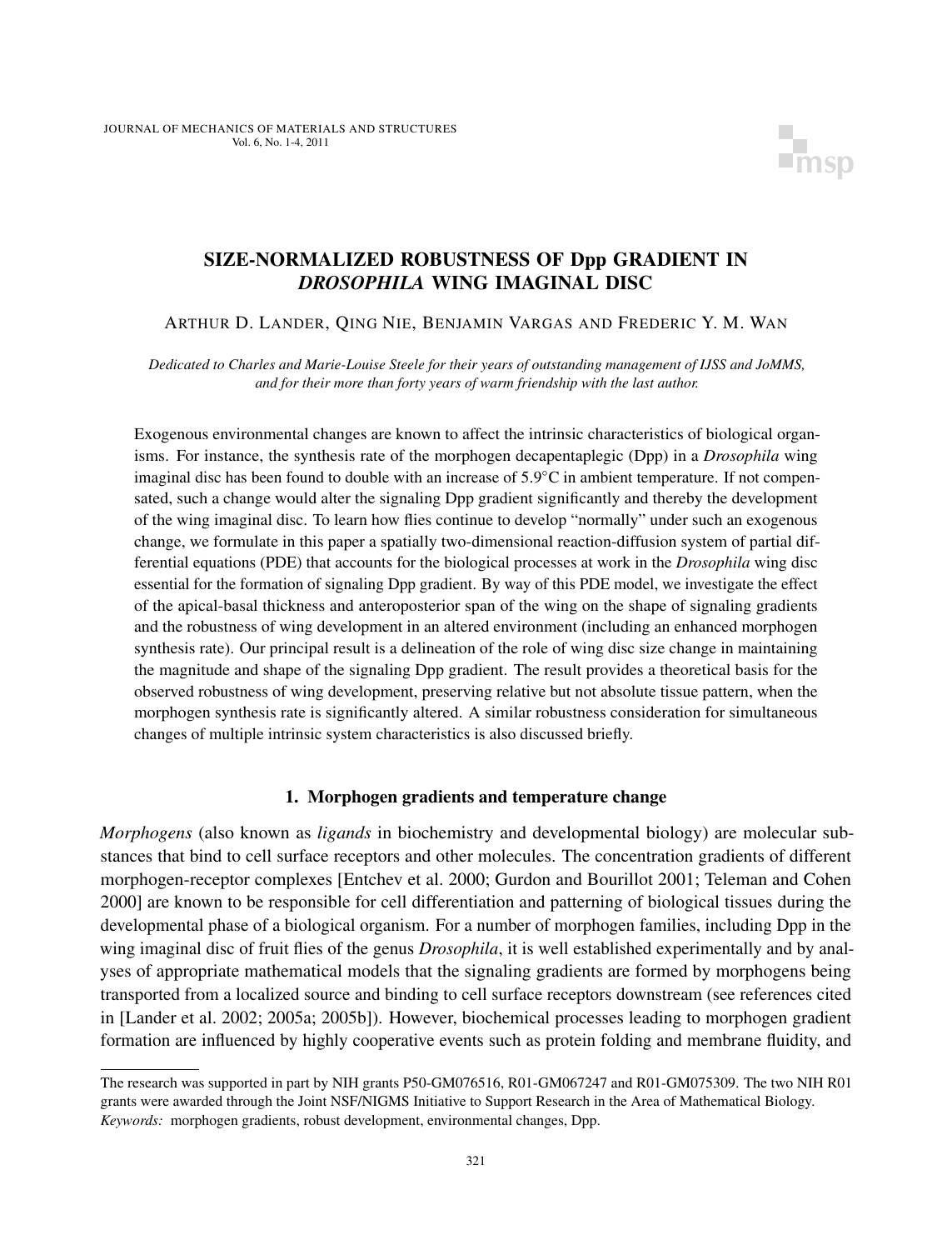exhibit considerable idiosyncratic effects from exogenous (external environmental) changes. More specifically, it has been observed that the wing size of an adult *Drosophila* may differ by about 15% for substantially different ambient temperature, with larger fly parts in a colder climate and smaller near the equator [de Moed et al. 1997; French et al. 1998; Bitner-Mathé and Klaczko 1999; Azevedo et al. 2002]. However, similar data on *Drosophila* wing imaginal discs relevant to our investigation do not seem to be available. (An *imaginal disc* is a group of undifferentiated cells that develops, at the (later) pupa stage, into a specific adult structure such as eyes, antennae, limbs and wings, with the developmental fate of cells in different zones of such a disc determined by a different combination of morphogen gradients.) At the molecular level, we expect correspondingly that rate constants for diffusion, protein synthesis, binding, internalization, degradation, etc., of fruit flies to change in varying degrees in response to such a temperature change. How significant would such rate constant changes be over the temperature ranges organisms encounter in the wild? Surprisingly little data on this subject (at least for insect cells) can be found in the literature. Preliminary results by metabolic labeling of *Drosophila* S2 cells (through the efforts in A. D. Lander's lab, particularly by his student S. Zhou) showed that overall protein synthesis rate doubles approximately every 5.9°C. In the absence of analogous data on biochemical processes other than protein synthesis rate, we cannot explicitly explore the effects of temperature on any of the known morphogen gradient systems.

The necessity to accommodate temperature (or any other exogenous environmental) change is a major performance objective of morphogen systems. A thorough quantitative analysis of the effects of such a change on the signaling morphogen gradients is imperative. It is therefore important to be clear the reasons why we do not (and cannot) undertake such an endeavor at this time. These include:

- Experimental and field study data are available for adult *Drosophila* while the impact of ambient changes (including signaling morphogen gradient formation) starts at the embryonic stage.
- An ambient change typically affects many systems characteristics including the various rate constants and synthesis rates) but there is a lack of data on most such effects.

Still, we may obtain some insights from exact or approximate analytical solutions, qualitative analyses, and numerical simulations of mathematical models for these systems. For example, we have recently looked at effects of perturbations in which every protein synthesis rate, every endo- and exocytotic rate constant, and every degradation rate constant is doubled, but diffusion and binding constants remain unchanged [Lander et al. 2005c]. We consider such changes to constitute a crude model of the effects due to a 5.9◦C temperature increase, and define robustness measures to quantify the sensitivity of the system to the changes made.

In contrast to the work in [Lander et al. 2005c] and in [Khong and Wan 2007] on the effect of a Hill-type feedback (in Dpp synthesis rate) on the signaling Dpp gradient, we pursue a different and more limited objective prompted by the observations in the works cited at the top of the page. Specifically, we determine (by analyzing appropriate mathematical models) whether and how adjusting the size of the *wing disc* (an abbreviation for "*wing imaginal disc*" henceforth) would maintain the morphogen gradient shape and thereby provide optimal, or near-optimal, strategies for meeting the performance objective of ensuring a normal development. For this more limited goal, we take as our starting point the available experimental evidence (from the Lander lab) that the Dpp synthesis rate doubles with a 5.9°C temperature increase. With all other system characteristics fixed, a change in synthesis rate would cause a change in the steady state signaling morphogen gradient, possibly substantial and unacceptable from the view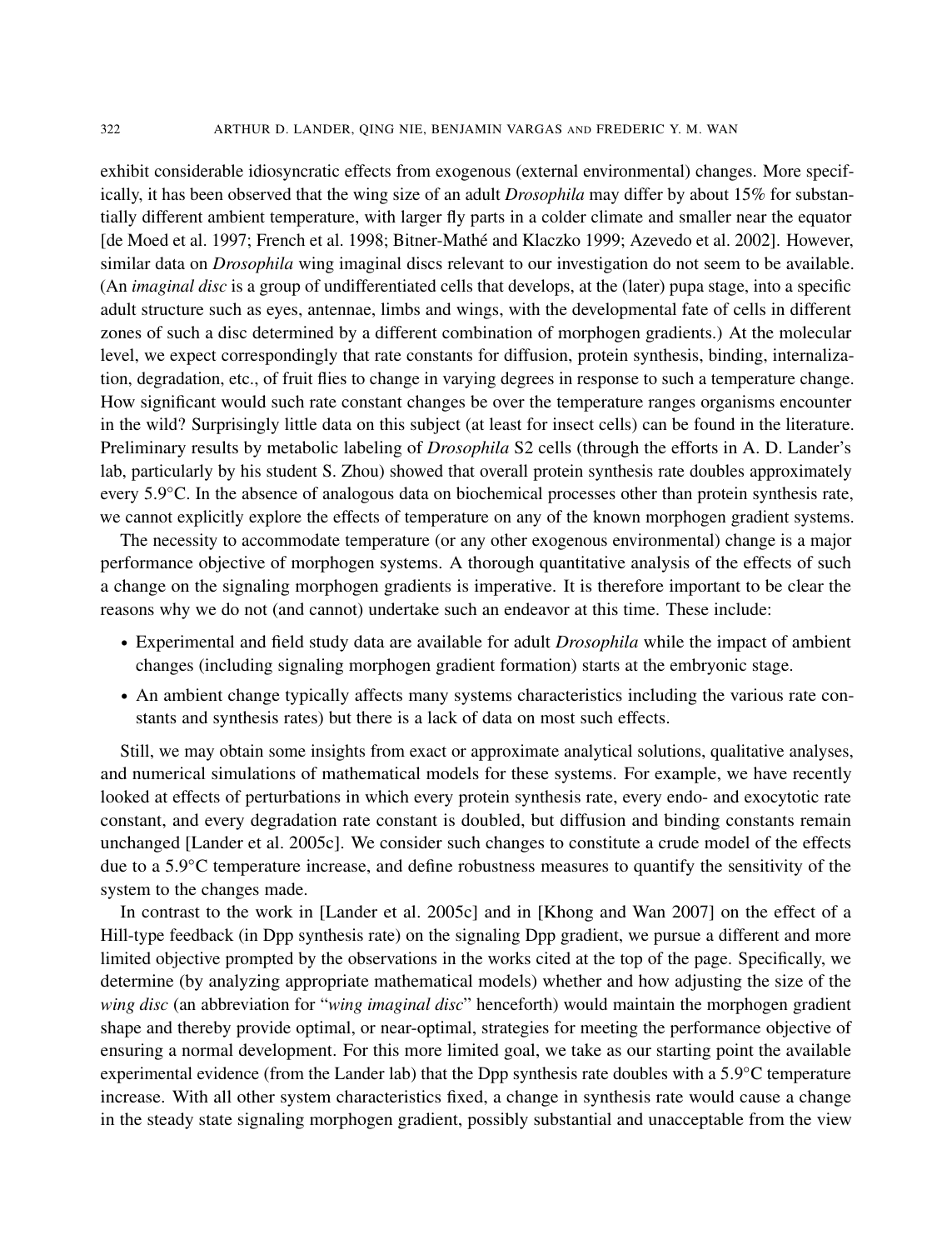point of normal development as quantified herein (see Section 8 and also [Lander et al. 2005c]). We determine whether a particular aspect of system architecture, namely the size of wing disc, confers the potential for the biological development to be robust to such change. More specifically, the principal aim of our research is to understand

- the reason for the exaggerated slenderness of the wing disc cells in the apical-basal direction, and
- the role of a size change of the wing disc in its development.

In the process, how the signaling Dpp gradient may be maintained in the face of significant Dpp synthesis rate changes (due to a temperature or any other exogenous environmental change) is delineated.

An interesting, but challenging aspect of robustness of biological development comes from the known interrelationships between temperature, growth, and morphogen signaling. At colder temperature, flies grow slower but end up larger, including having larger but otherwise normal wings; in contrast flies grow faster and are smaller in a hotter climate [de Moed et al. 1997; French et al. 1998; Bitner-Mathé and Klaczko 1999; Azevedo et al. 2002]. The remarkably normal patterning that they display [Bitner-Mathé and Klaczko 1999] is only normal in the context of their altered size. This strongly suggests that the objective of development is to preserve relative, not absolute, pattern. At the very least we need to examine our models to see if they would allow for temperature-dependent scaling of field sizes and *size-normalized* measures of robustness.

The effect of size on the robustness of biological species development has been investigated recently see [Umulis et al. 2008] and references therein— for general models in the form of partial differential equations of the reaction diffusion type with Neumann or mixed conditions at the boundary of the solution domain. Their main concern is uncovering conditions on the biological system characteristics that would ensure the corresponding model problem to be *scale-invariant*. Within a scale-invariant species, a common structure in individuals of different size develops in proportion to size. (We will refer to such size-mediated developments of a common biological structure as *relative (or size-mediated) robustness* as the development of structural proportion is insensitivity to size changes.) Our concern here is with a specific model of the *Drosophila* wing imaginal disc in the plane of the proximal-distal and apical-basal axes which is *not* scale-invariant and does *not* satisfy the conditions for scale-invariance developed in [Umulis et al. 2008]. Nevertheless, we show how size changes may still be exploited for such a system to maintain *near* relative robustness for size-normalized development in the presence of a significant change in its system characteristics caused by environmental perturbations. Specific quantitative measures of (relative) robustness are adopted for determining (different levels of) robustness. We investigate at first only a change in the Dpp synthesis rate for which we have experimental data, and then also simultaneous changes in several system parameters including degradation and binding rate constants for multifactor robustness. The results are consistent with the observations of smaller *Drosophila melanogaster* flies near the earth's equator and larger one in colder climates away from the equator.

Still, we may obtain some insights from exact or approximate analytical solutions, qualitative analyses, and numerical simulations of mathematical models for these systems. As mentioned earlier, we have recently looked at effects of perturbations in which every protein synthesis rate, every endo- and exocytotic rate constant, and every degradation rate constant is doubled, but diffusion and binding constants remain unchanged [Lander et al. 2005c]. We consider such changes to constitute a crude model of the effects due to a 5.9◦C temperature increase, and define robustness measures to quantify the sensitivity of the system to the changes made.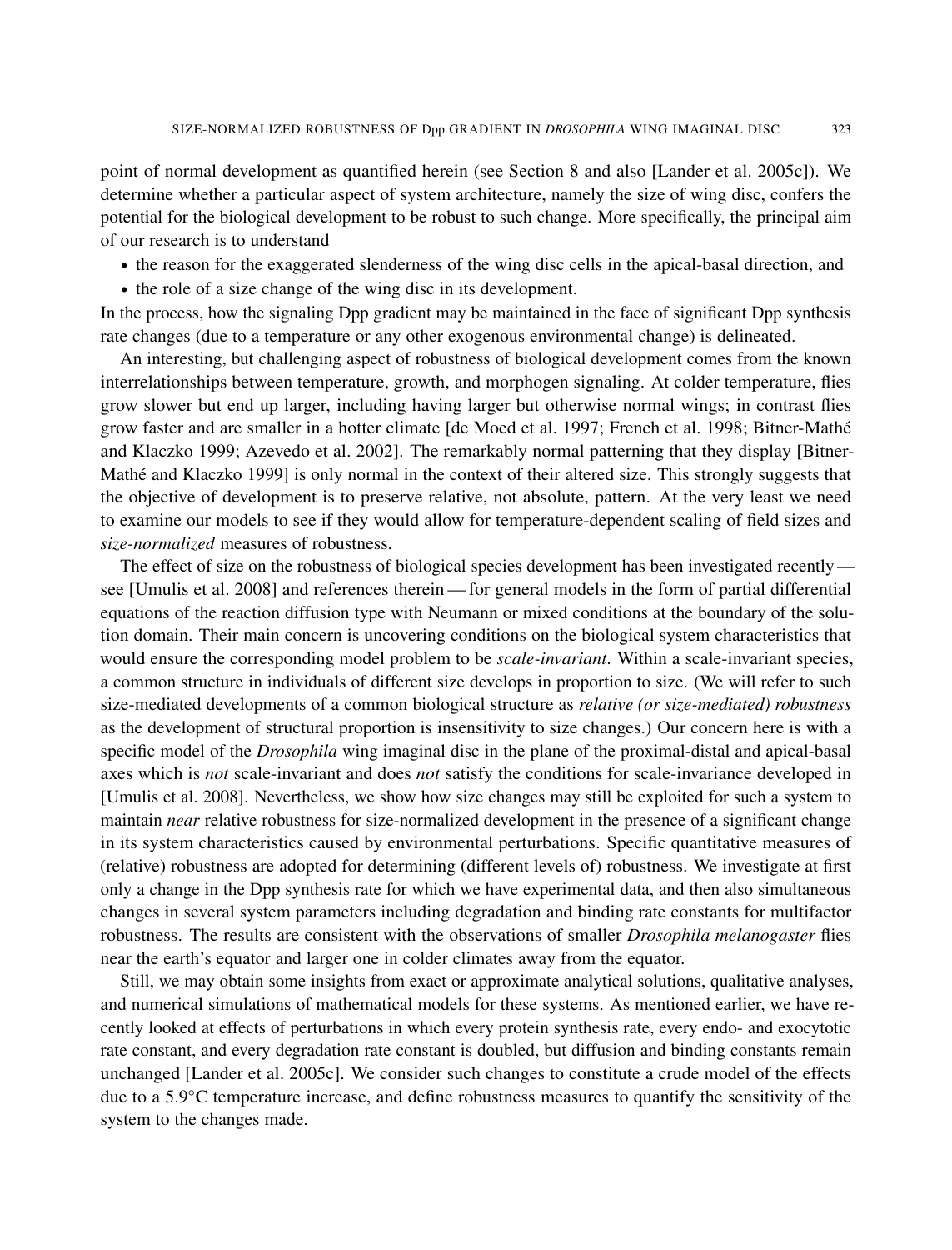### 2. A spatially two-dimensional formulation

We take advantage of the approximate symmetry between the anterior compartment and posterior compartment of the *Drosophila* wing imaginal disc and consider here an extracellular model of the posterior compartment. With the Dpp synthesis rate taken to be uniform in the distal-proximal direction, the development is essentially uniform along the distal-proximal axis (*Y* -axis) except possibly for layer phenomena near the edges (see [Vargas 2007]). Our model of the Dpp gradient formation focuses on the uniform development. This allows us to consider a typical cross section of the wing imaginal disc as in Figure 1 idealized as a rectangle orthogonal to the *Y* -axis away from the distal and proximal ends. We take for this rectangle *X*-and *Z*-axis to be in the anteroposterior direction and the apical-proximal direction, respectively.

The new model is essentially an extended version of the one-dimensional model in [Lander et al. 2005b] to allow for variations in the apical-basal direction including biologically realistic Dpp leakage through the basement membrane. In this new two-dimensional model, morphogen is introduced into the extracellular space at a rate *V<sup>L</sup>* through a localized source uniform in the plane perpendicular to the anteroposterior direction. The localized source spans a small interval (−*X*min, 0), where −*X*min is the



Figure 1. Wing imaginal disc and posterior compartment of *Drosophila*. Courtesy Dr. Oana Marcu of NASA Ames.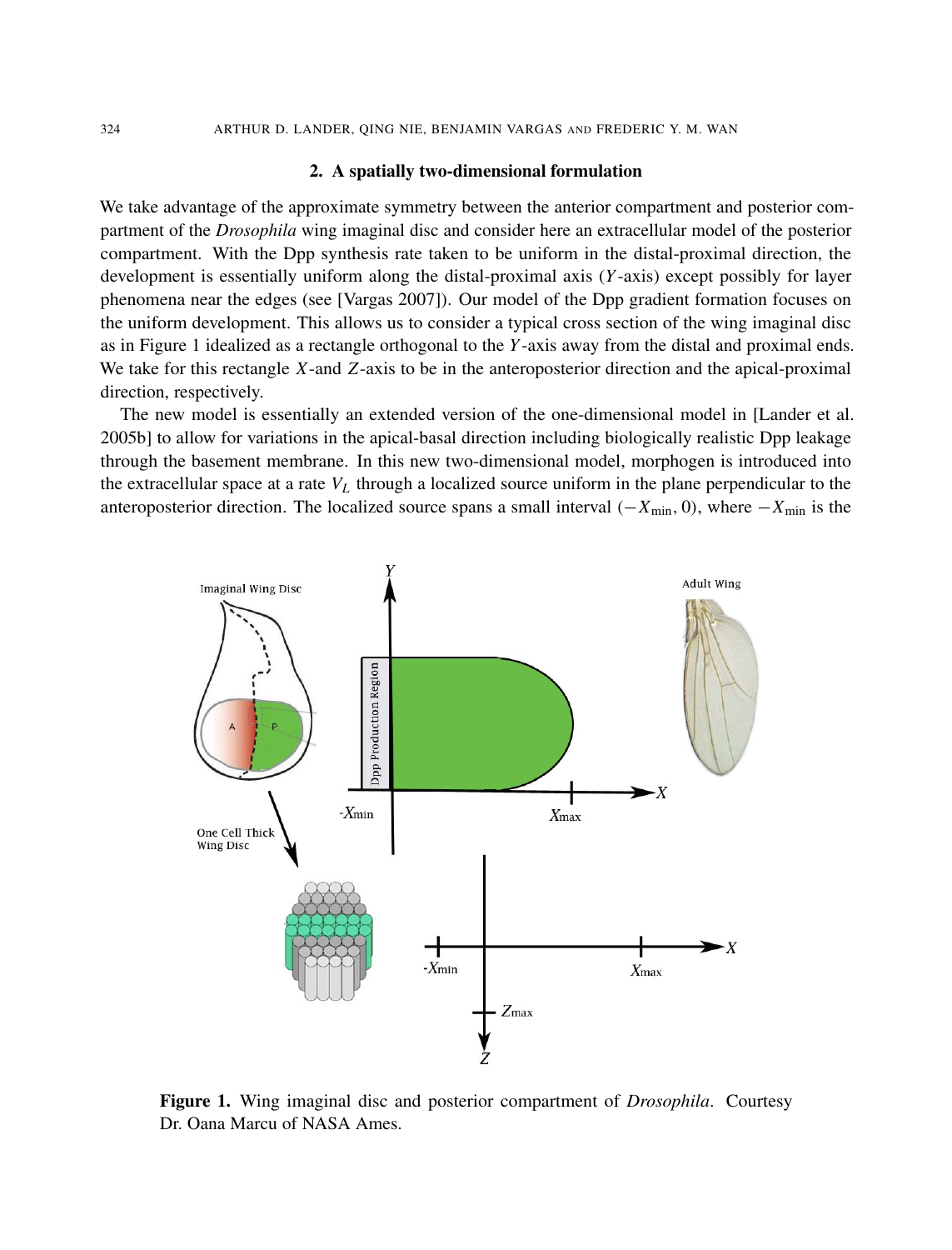location of the border between (and the line of symmetry of) the *anterior* compartment and the *posterior* compartment of the wing disc. The morphogen produced in this localized region diffuses throughout the extracellular space in the posterior compartment (according to Fick's second law), between  $Z = 0$  and  $Z = Z_{\text{max}}$  in the apical-basal direction and from  $X = -X_{\text{min}}$  toward the *sink* at the edge  $X = X_{\text{max}}$  of the posterior compartment. Along the way, some morphogen molecules bind themselves with cell surface bound receptors at the binding rate  $k_{on}[L][R]$ , where  $[L(X, Z, T)]$  and  $[R(X, Z, T)]$  are, respectively, concentration of free Dpp and unoccupied signaling receptor Thickvein (Tkv) at time *T* and location (*X*, *Z*). The resulting morphogen-receptor complexes of concentration [*LR*(*X*, *Z*, *T* )] are bound to cell surface membrane since the receptors are. These complexes in turn *dissociate* at the rate  $k_{off}[LR]$  and degrade at the rate  $k_{\text{deg}}[LR]$ .

The time evolution of concentrations of free morphogen, morphogen-receptor complexes and unoccupied receptors is then described by the partial differential equations (1)–(3) below governing the rate of change of  $[L]$ ,  $[LR]$  and  $[R]$ , respectively, with  $k_{on}$ ,  $k_{off}$ , and  $k_{deg}$  known as the binding rate constant, the dissociation rate constant, and the degradation rate constant, respectively. Altogether, the three (time) rate of changes in (1)–(3) account for the reversible binding, degradation (of both bound and unoccupied receptors), and synthesis of new morphogen and receptors, analogous to the one-dimensional system of [Lou et al. 2004; Lander et al. 2005b]:

$$
\frac{\partial [L]}{\partial T} = D \left( \frac{\partial^2 [L]}{\partial X^2} + \frac{\partial^2 [L]}{\partial Z^2} \right) - k_{\text{on}} [L] [R] + k_{\text{off}} [LR] + V_L(X, Z, T),\tag{1}
$$

$$
\frac{\partial [LR]}{\partial T} = k_{\text{on}}[L][R] - (k_{\text{off}} + k_{\text{deg}})[LR],\tag{2}
$$

$$
\frac{\partial [R]}{\partial T} = V_R(X, Z, T) - k_{\text{on}}[L][R] + k_{\text{off}}[LR] - k_R[R],\tag{3}
$$

for  $-X_{\text{min}} < X < X_{\text{max}}$ ,  $0 < Z < Z_{\text{max}}$ , and  $T > 0$ , where  $V_L(X, Z, T)$  and  $V_R(X, Z, T)$  are the rate at which the morphogen Dpp and receptors Tkv are synthesized, respectively, and  $k<sub>R</sub>$  is the degradation rate constant for unoccupied Tkv. As in [Lander et al. 2005b], we are interested principally in the [*LR*] gradient in the portion of the wing disc corresponding to  $X > 0$  where there is no morphogen production (so that  $V_L(X, Z, T) = 0$  for  $X > 0$ ). In this paper, we focus on a time-invariant morphogen and receptor synthesis rates so that  $V_L(X, Z, T) = V_L(X, Z)$  and  $V_R(X, Z, T) = V_R(X, Z)$ .

With  $-X_{\text{min}}$  being the midpoint of the Dpp production region, we have by symmetry

at 
$$
X = -X_{\min}
$$
:  $\frac{\partial [L]}{\partial X} = 0,$  (4)

for  $T > 0$  and  $0 < Z < Z_{\text{max}}$ . At the far end, the edge of the posterior compartment is taken to be a sink, so that

$$
at X = X_{\text{max}}: \qquad [L] = 0 \tag{5}
$$

for  $T > 0$  and  $0 < Z < Z_{\text{max}}$ . We also investigate the limiting case of  $X_{\text{max}} = \infty$  since the edge at  $X_{\text{max}}$ is not strictly absorbing. In the apical-basal direction, we have an essentially sealed wall at the apical face  $Z = 0$ , so that

$$
\text{at } Z = 0: \qquad \frac{\partial [L]}{\partial Z} = 0,\tag{6}
$$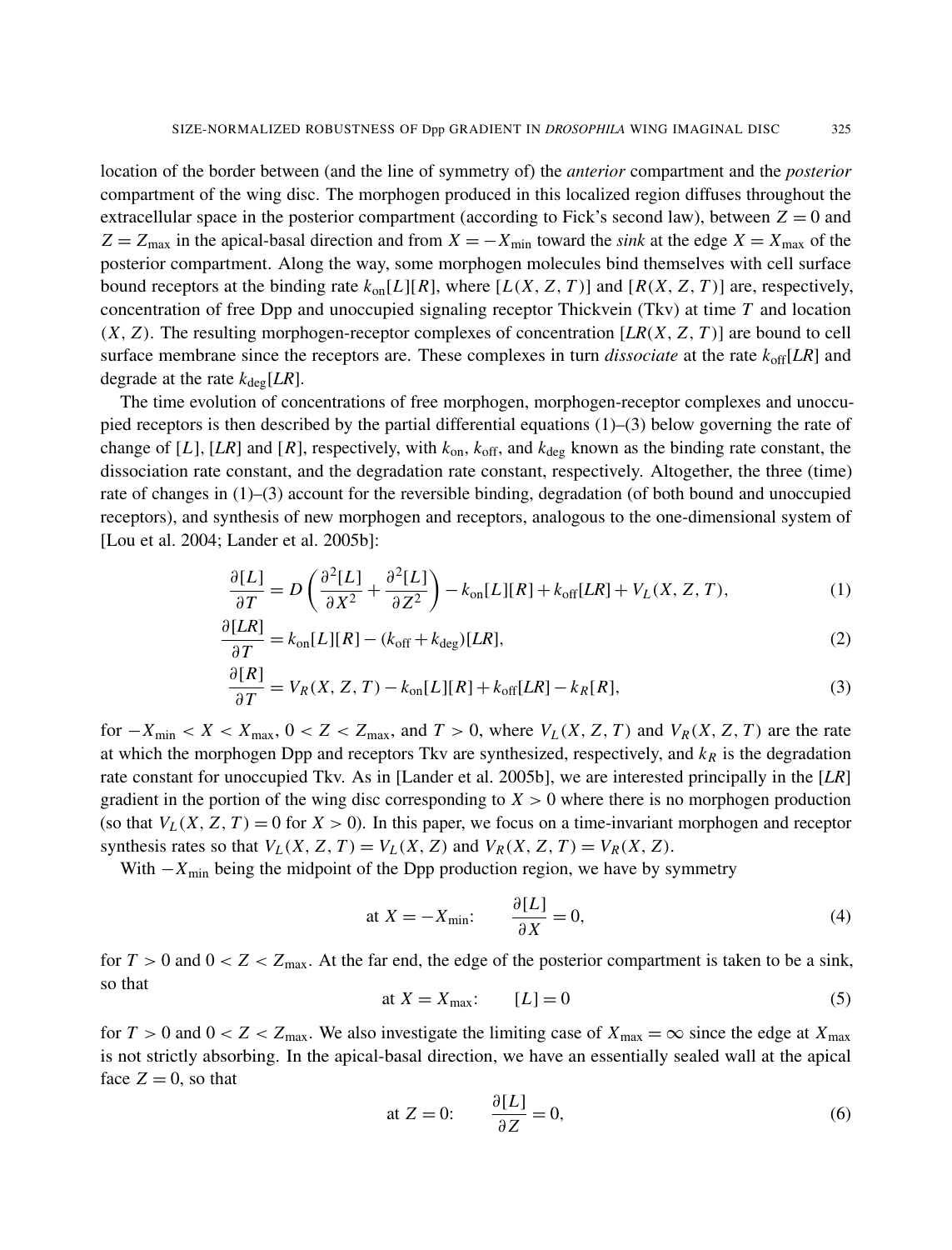for  $T > 0$  and  $-X_{\text{min}} < X < X_{\text{max}}$ , while at the basal face, there is leakage of free morphogens at a rate proportional to its concentration:

at 
$$
Z = Z_{\text{max}}
$$
: 
$$
\frac{\partial [L]}{\partial Z} + \frac{\gamma_z}{Z_{\text{max}}} [L] = 0,
$$
 (7)

for  $T > 0$  and  $-X_{\text{min}} < X < X_{\text{max}}$ . Here, the dimensionless constant  $\gamma_z \equiv 1/\sigma_z = Z_{\text{max}}\Gamma_z$  is a prescribed leakage parameter. In one extreme case  $\gamma_z = 0$ , we have  $\partial[L]/\partial Z = 0$  so that the end is sealed without leakage. At the other extreme  $\sigma_z = 0$ , the end  $Z = Z_{\text{max}}$  is absorbing. For a finite nonzero  $\gamma_z$ , the larger the  $\gamma$ <sub>z</sub> value the higher is the flux across the end surface.

At the onset of the morphogen synthesis (at  $T = 0$ ), we have the initial conditions

$$
[L] = [LR] = 0, \qquad [R] = R_0(X, Z) \tag{8}
$$

for  $-X_{\text{min}} \le X \le X_{\text{max}}$  and  $0 \le Z \le Z_{\text{max}}$ , reflecting the fact that there was no Dpp in the system and the receptor concentration is in a steady state (as a consequence of a time-invariant receptor synthesis rate).

The extracellular model above is adequate for our purpose. The model can be extended to incorporate the effects of internalization of [*LR*] complexes through endocytosis prior to degradation as was done in [Lander et al. 2006; Lou et al. 2004] for one-dimensional studies. However, the corresponding system for steady state gradients of interest here has been shown to reduce to the same BVP with modified system rate constants (*loc. cit.*).

To reduce the number of parameters in the problem, we introduce a reference unoccupied receptor concentration level  $\bar{R}_0$  (to be specified later) and the normalized quantities

$$
t = \frac{D}{Z_{\text{max}}^2}T, \qquad \{x, \ell_M, x_m, z\} = \frac{1}{Z_{\text{max}}}\{X, X_{\text{max}}, X_{\text{min}}, Z\},\tag{9}
$$

$$
\{v_L, v_R\} = \frac{Z_{\text{max}}^2}{D\bar{R}_0} \{V_L, V_R\}, \qquad \{a, b, r, r_0\} = \frac{1}{\bar{R}_0} \{[L], [LR], [R], R_0\},\tag{10}
$$

$$
\{f_z, g_z, g_r, h_z\} = \frac{1}{D/Z_{\text{max}}^2} \{k_{\text{off}}, k_{\text{deg}}, k_R, k_{\text{on}} \bar{R}_0\}.
$$
 (11)

In terms of these new quantities, we write the initial-boundary value problem  $(IBVP)$   $(1)$ – $(8)$  in the normalized form

$$
\frac{\partial a}{\partial t} = \nabla^2 a - h_z ar + f_z b + v_L(x, z) \qquad (x, z) \in \Omega,
$$
\n(12)

$$
\frac{\partial b}{\partial t} = h_z ar - (f_z + g_z)b, \qquad \frac{\partial r}{\partial t} = v_R(x, z) - h_z ar - g_r r + f_z b, \qquad (x, z) \in \bar{\Omega}, \tag{13}
$$

where  $\Omega$  is the rectangular domain { $-x_m < x < \ell_M$ , 0 < *z* < 1} and  $\overline{\Omega} = \{-x_m \le x \le \ell_M$ , 0 ≤ *z* ≤ 1} is its closure. The auxiliary conditions supplementing the differential equations become

at 
$$
x = -x_m
$$
:  $\frac{\partial a}{\partial x} = 0$  at  $x = \ell_M$ :  $a = 0$   $(0 < z < 1)$ , (14)

at 
$$
z = 0
$$
:  $\frac{\partial a}{\partial z} = 0$  at  $z = 1$ :  $\frac{\partial a}{\partial z} + \gamma_z a = 0$   $(-x_m < x < \ell_M)$ , (15)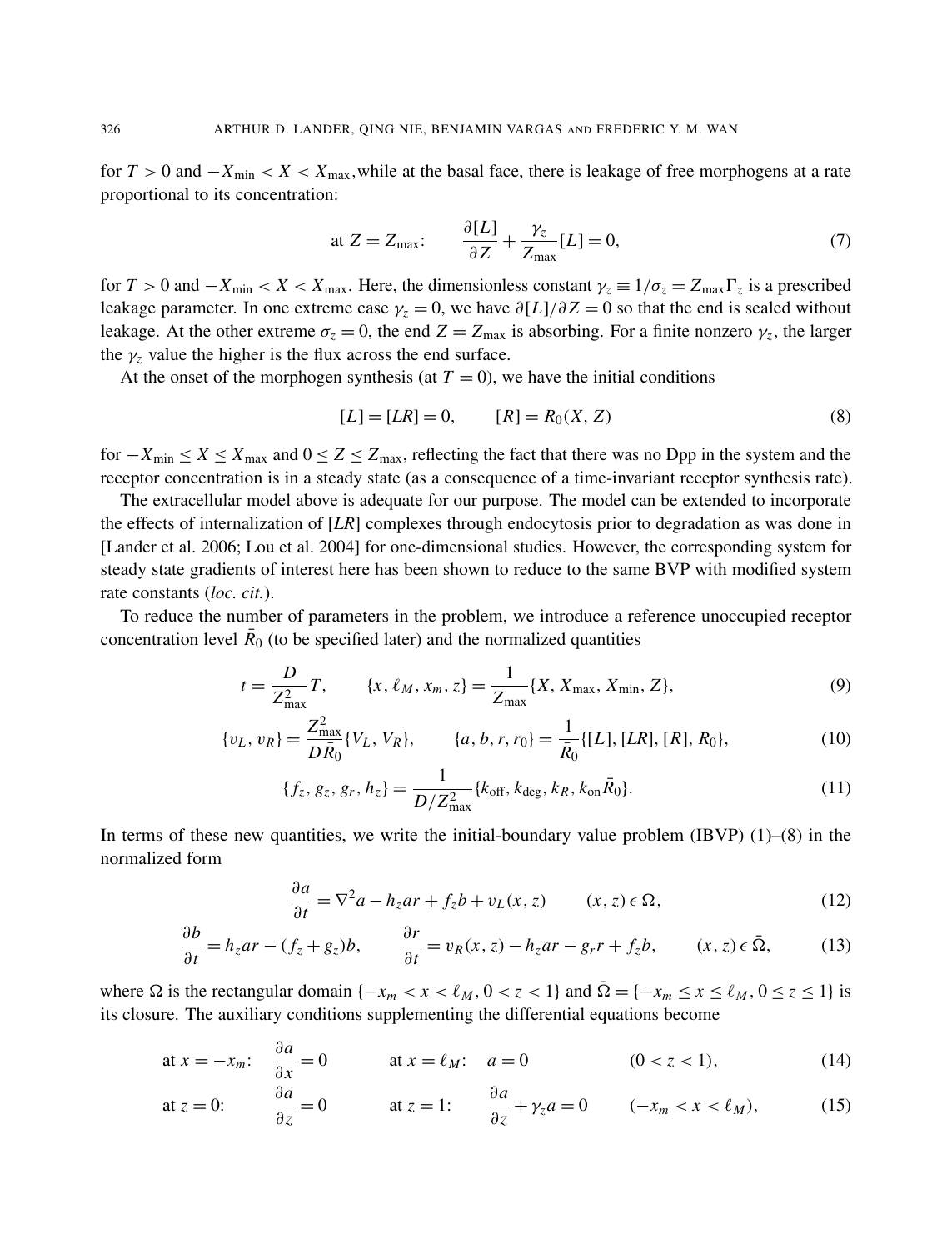for  $t > 0$  and

at 
$$
t = 0
$$
:  $a = b = 0$ ,  $r = r_0(x, z)$  (16)

for all  $(x, z)$  in  $\overline{\Omega}$ .

## 3. Time-independent steady state behavior

3.1. *Time-independent synthesis rates.* With both morphogen and the receptor synthesis rates uniform in time, the possibility of a time-independent steady state behavior exists for our model. The two synthesis rates  $V_L$  and  $V_R$  are to a good approximation uniform in *Z* so that  $V_L = V_L(X)$  and  $V_R = V_R(X)$ . For the present investigation, we ignore possible feedback effects and, unless indicated otherwise, approximate *V*<sub>*L*</sub> to be a step function with  $V_L(X) = \overline{V}_L H(-X)$  for some constant  $\overline{V}_L$ . Correspondingly, we have with

$$
v_L = v_L(x) = \bar{v}_z H(-x) = \begin{cases} \bar{v}_z & \text{with } \bar{v}_z = \frac{\bar{V}_L/\bar{R}_0}{D/Z_{\text{max}}^2}.\end{cases}
$$
(17)

We also take the nonnegative receptor synthesis rate to be

$$
V_R = \bar{V}_n H(-X) + \bar{V}_p H(X) = \bar{V}_p \{ \rho^2 H(-X) + H(X) \},\
$$

for  $T > 0$  with  $0 \le \rho^2 = \bar{V}_n / \bar{V}_p \le 1$ , unless indicated otherwise. In that case, we have

$$
v_R = v_R(x) = \bar{v}_P \{ \rho^2 H(-X) + H(X) \} \equiv \bar{v}_P r_0(x) \qquad (t > 0).
$$
 (18)

where

$$
\bar{v}_p = \frac{\bar{V}_p/\bar{R}_0}{D/Z_{\text{max}}^2}, \qquad r_0(x) = \begin{cases} \rho^2 & (x < 0), \\ 1 & (x > 0). \end{cases}
$$
(19)

In the extreme case  $\rho^2 = 0$ , there is no receptor synthesized in the morphogen production region. At the other extreme,  $\rho^2 = 1$ , the receptor synthesis rate is uniform through out the posterior compartment, i.e., for all  $(x, z)$  in  $\overline{\Omega}$ . With the initial receptor concentration taken to be the steady state receptor distribution prior to the onset of morphogen production,  $R_0(x) = V_R(X)/k_R = \overline{V}_p r_0(x)/k_R$ , we take

$$
\bar{R}_0 = \frac{\bar{V}_p}{k_R},\tag{20}
$$

so that

$$
\bar{v}_p = g_r, \qquad R_0(x) = \bar{R}_0 r_0(x) = \bar{R}_0 \{ \rho^2 H(-X) + H(X) \}.
$$
 (21)

We are interested in a time-independent steady state solution  $\bar{a}(x, z)$ ,  $\bar{b}(x, z)$ , and  $\bar{r}(x, z)$  for the system (12)–(16). For such a solution, we may set all time derivatives in these equations to zero to get

$$
0 = \nabla^2 \bar{a} - h_z \bar{a}\bar{r} + f_z \bar{b} + v_L(x),\tag{22}
$$

and

$$
0 = h_z \bar{a}\bar{r} - (f_z + g_z)\bar{b}, \qquad 0 = v_R(x) - h_z \bar{a}\bar{r} - g_r \bar{r} + f_z \bar{b}, \tag{23}
$$

for  $(x, z) \in \Omega$ . The nonlinear system of ODE (22)–(23) is augmented by the boundary conditions (14)– (15). With  $v_L(x)$  and  $v_R(x)$  both piecewise constant, the form of the (22)–(23) requires that  $\bar{a}$  and its first derivative to be continuous at  $x = 0$ .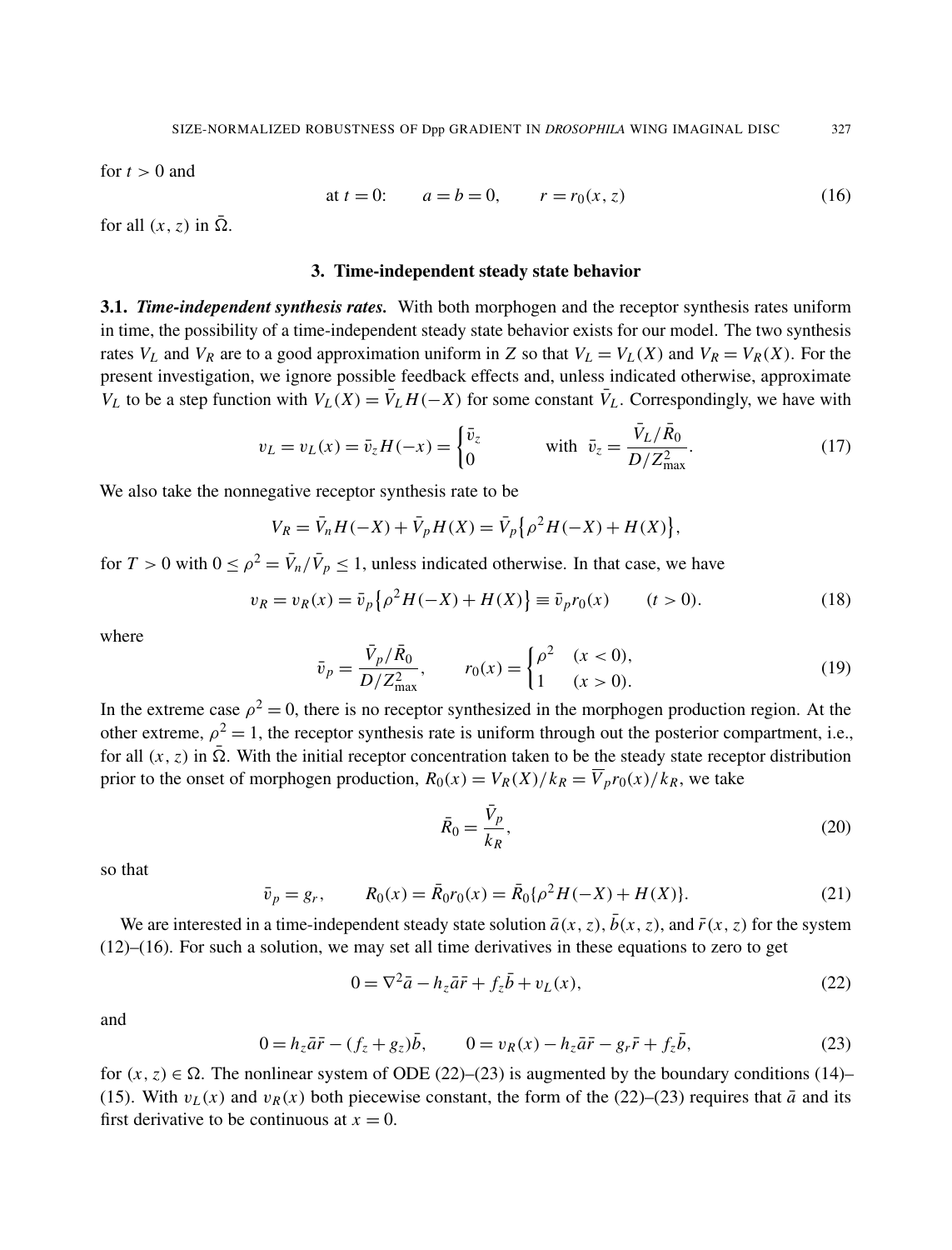3.2. *Reduction to a single equation for*  $\bar{a}(x)$ . The two equations in (23) may be solved for  $\bar{b}$  and  $\bar{r}$  in terms of  $\bar{a}$  to obtain

$$
\bar{r} = \frac{\alpha_z r_0(x)}{\alpha_z + \zeta \bar{a}}, \qquad \bar{b} = \frac{r_0(x)\bar{a}}{\alpha_z + \zeta \bar{a}},
$$
\n(24)

where

$$
\zeta = \frac{g_z}{g_r} = \frac{k_{\text{deg}}}{k_R}, \qquad \alpha_z = \frac{g_z + f_z}{h_z} \,. \tag{25}
$$

The expressions in (24) are now used to eliminate  $\bar{r}$  and  $\bar{b}$  from (22) to get a second-order PDE for  $\bar{a}$ alone:

$$
\nabla^2 \bar{a} - \frac{g_z r_0(x)\bar{a}}{\alpha_z + \zeta \bar{a}} + v_L(x) = 0 \qquad (x, z) \in \Omega.
$$
 (26)

Equation (26) is supplemented by the four boundary conditions (14)–(15) applied to  $\bar{a}$ , keeping in mind also the continuity conditions on the unknown and its normal derivative at  $x = 0$ .

For our choice of synthesis rates  $V_L$  and  $V_R$ , we have  $v_L = 0$  and  $r_0(x) = 1$  for the range  $0 < x < l_M$ so that

$$
\nabla^2 \bar{a} = \frac{g_z \bar{a}}{\alpha_z + \zeta \bar{a}} = \frac{g_r \bar{a}}{\alpha_r + \bar{a}}, \qquad \alpha_r = \frac{g_r}{g_z} \alpha_z \tag{27}
$$

for  $(x, z)$  in  $\Omega_0 = \{0 < x < \ell_M, \ 0 < z < 1\}$ . In the complementary range  $\Omega_m = \{-x_m < x < 0, \ 0 < z < 1\}$ , we have  $v_L = \bar{v}_z$  and  $r_0(x) = \rho^2$  so that

$$
\nabla^2 \bar{a} - \frac{g_z \rho^2 \bar{a}}{\alpha_z + \zeta \bar{a}} + \bar{v}_z = 0,\tag{28}
$$

for  $(x, z)$  in  $\Omega_m$  and for some known  $\rho^2$  in the range  $0 \le \rho^2 \le 1$ .

3.3. *Existence and uniqueness of steady state behavior.* The governing PDE (26) for the present extracellular model is similar to the corresponding ODE investigated in [Lander et al. 2005b]. This observation effectively allows us to extend the results for the one-dimensional model there to show existence and uniqueness for the two-dimensional model of this paper.

**Proposition 1.** *There is a unique set of nonnegative steady state concentration gradients*  $\bar{a}(x, z)$ ,  $\bar{b}(x, z)$ *and*  $\bar{r}(x, z)$  *characterized by the two-point boundary value problem* (14), (15), (26) *and the continuity conditions on*  $\bar{a}$  *and*  $\partial \bar{a}/\partial x$  *at*  $x = 0$ *.* 

To prove existence, we observe that  $a_\ell(x, z) \equiv 0$  is a *lower solution* of the BVP for  $\bar{a}(x, z)$  [Sattinger 1972] since it satisfies the inequality

$$
-\nabla^2[a_\ell] + \frac{g_z r_0(x) a_\ell}{\alpha_z + \zeta a_\ell} - v_L(x) = -v_L(x) = -\bar{v}_z H(-x) \le 0, \qquad (x, z) \in \Omega
$$

and the four relevant boundary conditions, the latter exactly. Also,

$$
a_u(x, z) = \bar{v}_z \{ (\ell_M - x) x_m + \frac{1}{2} (\ell_M^2 - x^2) \}
$$

with

$$
(i) \quad a_u(x) \ge 0, \qquad (ii) \quad \frac{\partial a_u}{\partial x}(x) = -\bar{v}_z(x + x_m) < 0 \qquad (-x_m < x \le \ell_M), \quad .
$$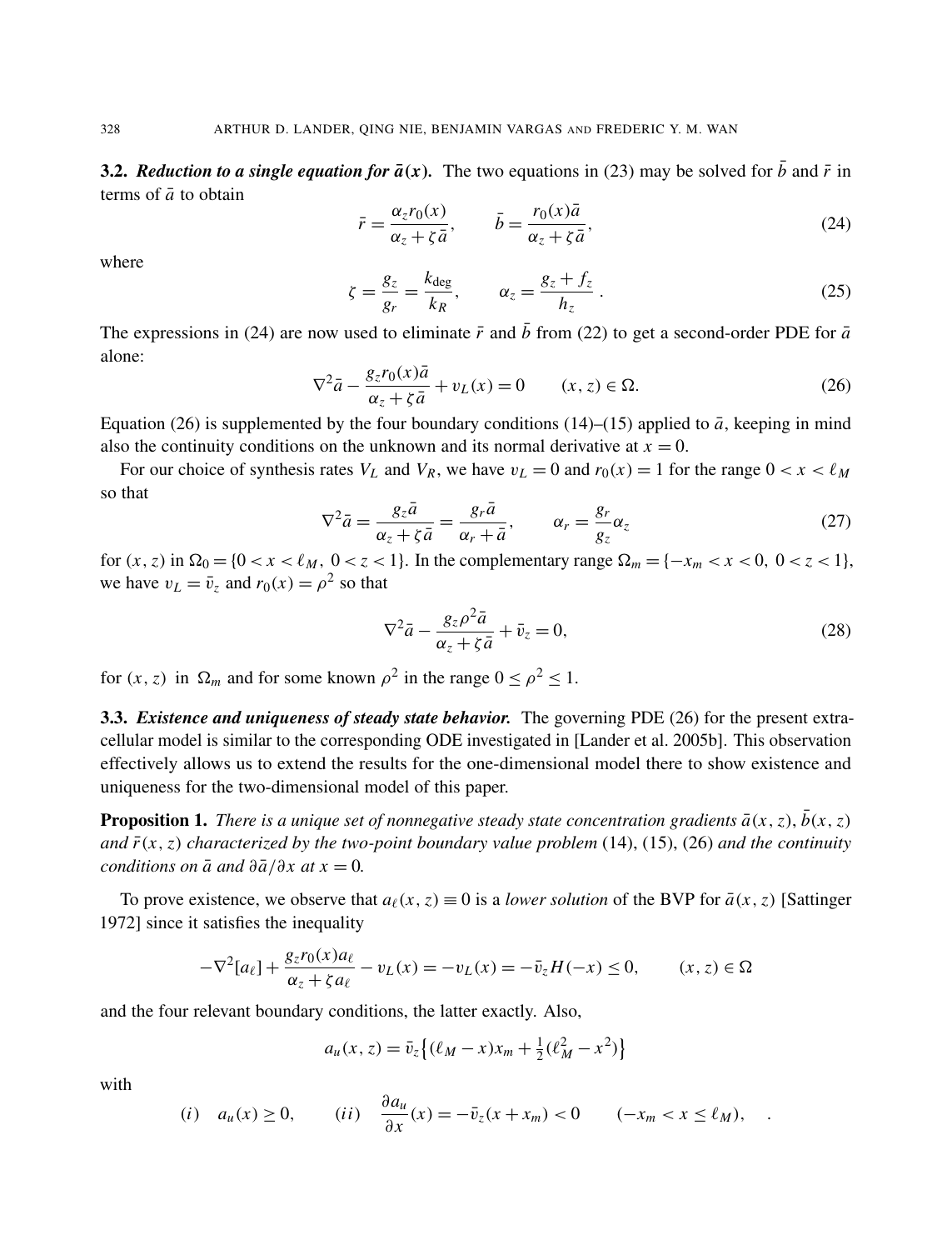is an *upper solution* [Sattinger 1972]. Note that property (ii) ensures  $0 \le a_u(x) \le a_u(-x_m)$  in  $[-x_m, \ell_M]$ . With  $a_u(x) > 0$  for  $-x_m \le x < \ell_M$ , we have

$$
-\nabla^2 [a_u] + \frac{g_z r_0(x) a_u}{\alpha_z + \zeta a_u} - v_L(x) = \bar{v}_z + \frac{g_z a_u}{\alpha_z + \zeta a_u} - v_L(x) \ge \frac{g_z a_u}{\alpha_z + \zeta a_u} \ge 0 \qquad (x, z) \in \Omega
$$

and

$$
\left[\frac{\partial a_u}{\partial x}\right]_{x=-x_m} = 0, \qquad a_u(\ell_M) = 0,
$$

$$
\left[\frac{\partial a_u}{\partial z} + \gamma_z a_u\right]_{z=1} \ge 0, \qquad \left[\frac{\partial a_u}{\partial z}\right]_{z=0} = 0.
$$

There exists then a solution  $\bar{a}(x, z)$  of the BVP (26), (14) and (15) with

$$
0 = a_{\ell}(x) \le \bar{a}(x, z) \le a_u(x),
$$

for  $(x, z) \in \Omega$  (see [Amann 1972], [Sattinger 1972], and [Smoller 1983]). It follows that  $\bar{a}(x, z)$  must be nonnegative in the whole solution domain.

To show that there is only one solution, suppose  $a_1(x, z)$  and  $a_2(x, z)$  are two (nonnegative) solutions and  $a(x, z) = a_1(x, z) - a_2(x, z)$ . Then as a consequence of the differential equation (26) for  $a_1$  and  $a_2$ , the difference  $a(x, z)$  satisfies the differential equation

$$
-\nabla^2 a + \frac{g_z \zeta \alpha_z r_0(x) a}{(\alpha_z + \zeta a_1)(\alpha_z + \zeta a_2)} = 0.
$$

Form the following double integral of the PDE above over the solution domain to get

$$
\int_0^1 \int_{-x_m}^{\ell_M} \left[ -\nabla^2 a + \frac{g_z \zeta \alpha_z r_0 a}{(\alpha_z + \zeta a_1)(\alpha_z + \zeta a_2)} \right] a \, dx \, dz = 0. \tag{29}
$$

Upon integration by parts (by way of Green's theorem), observing continuity of  $\bar{a}$  and its first derivatives, and application of the boundary conditions in (14) and (15), the relation (29) may be transformed into

$$
\int_{-x_m}^{\ell_M} \left[ \frac{a^2}{\sigma_z} \right]_{z=1} dx + \int_0^1 \int_{-x_m}^{\ell_M} \left\{ |\vec{\nabla}a|^2 + \frac{g_z \zeta \alpha_z r_0 a^2}{(\alpha_z + \zeta a_1)(\alpha_z + \zeta a_2)} \right\} dx dz = 0.
$$
 (30)

All terms in the integrands in (30) are nonnegative; therefore we must have  $a(x) \equiv 0$  and uniqueness is  $\Box$ 

Note that there is no restriction on the magnitude of the (dimensionless) morphogen production rate  $\bar{v}_z$  or the (dimensionless) degradation rate  $g_z$  for the existence of steady state concentration gradients. Accordingly, Proposition 1 allows us to obtain exact or approximate solution of the BVP by any choice of analytical or numerical methods.

### 4. Linear stability

4.1. *A nonlinear eigenvalue problem*. In addition to the existence of unique steady state concentrations  $\bar{a}(x, z)$ ,  $\bar{b}(x, z)$ , and  $\bar{r}(x, z)$ , it is important for these concentrations to be asymptotically stable (at least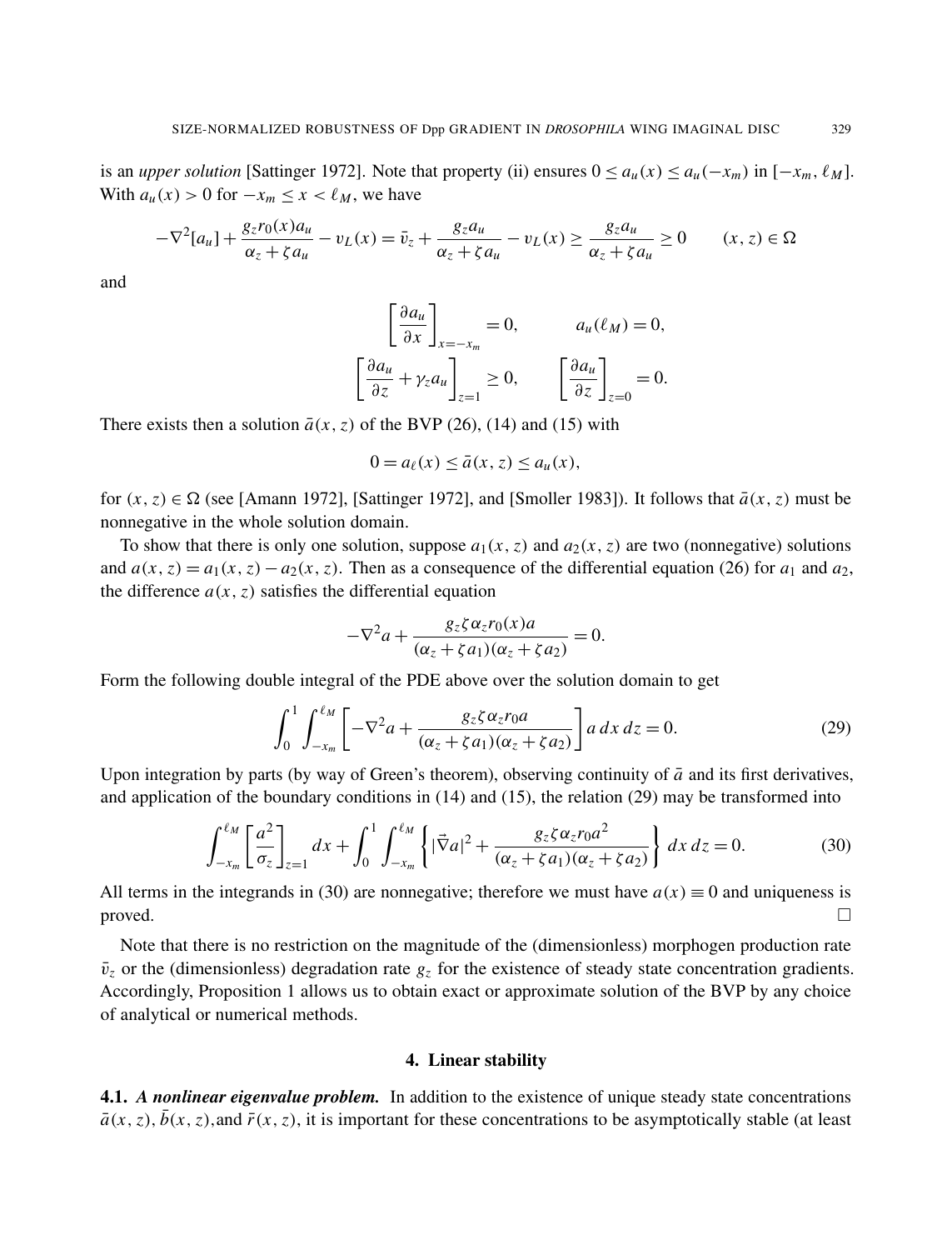with respect to small perturbations). To investigate the stability of the steady state solution known to exist from Proposition 1, we consider small perturbations in the form

$$
\{a, b, r\} = \{\bar{a}(x, z), \bar{b}(x, z), \bar{r}(x, z)\} + e^{-\omega t} \{\hat{a}(x, z), \hat{b}(x, z), \hat{r}(x, z)\}.
$$
\n(31)

After linearization, the differential equations (12)–(13) become

$$
-\omega\hat{a} = \nabla^2 \hat{a} - h_z(\bar{r}\hat{a} + \bar{a}\hat{r}) + f_z\hat{b},\tag{32}
$$

$$
-\omega \hat{b} = h_z(\bar{r}\hat{a} + \bar{a}\hat{r}) - (f_z + g_z)\hat{b},\tag{33}
$$

$$
-\omega \hat{r} = -h_z(\bar{r}\hat{a} + \bar{a}\hat{r}) - g_r\hat{r} + f_z\hat{b}.
$$
\n(34)

The relations (33) and (34) are then solved for  $\hat{b}$  and  $\hat{r}$  in terms of  $\hat{a}$  making use of  $\bar{b} = \frac{g_r \bar{a}}{f}$  $\frac{\delta r^2}{g_z(\bar{a}+\alpha_r)}$  to get  $\alpha \overline{\lambda} \overline{\kappa}$ <sup>*c*</sup>

$$
\hat{r} = \frac{h_z(\omega - g_z)r(x, z)a}{(g_r - \omega)(f_z + g_z - \omega) + h_z\bar{a}(x, z)(g_z - \omega)},
$$
\n(35)

$$
\hat{b} = \frac{h_z(g_r - \omega)\bar{r}(x, z)\hat{a}}{(g_r - \omega)(f_z + g_z - \omega) + h_z\bar{a}(x, z)(g_z - \omega)}.
$$
\n(36)

The expressions (36) and (35) are used to eliminate  $\hat{b}$  and  $\hat{r}$  from (32) to obtain

$$
\nabla^2 \hat{a} + [\omega - q_r(x; z, \omega)] \hat{a} = 0,\tag{37}
$$

where

$$
q_r(x; z, \omega) = \frac{h_z \bar{r}(x, z)(g_r - \omega)(g_z - \omega)}{(g_r - \omega)(g_z + f_z - \omega) + h_z \bar{a}(x, z)(g_z - \omega)}
$$
(38)

$$
= \frac{1}{1 + \zeta \bar{\beta}_m A} \frac{h_z r_0(x)(g_r - \omega)(g_z - \omega)}{(g_r - \omega)(g_z + f_z - \omega) + (g_z + f_z)(g_z - \omega)\bar{\beta}_m A}
$$
(39)

$$
\equiv \frac{1}{1+\zeta\bar{\beta}_m A(x,z)} \frac{N_r(x;z,\omega)}{D_r(x;z,\omega)},\tag{40}
$$

where we have set

$$
\bar{a}(x, z) = \alpha_z \bar{\beta}_m A(x, z),\tag{41}
$$

with  $A(-x_m, 0) = 1$  so that  $\bar{a}(-x_m, 0) = \alpha_z \bar{\beta}_m$ . Note that  $\bar{\beta}_m$  is known to be positive from the solution of the steady state problem of the previous section. Let

$$
\bar{\beta}_m = \frac{\beta_m}{\rho^2 - \zeta \beta_m} \qquad \text{or equivalently} \qquad \beta_m = \frac{\rho^2 \bar{\beta}_m}{1 + \zeta \bar{\beta}_m};
$$
(42)

then  $\beta_m = \bar{b}(-x_m, 0)$  is positive.

The PDE (37) is supplemented by the boundary conditions (14)–(15) applied to  $\hat{a}(x, z)$ . Together, (37), (14) and (15) define an eigenvalue problem with  $\omega$  as the eigenvalue parameter. Though the PDE for  $\hat{a}(x, z)$  is linear, the eigenvalue problem is nonlinear since  $\omega$  appears nonlinearly in  $q_r(x; z, \omega)$  so that the homogeneous boundary value problem defined by (37), (14) and (15) is *not* a Sturm–Liouville problem. Given that  $r_0(x)$  (and hence also  $\bar{r}(x, z)$  and  $\bar{b}(x, z)$ ) may have at most a simple jump discontinuity at  $x = 0$ , we expect  $\hat{a}$  and  $\partial \hat{a}/\partial x$  to be continuous at  $x = 0$ . In the next subsection, we show that the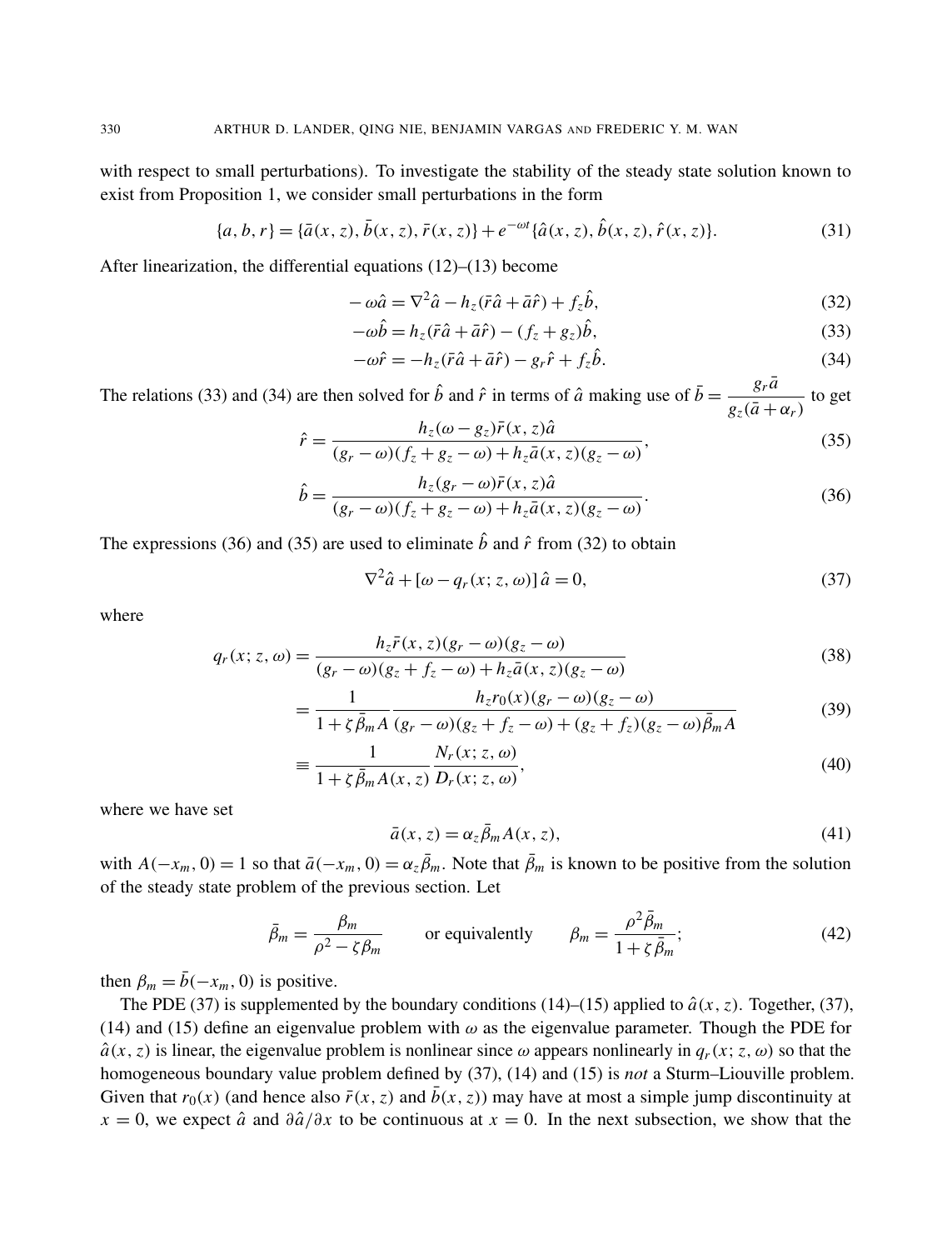*eigenvalues* of the homogeneous boundary value problem must be positive. The steady state gradients  $\bar{a}(x, z)$ ,  $\bar{b}(x, z)$ , and  $\bar{r}(x, z)$  are therefore asymptotically stable by linear stability theory. Since the proof is based on the same technique as that used for one-dimensional models (see [Lander et al. 2005b] for example), we give it below for the simpler case of uniform receptor synthesis rate which can be easily extended to a discontinuous  $v_R(x)$  (leading to a discontinuous  $r_0(x)$ ).

**4.2.** *Positive eigenvalues and asymptotic stability.* For  $\rho^2 = 1$ , so that  $r_0(x) = 1$  for  $(x, z) \in \overline{\Omega}$ , the various gradient concentrations are continuous across  $x = 0$ .

Proposition 2. *All the eigenvalues of the nonlinear eigenvalue problem* (37), (14) *and* (15) *are real.*

To prove this assertion, suppose  $\omega$  is a complex eigenvalue and  $a_{\omega}(x)$  an associated nontrivial (generally complex) eigenfunction, then  $\omega^*$  is also an eigenvalue with eigenfunction  $a_{\omega}^*(x)$ , where  $*$  denotes complex conjugation. The bilinear relation

$$
\int_0^1 \!\!\int_{-x_m}^{\ell_M} [a_\omega^* \nabla^2 a_\omega - a_\omega \nabla^2 a_\omega^*] dx dz = 0
$$

(which can be established by integration by parts and applications of the boundary conditions in (14) and (15)) requires

$$
\int_0^1 \int_{-x_m}^{\ell_M} \left\{ (\omega - \omega^*) - \left[ q_r(x; z, \omega) - q_r(x; z, \omega^*) \right] \right\} (a_\omega^* a_\omega) \, dx \, dz = 0. \tag{43}
$$

It is straightforward to verify  $q_r(x; z, \omega) - q_r(x; z, \omega^*) = -(\omega - \omega^*) \Phi(x; z, \omega \omega^*)$ , where

$$
\Phi(x, z; \omega\omega^*) = \frac{h_z \{f_z Q(g_p, \omega) + (g_z + f_z)\bar{\beta}_m A(x, z)Q(g_z, \omega)\}}{(1 + \zeta \bar{\beta}_m A)D_r(x; z, \omega)D_r(x; z, \omega^*)},
$$

with  $D_r(x; z, \omega)$  as defined in (40) and

$$
Q(y, \omega) = [y - \text{Re}(\omega)]^2 + [\text{Im}(\omega)]^2 > 0.
$$

In that case, the condition (43) becomes

$$
(\omega - \omega^*) \int_0^1 \int_{-x_m}^{\ell_M} a_\omega a_\omega^* [1 + \Phi(x; z, \omega \omega^*)] dx dz = 0.
$$
 (44)

Since the double integral is positive for any nontrivial function  $a_{\omega}(x, z; \omega)$ , we must have  $\omega - \omega^* = 0$ . Hence,  $\omega$  does not have an imaginary part.

Proposition 3. *All eigenvalues of the nonlinear eigenvalue problem* (32)*–*(34), (14) *and* (15) *are positive and the steady state concentrations*  $\bar{a}(x, z)$ ,  $\bar{b}(x, z)$  *and*  $\bar{r}(x, z)$  *are asymptotically stable by a linear stability analysis.*

If the assertion is false and  $\omega \le 0$ , let  $\hat{a}_\omega(x)$  be a nontrivial eigenfunction of the homogeneous BVP (37), (14) and (15) for the nonpositive eigenvalue  $\omega = -|\omega|$ . Multiply (37) by  $\hat{a}_{\omega}$  and integrate over the solution domain to get

$$
\int_0^1 \int_{-x_m}^{\ell_M} \left\{ \hat{a}_\omega \nabla^2 \hat{a}_\omega - q_r(x; z, \omega) (\hat{a}_\omega)^2 \right\} dx dz = -\omega \int_0^1 \int_{-x_m}^{\ell_M} (\hat{a}_\omega)^2 dx dz.
$$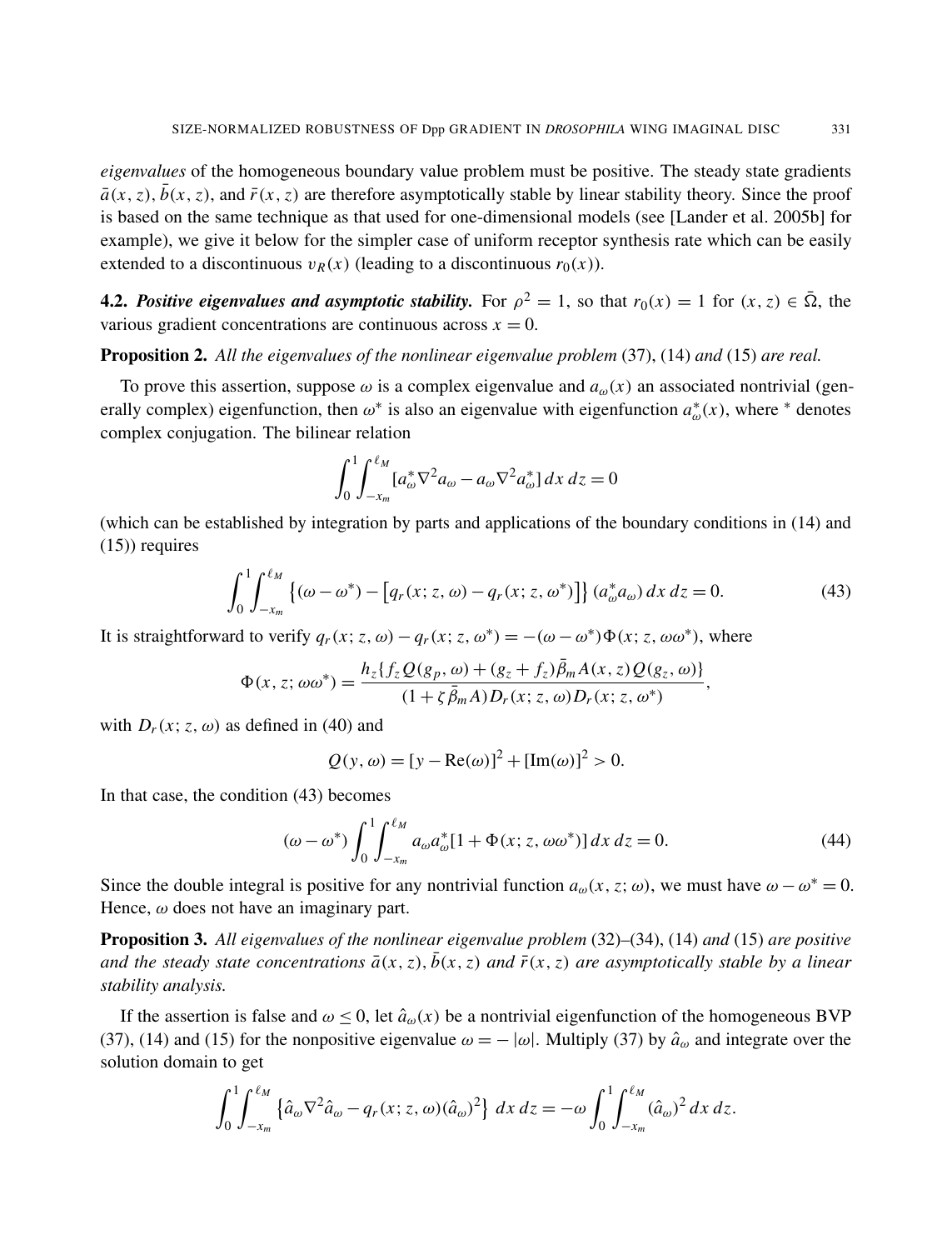After integration by parts and applications of the homogeneous boundary conditions (14) and (15), we obtain

$$
\omega \int_0^1 \int_{-x_m}^{\ell_M} (\hat{a}_\omega)^2 dx \, dz = \int_0^1 \int_{-x_m}^{\ell_M} \left| \vec{\nabla} \hat{a}_\omega \right|^2 dx \, dz + \int_0^1 \int_{-x_m}^{\ell_M} q_r(x; z, \omega) (\hat{a}_\omega)^2 dx \, dz. \tag{45}
$$

With  $\omega = -|\omega| \leq 0$ , we have

$$
q_r(x; z, -|\omega|) = \frac{\bar{r}(x, z)h_z(g_z + |\omega|)(g_p + |\omega|)}{(g_r + |\omega|)(g_z + f_z + |\omega|) + h_z \bar{a}(x, z)(g_z + |\omega|)} > 0
$$

in  $\Omega$ . For any nontrivial solution of the eigenvalue problem under the assumption  $\omega \leq 0$ , the right-hand side of (45) is positive, which contradicts the assumption  $\omega = -|\omega| \leq 0$ . Hence the eigenvalues of the eigenvalue problem for  $\hat{a}$  must be positive and the proposition is proved.

## 5. Perturbation solution for  $\zeta$  < 1 and gradient robustness

For Dpp gradients in *Drosophila* wing disc,  $k_{\text{deg}}$  is typically smaller than the degradation rate constant  $k_R$  of the signaling receptor Tkv so that  $\zeta$  < 1. For this case, a perturbation solution in  $\zeta$  is appropriate for moderate Dpp synthesis rate resulting in low receptor occupancy (see [Bender and Orszag 1999]):

$$
\bar{a}(x, z; \zeta) = \sum_{k=0}^{\infty} \bar{a}_k(x, z) \zeta^k.
$$
 (46)

For sufficiently small values of  $\zeta$  so that  $\zeta \bar{a} \ll \alpha_z$ , the leading term  $\bar{a}_0(x, z)$ , determined by the linear PDE

$$
\nabla^2 \bar{a}_0 - \mu_z^2 r_0(x) \bar{a}_0 + v_L(x) = 0, \qquad \mu_z^2 = \frac{g_z}{\alpha_z} \tag{47}
$$

and the four boundary condition (14)–(15) applied to  $\bar{a}_0$ , is an adequate approximation of the exact solution. Here, we have, in terms of the Heaviside unit step function  $H(\cdot)$ ,  $r_0(x) = {H(x) + \rho^2 H(-x)}$ and  $v_L(x) = \bar{v}_z H(-x)$  with  $\bar{v}_z = (\bar{V}_L/\bar{R}_0)/(D/Z_{\text{max}}^2)$ . The omission of the  $\zeta \bar{a}$  term in (26) to get the leading term approximation (47) may also be viewed as a case of *low receptor occupancy* resulting from a sufficiently high receptor synthesis rate (or a sufficiently low morphogen synthesis rate). With plenty of unoccupied receptors available to capture any free Dpp, the normalized morphogen concentration  $\bar{a}$ would be sufficiently low for  $\zeta \bar{a}$  to be negligible compared to  $\alpha_z$ .

The linear BVP  $(47)$ ,  $(14)$ – $(15)$  can be solved by Fourier cosine series in the *z* variable:

$$
\{\bar{a}_0(x, z), v_L(x)\} = \sum_{n=1}^{\infty} \{A_n(x), v_n \bar{v}_z H(-x)\} \cos(\lambda_n z)
$$
 (48)

where  $\{\lambda_n\}$  are roots of

$$
\cot(\lambda) = \sigma_z \lambda, \qquad \sigma_z = \frac{1}{\gamma_z}, \tag{49}
$$

so that  $\bar{a}_0(x, z)$  satisfies the boundary condition at both  $z = 0$  and  $z = 1$ . Orthogonality of the eigenfunctions  $\{\cos(\lambda_n z)\}\$  requires 4 sin(λ*n*)

$$
v_n = \frac{4 \sin(\lambda_n)}{2\lambda_n + \sin(2\lambda_n)}
$$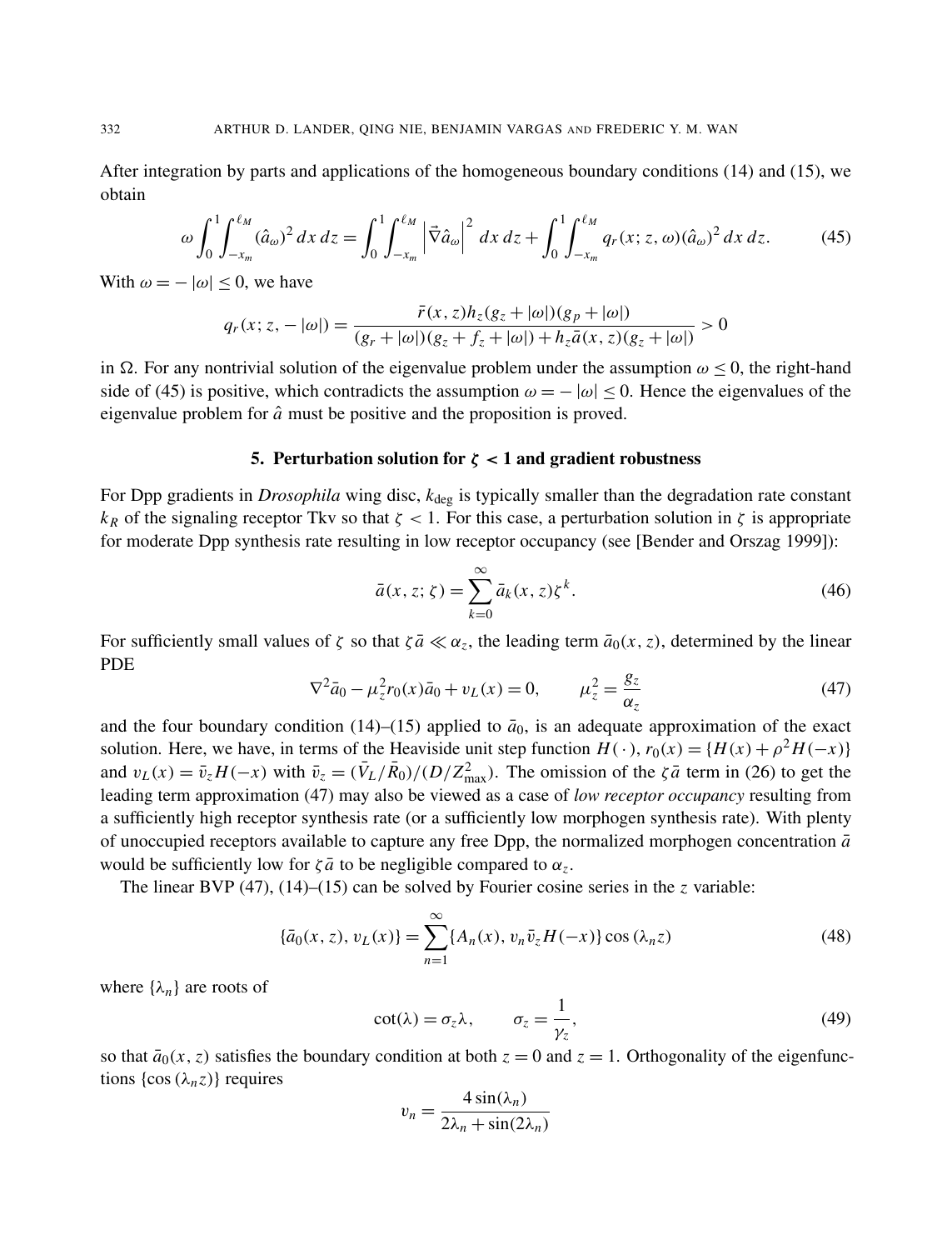and

$$
A_n'' - \Lambda_n^2 A_n + v_n \bar{v}_z H(-x) = 0, \qquad \Lambda_n^2 = \lambda_n^2 + r_0(x) \mu_z^2,
$$
 (50)

where  $\mu_z^2 = g_z/\alpha_z$ , with

$$
A'_{n}(-x_{m}) = 0, \t A_{n}(\ell_{M}) = 0 \t (51)
$$

for  $n = 1, 2, 3, \ldots$ . When  $\rho^2 = 1$ , we expect  $A_n(x)$  and  $A'_n(x)$  to be continuous at  $x = 0$ .

**Remark 1.** The leading term perturbation solution in the small parameter  $\zeta$  is generally an accurate characterization of the actual nonlinear phenomenon. If  $\zeta \bar{a}(x, z)$  should not be small compared to  $\alpha_z$ , the gradient [*LR*] for  $\rho = 1$  would be nearly uniform in the anteroposterior direction except for a boundary layer near the edge of the wing disc. Such [*LR*] gradients are not biologically realistic for patterning. We may therefore focus our attention on the low receptor occupancy case (with  $\zeta \bar{a}(x, z) \ll \alpha_z$ ) independent of the magnitude of  $\zeta$  to investigate the effects of size on the signaling morphogen gradient.

To extract useful information from the Fourier cosine series solution (48)–(51), we deduce below a simple but adequate approximation of the leading term perturbation solution, focusing on the special case  $\rho(x) = 1$  so that  $r_0(x) = 1$  and give special attention to the limiting case of  $\ell_M = \infty$ .

**5.1.** *Finite*  $\ell_M$ . For special case  $\rho(x) = 1$ , the exact solution for  $A_i(x)$  is

$$
A_j(x) = \begin{cases} \frac{\bar{v}_z v_j}{\Lambda_j^2} \left( 1 - \frac{\cosh(\Lambda_j \ell_M)}{\cosh(\Lambda_j(\ell_M + x_m))} \cosh(\Lambda_j(x_M + x)) \right) & (-x_m \le x \le 0), \\ \frac{\bar{v}_z v_j \sinh(\Lambda_j x_m)}{\Lambda_j^2 \cosh(\Lambda_j(\ell_M + x_m))} \sinh(\Lambda_j(\ell_M - x)) & (0 \le x \le \ell_M). \end{cases} \tag{52}
$$

Correspondingly, we have

$$
\bar{a}(0, z) \sim \bar{a}_0(0, z) = \bar{v}_z \sum_{j=1}^{\infty} \frac{v_j}{\Lambda_j^2} \frac{\sinh(\Lambda_j x_m) \sinh(\Lambda_j \ell_M)}{\cosh(\Lambda_j (\ell_M + x_m))} \cos(\lambda_j z),
$$

$$
\bar{a}(-x_m, z) \sim \bar{a}_0(-x_m, z) = \bar{v}_z \sum_{j=1}^{\infty} \frac{v_j}{\Lambda_j^2} \left(1 - \frac{\cosh(\Lambda_j \ell_M)}{\cosh(\Lambda_j (\ell_M + x_m))}\right) \cos(\lambda_j z).
$$

With  $(v_j/\Lambda_j^2)/(v_1/\Lambda_1^2) \ll 1$  for  $j > 1$ , we have as a leading term approximation

$$
b(x, z) \sim \frac{1}{\alpha_z} \bar{a}(x, z) \sim \frac{1}{\alpha_z} \bar{a}_0(x, z) \approx \frac{1}{\alpha_z} A_1(x) \cos(\lambda_1 z)
$$
  
= 
$$
\frac{\bar{v}_z v_1}{\alpha_z \Lambda_1^2} \frac{\sinh(\Lambda_1 x_m)}{\cosh(\Lambda_1 (\ell_M + x_m))} \sinh(\Lambda_1 (\ell_M - x)) \cos(\lambda_1 z).
$$
 (53)

**5.2.** *The limiting case of*  $\ell_M = \infty$ . For the wing imaginal disc of *Drosophila* species,  $X_{\text{max}} \gg Z_{\text{max}}$  so  $\ell_M \gg 1$ . It often suffices for our purpose to consider the limiting case of  $\ell_M = \infty$  (and  $\rho = 1$ ) for which

$$
A_j(x) = \begin{cases} \frac{\bar{v}_z v_j}{\Lambda_j^2} \{1 - e^{-\Lambda_j x_m} \cosh(\Lambda_j(x + x_m))\} & (-x_m \le x \le 0), \\ \frac{\bar{v}_z v_j}{\Lambda_j^2} \sinh(\Lambda_j x_m) e^{-\Lambda_j(x + x_m)} & (0 \le x < \infty). \end{cases} \tag{54}
$$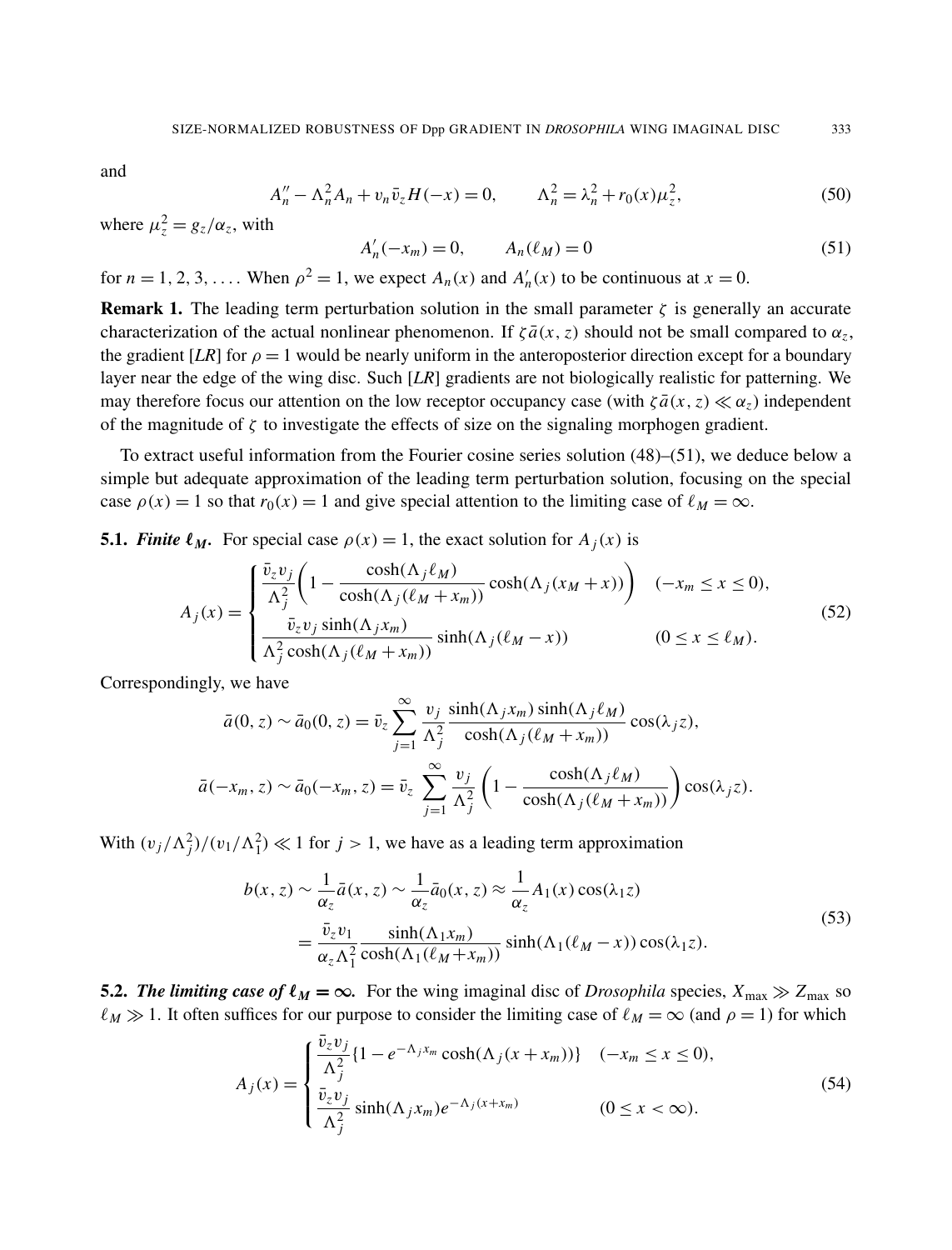with

$$
\bar{a}(0, z) \sim \bar{a}_0(0, z) = \bar{v}_z \sum_{j=1}^{\infty} \frac{v_j}{\Lambda_j^2} e^{-\Lambda_j x_m} \sinh(\Lambda_j x_m) \cos(\lambda_j z), \tag{55}
$$

$$
\bar{a}(-x_m, z) \sim \bar{a}_0(-x_m, z) = \bar{v}_z \sum_{j=1}^{\infty} \frac{v_j}{\Lambda_j^2} \left(1 - e^{-\Lambda_j x_m}\right) \cos(\lambda_j z). \tag{56}
$$

To a leading term approximation, we have for  $\ell_M = \infty$ 

$$
b(x, z) \sim \frac{1}{\alpha_z} \bar{a}(x, z) \sim \frac{1}{\alpha_z} \bar{a}_0(x, z) \approx \frac{1}{\alpha_z} A_1(x) \cos(\lambda_1 z)
$$
  
= 
$$
\frac{\bar{v}_z v_1}{\alpha_z \Lambda_1^2} \sinh(\Lambda_1 x_m) e^{-\Lambda_1 (x + x_m)} \cos(\lambda_j z) \quad (0 \le x < \infty).
$$
 (57)

For an [*LR*] gradient to be biologically useful in developing tissue patterns, its graph must be neither nearly uniform nor a boundary layer phenomenon near the source. It follows that the concentration of signaling Dpp–Tkv complexes [*LR*] should be in a state of low receptor occupancy throughout the wing disc with both free and bound Dpp approximately in a state of simple exponential decay from the source end to the sink at the edge of wing disc. With the free Dpp expression exponentially small away from the source, the actual location of the absorbing edge should not have a significant effect on the signaling Dpp gradient and may be taken to be far away at infinity.

## 6. Approximate expressions for the eigenvalues  $\{\lambda_n\}$

**6.1.** *A sealed basement membrane* ( $y_z = 0$ ). For the limiting case of  $\gamma_z = 0$ , both apical and basal faces are sealed (see (15)) given that

$$
\left[\frac{\partial \bar{a}(x,z)}{\partial z}\right]_{z=1} = \left[\frac{\partial \bar{a}(x,z)}{\partial z}\right]_{z=0} = 0.
$$
 (58)

Upon writing the equation (49) for the eigenvalues as

$$
\gamma_z \cos(\lambda) = \lambda \sin(\lambda),
$$

we have for  $\gamma_z = 0$ 

$$
\lambda_n = (n-1)\pi \qquad (n = 1, 2, \dots). \tag{59}
$$

It follows that

$$
v_1 = 1
$$
,  $v_n = 0$   $(n \ge 2)$ .

The concentration gradient is therefore a uniform distribution in *z*. In that case, the solution for the (normalized) free morphogen concentration  $\bar{a}$  is uniform in *z* so that

$$
\bar{a}(x, z) \sim \bar{a}_0(x) \{1 + O(\zeta)\}\
$$

and  $\bar{a}_0(x)$  is just the corresponding solution for the spatially one-dimensional problem previously treated in [Lander et al. 2005b].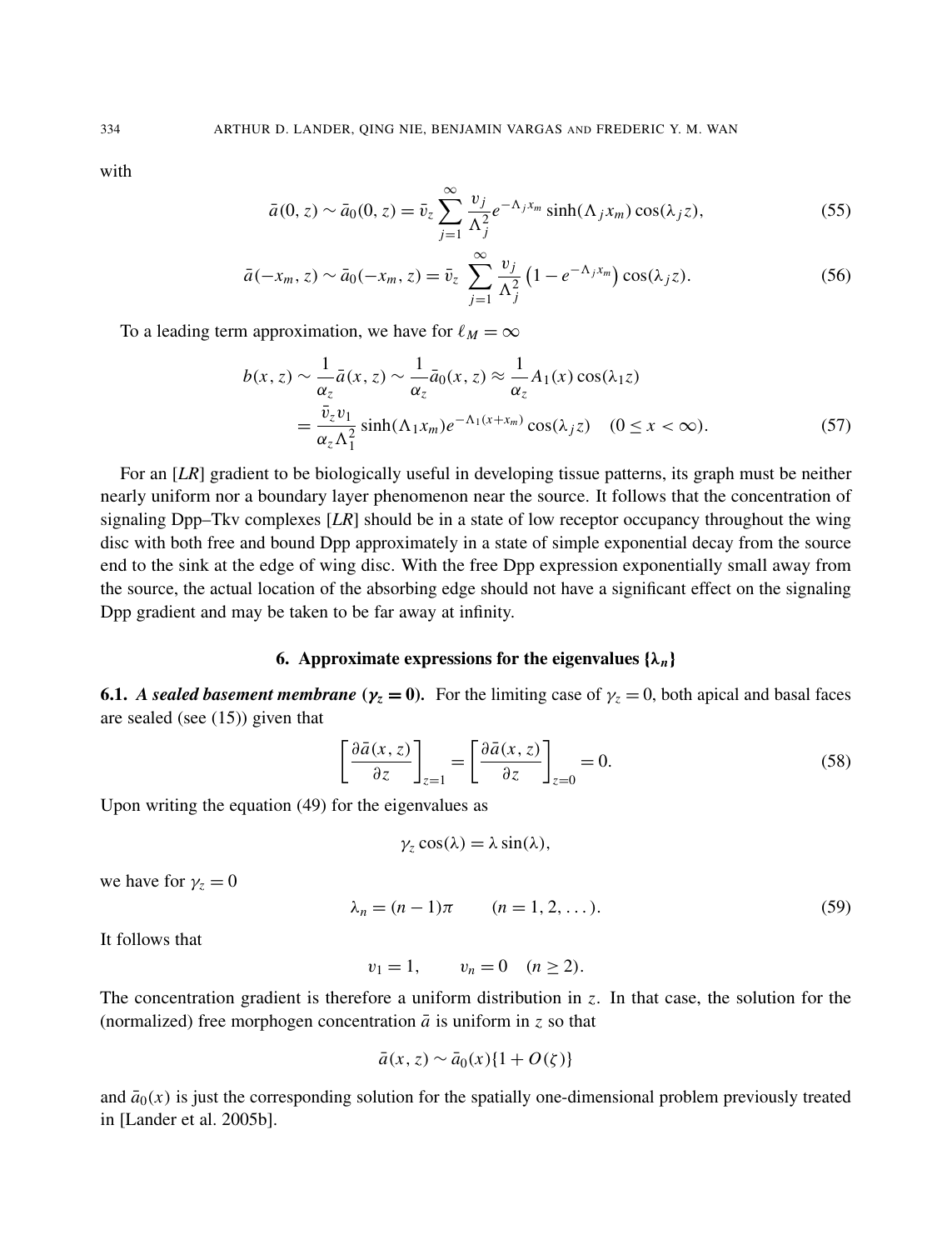For the case  $\ell_M = \infty$  (and  $\rho = 1$ ), we have from (57)

$$
\frac{[LR(x,z)]}{\bar{R}_0} \sim \frac{\bar{a}_0(x)}{\alpha_z} = \begin{cases} (\bar{v}_z/g_z)\{1 - e^{-\mu_z x_m} \cosh(\mu_z(x+x_m))\} & (-x_m \le x \le 0), \\ (\bar{v}_z/g_z) \sinh(\mu_z x_m)e^{-\mu_z(x+x_m)} & (0 \le x < \infty). \end{cases}
$$
(60)

with

$$
\mu_z^2 = \frac{g_z}{\alpha_z} \simeq h_z, \quad \bar{v}_z = \frac{\bar{V}_L/\bar{R}_0}{D/Z_{\text{max}}^2}, \qquad \frac{\bar{v}_z}{g_z} = \frac{\bar{V}_L/\bar{R}_0}{k_{\text{deg}}}.
$$
(61)

With  $h_z = O(10^{-1})$  for typical wing disc parameter values, we have  $\mu_z x_m \ll 1$  and therewith

$$
e^{-\mu_z x_m} \sinh(\mu_z x_m) \simeq \mu_z x_m \{1 + O(\mu_z^2 x_m^2)\},
$$

so

$$
[LR(x,z)] \sim \frac{\bar{R}_0}{\alpha_z} \bar{a}_0(x) \approx \frac{\bar{V}_L}{k_{\text{deg}}} \mu_z x_m e^{-\mu_z x} = \frac{\bar{V}_L X_{\text{min}}}{k_{\text{deg}}} \bar{k}_{\text{on}} e^{-\bar{k}_{\text{on}} X}
$$
(62)

for the signaling region  $0 \le x < \infty$ , with  $\bar{k}_{on} = \sqrt{k_{on} \bar{R}_0 / D}$ .

We know from biological evidence that the basal end is not sealed, so that the limiting case of  $\gamma_z = 0$ only demonstrates the validity and consistency of our more general solution, but is otherwise biologically unrealistic and of no relevance to the actual problem. The analytical consequences of a sealed end, as seen from (62), are shown in the next section to be also unacceptable from the view point of size adjustment for robustness with respect to a substantial change in the Dpp synthesis rate.

6.2. An absorbing basement membrane  $(\sigma_z = 0)$ . At the other extreme, Equation (49) in the case of  $\sigma_z = 1/\gamma_z = 0$  becomes  $\cot(\lambda) = 0$ , so that

$$
\lambda_n = (n - \frac{1}{2})\pi \qquad (n = 1, 2, 3, \dots). \tag{63}
$$

It follows that, for the limiting case of  $\ell_M = \infty$  and  $\rho = 1$ ,

$$
A_j(x) = \begin{cases} (\bar{v}_z v_j / \Lambda_j^2) \{ 1 - e^{-\Lambda_j x_m} \cosh(\Lambda_j(x + x_m)) \} & (-x_m < x < 0), \\ (\bar{v}_z v_j / \Lambda_j^2) \sinh(\Lambda_j x_m) e^{-\Lambda_j(x + x_m)} & (0 < x < \infty). \end{cases}
$$
(64)

where

$$
\Lambda_n^2 = \lambda_n^2 + \mu_z^2 = (n - \frac{1}{2})^2 \pi^2 + \mu_z^2, \quad v_n = (-)^{n-1} \frac{2}{\lambda_n}, \quad (n = 1, 2, 3, \dots).
$$

Correspondingly, we have for the signaling region  $0 < x < \infty$ 

$$
\frac{[L]}{R_0} \sim A_1(x) \cos(\lambda_1 z) = \frac{\bar{v}_z v_1}{\Lambda_1^2} \sinh(\Lambda_1 x_m) e^{-\Lambda_1 (x + x_m)} \cos(\lambda_1 z), \tag{65}
$$

$$
\frac{[LR]}{R_0} \sim \frac{A_1(x)}{\alpha_z} \cos{(\lambda_1 z)} = \frac{\bar{v}_z v_1}{\alpha_z \Lambda_1^2} \sinh(\Lambda_1 x_m) e^{-\Lambda_1 (x + x_m)} \cos{(\lambda_1 z)}.
$$
(66)

With  $f_z \ll g_z$ , the expression for  $\mu_z^2$  is accurately approximated by  $h_z = k_{on} \bar{R}_0/(D/Z_{\text{max}}^2) = O(10^{-1})$ . Since  $\mu_z^2$  is small compared to  $\pi^2/4$  (and much smaller than  $(n - \frac{1}{2})$  $(\frac{1}{2})^2 \pi^2$  for  $n \ge 2$ ) and  $\lambda_1 x_m \ll 1$ , we have the following accurate approximation for the various Fourier components of the Dpp concentration: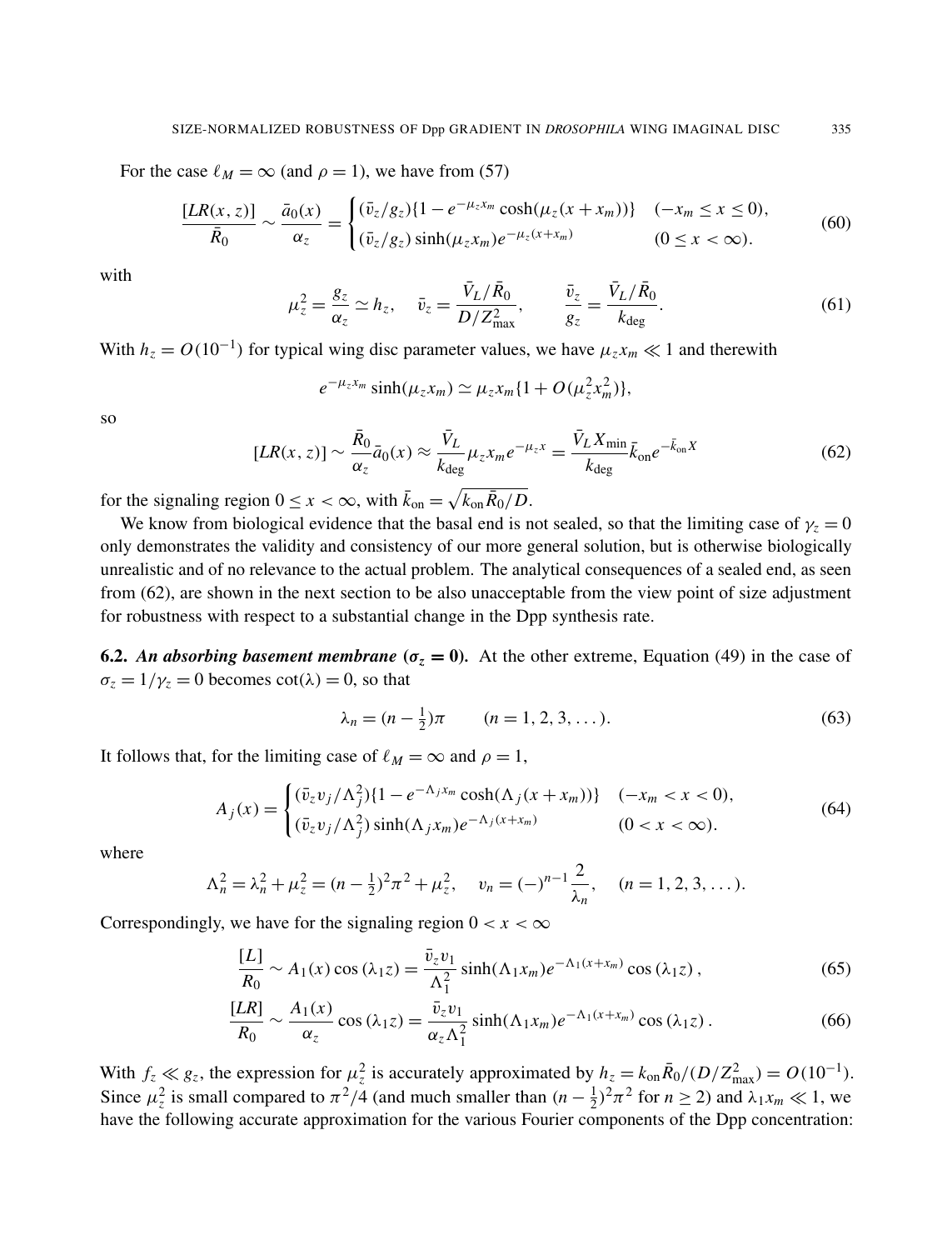336 ARTHUR D. LANDER, QING NIE, BENJAMIN VARGAS AND FREDERIC Y. M. WAN

$$
\Lambda_n^2 = \lambda_n^2 + \mu_z^2 \simeq \lambda_n^2 = (n - \frac{1}{2})^2 \pi^2, \qquad \sinh(\lambda_1 x_m) e^{-\lambda_1 x_m} \approx \lambda_1 x_m,\tag{67}
$$

$$
A_j(x) \simeq \frac{\bar{v}_z v_j}{\lambda_j^2} \sinh(\lambda_j x_m) e^{-\lambda_j (x_m + x)} \qquad (0 < x < \infty) \tag{68}
$$

so that

$$
[L] \sim \bar{R}_0 \bar{a}_0(x, z) \approx \bar{R}_0 A_1(x) \cos(\lambda_1 z) \simeq \frac{\bar{R}_0 \bar{v}_z v_1 x_m}{\lambda_1} e^{-\lambda_1 x} \cos(\lambda_1 z), \tag{69}
$$

$$
[LR] \sim \frac{\bar{R}_0}{\alpha_z} \bar{a}_0(x, z) \simeq \frac{\bar{R}_0 \bar{v}_z v_1 x_m}{\alpha_z \lambda_1} e^{-\lambda_1 x} \cos(\lambda_1 z), \tag{70}
$$

for  $0 < x < \infty$ . Upon observing (67) and setting  $\Lambda_n^2 \approx \lambda_n^2$ , (69) and (70) become

$$
[L] \sim \frac{\bar{V}_L X_{\min} Z_{\max}}{D} \left[ \frac{8}{\pi^2} e^{-\pi x/2} \cos(\frac{1}{2}\pi z) \right],\tag{71}
$$

$$
[LR] \sim \frac{\bar{V}_L X_{\min} Z_{\max}}{D} \left[ \frac{8}{\alpha_z \pi^2} e^{-\pi x/2} \cos(\frac{1}{2}\pi z) \right],\tag{72}
$$

for  $0 < x < \infty$ . The signaling Dpp gradient given in (70) and (72) is qualitatively different from that in (62) and (72). While the limiting case of  $\sigma_z = 0$  is also not biologically realistic as the basement membrane is neither completely sealed nor absorbing [Dowd et al. 1999], the consequences of (70) are more characteristic of the [*LR*] gradient than those of (62) in the actual range of  $\gamma_z$  as we shall see in the next subsection.

It may seem rather remarkable that (the leading term asymptotic behavior of) [*LR*] does not depend on the receptor synthesis rate. However the inherent assumption of low receptor occupancy in effect corresponds to (an abundance of receptors resulting from) a sufficiently high receptor synthesis rate to make its magnitude inconsequential in a first approximation theory.

6.3. *Eigenvalues for small and large* σ*<sup>z</sup> .* We now turn to the biologically more realistic case of a leaky basement membrane at  $Z = Z_{\text{max}}$  with a finite  $\gamma_z = 1/\sigma_z$ . For the wing disc problem, we have  $0 < \sigma_z < 1$ and a perturbation solution for  $\lambda$  in a power series in  $\sigma_z$  gives

$$
\lambda_n = \left(n - \frac{1}{2}\right)\pi \left[1 - \sigma_z + O(\sigma_z^2)\right],\tag{73}
$$

for *n* = 1, 2, 3, . . . . No new eigenpairs arise from nonpositive integers *n*. We conclude (as in the limiting case of an absorbing basal end):

**Proposition 4.** *For*  $0 < \sigma_z = 1/\gamma_z < 1$ , *the expression* (70) *is an accurate leading term approximation for the signaling Dpp gradient outside the Dpp production region where the* [*LR*] *gradient is instrumental for the wing disc development. Thus*, *with a permeable* (*leaky*) *basement membrane with* 0 < σ*<sup>z</sup>* < 1, *the slope and convexity* (*but not the magnitude*) *of the signaling Dpp gradient in both X and Z direction depends only on the parameter* σ*<sup>z</sup> for the biologically realistic case of low receptor occupancy.*

It appears that a leaky basement membrane serves the purpose of regulating the availability of Dpp at a level that maintain the signaling Dpp gradient *shape*. That is, the *slope* and *convexity* of the [*LR*] concentration gradient are not sensitive to the synthesis rate  $\bar{V}_L$  as it changes with significant environmental perturbations. On the other hand, the magnitude of the bound morphogen concentration is seen from (72) to be proportional to  $\bar{V}_L$  (as well as the two length quantities  $\bar{X}_{min}$  and  $\bar{Z}_{max}$  and inversely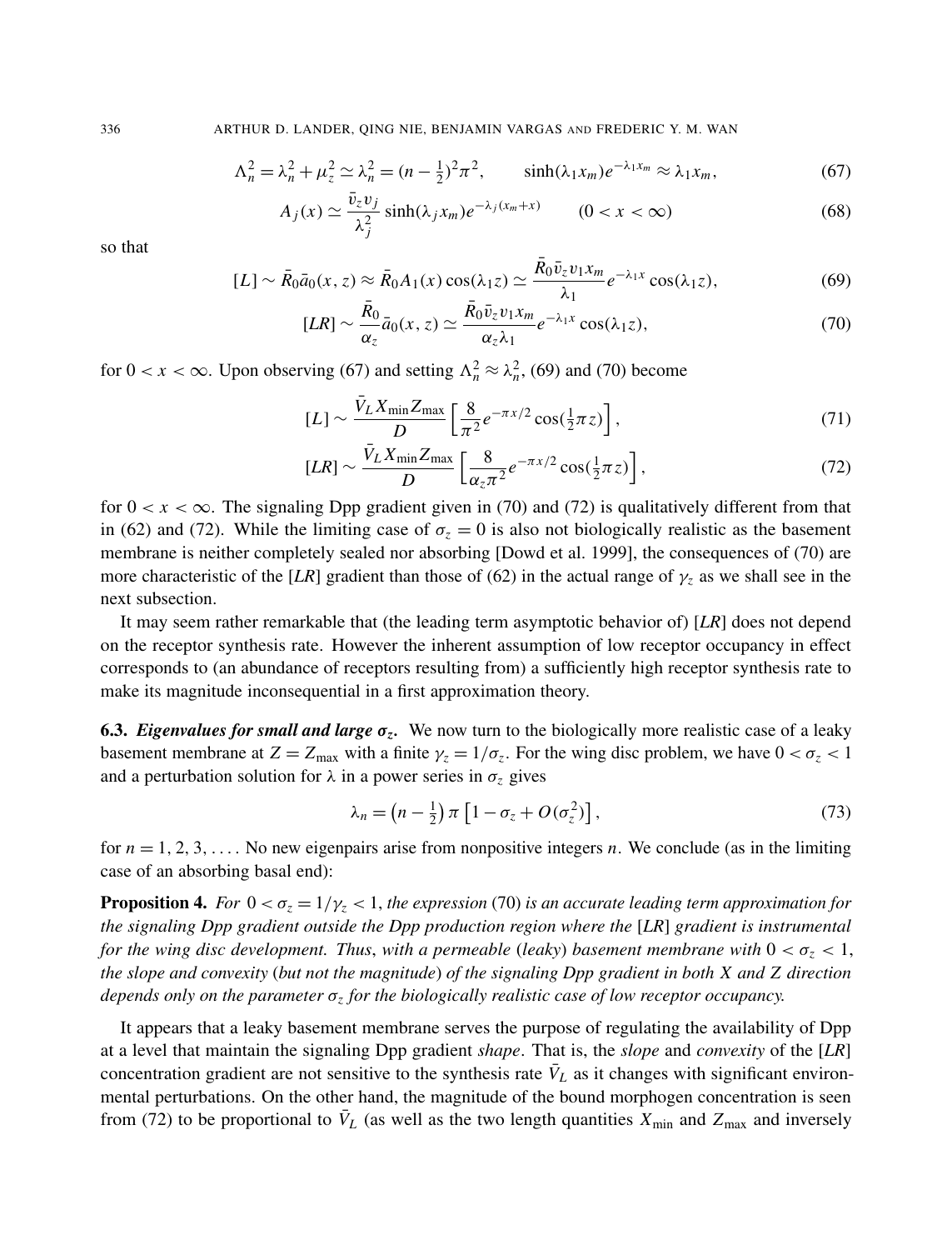proportional to the diffusion coefficient *D* and the composite parameter  $\alpha_z = (k_{off} + k_{deg})/\bar{R}_0 k_{on}$  of the binding, dissociation and degradation rate constants).

For completeness, consider also the low leakage case of  $\sigma_z \gg 1$  or  $0 < \gamma_z \ll 1$ . For this case, we may seek a singular perturbation solution for  $\lambda$  in  $\gamma_z$  to obtain

$$
\lambda_1 \sim \sqrt{\gamma_z} \left[ 1 - \frac{1}{6} \gamma_z + O(\gamma_z^2) \right], \qquad \lambda_{k+1} \sim k \pi \left[ 1 + \frac{1}{(k \pi)^2} \gamma_z + O(\gamma_z^2) \right] \tag{74}
$$

for  $k = 1, 2, \ldots$ , with no new eigenpair arising from negative square roots and negative k. The results reduce to those of the limiting case of  $\gamma_z = 0$  given in (59) with leading term approximation for [*LR*(*x*, *z*)] for  $\ell_M = \infty$  and  $\rho = 1$  as previously given in (62). For this (biologically unrealistic) low leakage case, the signaling gradient *shape* is much more sensitive to the leakage parameter  $\gamma_z$  and the degradation-tobinding rate ratio (but not the Dpp synthesis rate  $\bar{V}_L$ ) since we have now

$$
\Lambda_1^2 = \lambda_1^2 + \mu_z^2 \sim \gamma_z + \mu_z^2.
$$

#### 7. Signaling gradient and wing disc size change

The need to accommodate exogenous environmental changes is a major performance objective of morphogen systems. Given a lack of information on the change in system characteristics caused by such changes, we pursue in this and the next section a more limited objective by investigating the change of signaling morphogen gradient in response to a doubling of Dpp synthesis rate (whatever the cause may be) while all system characteristics remain unchanged. We determine here whether a specific aspect of system architecture, namely, the wing disc size, offers the potential of meeting the performance objective by maintaining the [*LR*] concentration magnitude and its gradient shape (and thereby preserving tissue pattern) relative to the new size. The concept of robustness is quantified in the next section (see also [Lander et al. 2005c; Vargas 2007]) and used to analyze the sensitivity of the signaling Dpp gradient to the morphogen synthesis rate change and how wing disc size changes may ameliorate this sensitivity. In this section, robustness is taken informally to mean no biologically or functionally significant change in the magnitude and shape of the signaling Dpp gradient [*LR*] under a significant change in Dpp synthesis rate. (More quantitative measures of robustness will be discussed in the next section.)

We begin by focusing on the case  $\ell_M = \infty$  and recalling the following four observations from the results of the previous sections:

- 1. The apical-basal height of wing disc cells of *Drosophila*s is considerably larger than the lineal dimension of its cross section in the plane of the wing disc. Typically, we have of  $x_m = X_{\text{min}}/Z_{\text{max}} =$  $O(10^{-1}) \ll 1$  or smaller so that  $0 < \lambda_1 x_m \ll 1$ , resulting in sinh $(\lambda_1 x_m)e^{-\lambda_1 x_m} \approx \lambda_1 x_m$ .
- 2. The basal membrane is in reality neither sealed nor completely absorbing; instead there is a significant amount of leakage with  $\gamma_z = 1/\sigma_z > 1$ . Consequently, the approximate expression (73) for the eigenvalues  $\{\lambda_i\}$  and Proposition 4 for the signaling gradient apply.
- 3. With  $\mu_z^2$  accurately given by  $h_z = k_{on} \bar{R}_0/(D/Z_{max}^2) = O(10^{-1}) \ll 1 < \pi^2/4$  for a wing imaginal disc with a relatively high leakage through the basal membrane, it follows from (67) that

$$
\Lambda_1^2 = \lambda_1^2 + \mu_z^2 \simeq \lambda_1^2 = O\left(\frac{\pi^2}{4}\right)
$$
 (75)

for  $\gamma_z = 1/\sigma_z > 1$  so that  $\lambda_1 x_m \ll 1$  and  $\sinh(\Lambda_1 x_m) e^{-\Lambda_1 x_m} \simeq \lambda_1 x_m$ .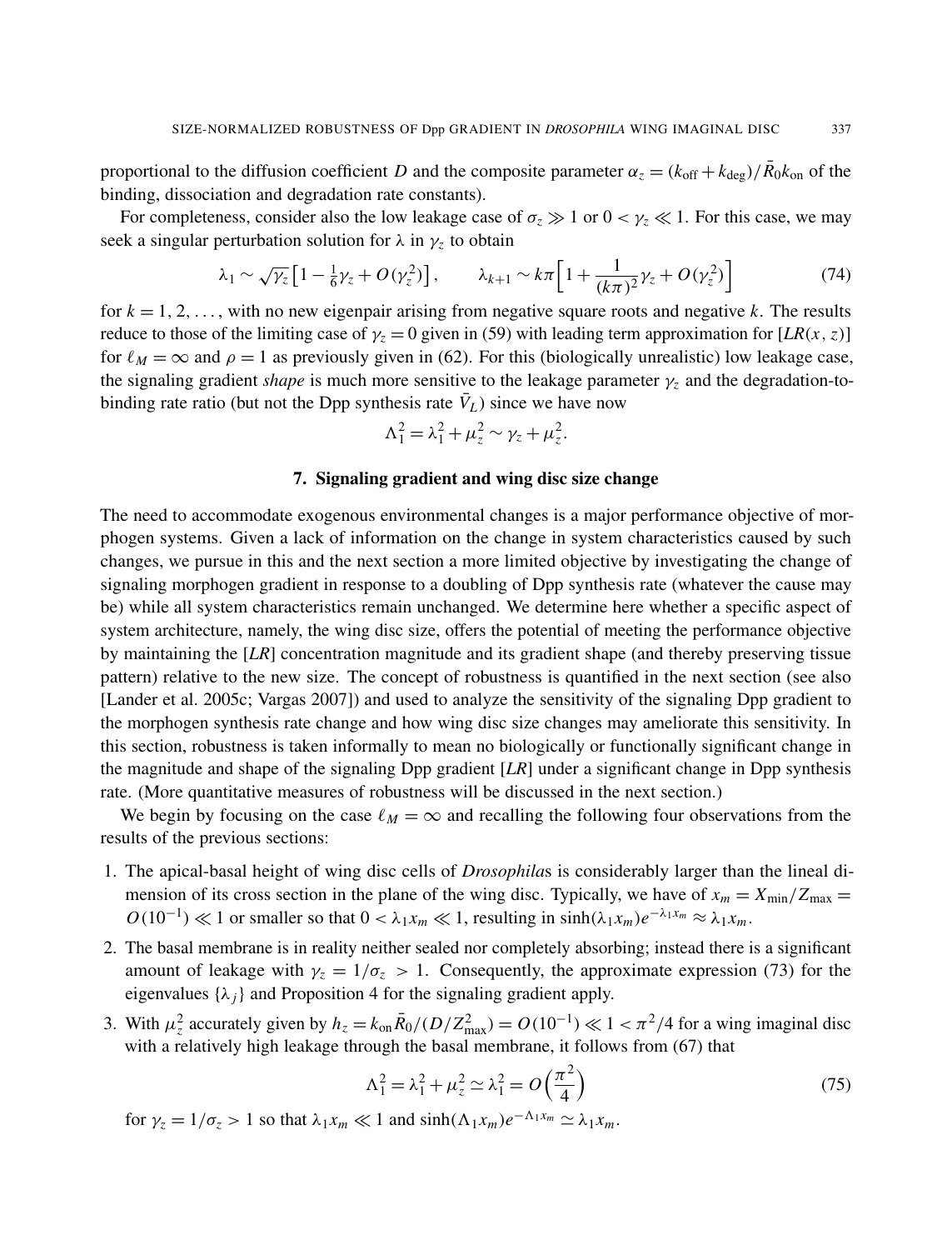4. Anticipating the need to reduce wing disc span ( $X_{\text{max}}$  and  $X_{\text{min}}$ ) and cell height ( $Z_{\text{max}}$ ) to maintain robustness, we note that the approximation  $\Lambda_1^2 \approx \lambda_1^2$  for the relevant range  $\gamma_z = 1/\sigma_z > 1$  improves with smaller wing disc size. It follows from the fact that a reduction in  $Z_{\text{max}}$  further reduces the effect of  $\mu_z^2$  (which was already minimal according to Proposition 4). This allows us to make the same approximation for smaller  $Z_{\text{max}}$  (or  $X_{\text{min}}$  and  $X_{\text{max}}$ ). For  $\tilde{Z}_{\text{max}} = Z_{\text{max}}/\sqrt{2}$ , we have

$$
\frac{\tilde{\Lambda}_1}{\Lambda_1} = \frac{\sqrt{1 + \tilde{\mu}_z^2/\lambda_1^2}}{\sqrt{1 + \mu_z^2/\lambda_1^2}} = \frac{\sqrt{1 + \mu_z^2/2\lambda_1^2}}{\sqrt{1 + \mu_z^2/\lambda_1^2}} \approx 1 - \frac{\mu_z^2}{4\lambda_1^2}
$$
(76)

so that the approximation  $\tilde{\Lambda}_1^2 \approx \Lambda_1^2$  is accurate to within than 4%.

Given that the higher harmonic terms in the eigenfunction expansion for  $\bar{a}_0(x, z)$  are negligibly small compared to the leading term, the four observations above lead to the following accurate approximate expression for the signaling gradient

$$
[LR] \approx L_{R0} \frac{v_1}{\alpha_z \lambda_1} e^{-\lambda_1 x} \cos(\lambda_1 z), \qquad L_{R0} = \frac{\bar{V}_L X_{\text{min}} Z_{\text{max}}}{D} \tag{77}
$$

in the range  $0 < x < \infty$  as was found earlier in (70). Averaging [LR] over the interval [0,  $Z_{\text{max}}$ ] gives

$$
[\overline{LR}] \equiv \frac{1}{Z_{\text{max}}} \int_0^{Z_{\text{max}}} [LR] dZ = \int_0^1 [LR] dz \approx L_{R0} \frac{v_1}{\alpha_z \lambda_1} e^{-\lambda_1 x} \frac{\sin(\lambda_1)}{\lambda_1}
$$
(78)

with  $\lambda_1 \approx \pi (1 - \sigma_z)/2$  for  $0 \le \sigma_z < \frac{1}{2}$  $rac{1}{2}$ .

We now arrive at the key development of this paper. Suppose the *Dpp* synthesis rate is doubled from  $\bar{V}_L$  to  $\tilde{V}_L = 2\bar{V}_L$ . The maximum magnitude of the signal morphogen gradient (which, for the signaling range [0,  $\infty$ ), occurs at *x* = 0) would then be doubled since the signaling gradient is proportional to  $\bar{V}_L$ . The factor  $(v_1/\alpha_z \lambda_1)e^{-\lambda_1 x}$  in (77) does not depend on  $X_{\min}$  and  $Z_{\max}$  explicitly, so the magnitude of  $[LR]_{z=0}$  (at least the leading term approximation) may be brought back down to the same level prior to the synthesis rate doubling by reducing either  $X_{\text{min}}$  or  $Z_{\text{max}}$  by half. Either change would lead to a significant distortion of the developed wing disc. There is however the biologically more realistic alternative of distortion of the developed wing disc. There is however the biologically more realistic alternative of reducing both size parameters by a factor of  $\sqrt{2}$ . Given  $\tilde{X}_{min} = X_{min}/\sqrt{2}$  and  $\tilde{Z}_{max} = Z_{max}/\sqrt{2}$  along with observation (4) above, the new signaling gradient with the modified parameters of this option becomes

$$
[\widetilde{LR}]_{z=0} \approx \widetilde{L}_{R0} \frac{v_1}{\alpha_z \lambda_1} e^{-\lambda_1 x} = L_{R0} \frac{v_1}{\alpha_z \lambda_1} e^{-\lambda_1 x} \qquad (0 < x < \infty),\tag{79}
$$

with  $\tilde{L}_{R0} = \tilde{V}_L \tilde{X}_{min} \tilde{Z}_{max}/D = \tilde{V}_L X_{min} Z_{max}/D = L_{R0}$ . The right-hand side is just the expression for  $[LR]_{z=0}$  in (77). Since the signaling gradient [*LR*] remains a decaying exponential with the same magnitude at the same scaled proximal-distal location, the *size-normalized* signaling gradient is identical to the corresponding gradient prior to morphogen synthesis rate doubling (though the wing disc size has been reduced). We refer to such preservation of signal gradient shape as *size-normalized robustness* in subsequent developments. Note that the apical-basal average of [*LR*] as given in (78) is clearly also size–normalized robust.

Among the three options for maintaining the signaling gradient shape after Dpp synthesis rate doubling, halving the anteroposterior span (and hence  $X_{\text{min}}$  and  $X_{\text{max}}$ ) alone would mean a more drastic reduction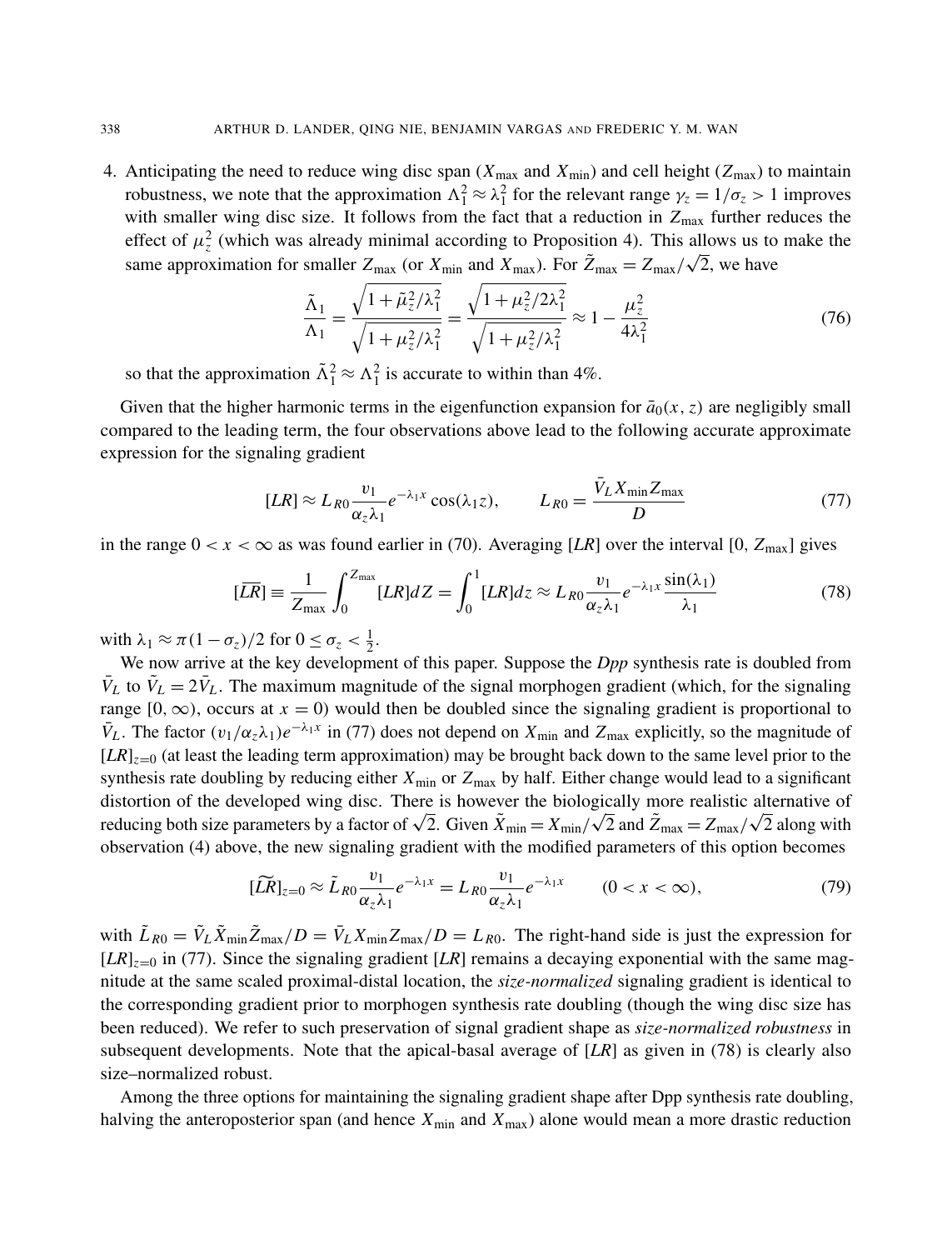in the wing disc span in the distal-proximal direction. The resulting new wing disc would be skewed in one direction. At the other extreme, halving *Z*max alone would change the shape of the gradient for  $x > 0$ , given that the exponential factor  $e^{-\lambda_1 x}$  becomes  $e^{-\lambda_1 X/\tilde{Z}_{\text{max}}} = e^{-\lambda_1 (X/Z_{\text{max}})/2}$ . Neither is consistent with the often observed consequence of a substantial increase in ambient temperature: a smaller wing disc that is essentially similar to the normal wing imaginal disc in tissue patterning [de Moed et al. 1997; French et al. 1998; Bitner-Mathé and Klaczko 1999; Azevedo et al. 2002]. Hence, we are led to the following proposition (for  $\ell_M = \infty$ ):

**Proposition 5.** When there is a significant increase in the Dpp synthesis rate by a factor M with  $\tilde{V}_L$  =  $M\bar{V}_L$  and the approximation (77) for [LR] holds, the Drosophila wing imaginal disc patterning is pre*served by the size reduction*  $\tilde{X}_{\min} = X_{\min}/\sqrt{M}$  and  $\tilde{Z}_{\max} = Z_{\max}/\sqrt{M}$ .

The reduction of  $X_{\text{min}}$  and  $Z_{\text{max}}$  (as well as  $X_{\text{max}}$  in the case of a finite  $\ell_M$ ) by the same amplification factor 1/ *M* is known as *self-similar size reduction*. With such a size reduction, the development of the wing disc is insensitive to an *M* fold increase in Dpp synthesis rate and is therefore *size-normalized robustness*.

It is worth digressing to comment briefly on the biologically unrealistic case  $\gamma_z = 0$ . Had the basal end been sealed so that (62) applies with

$$
[LR(x,z)] \sim \frac{\bar{V}_L X_{\min}}{k_{\text{deg}}} \bar{k}_{\text{on}} e^{-\bar{k}_{\text{on}} X},\tag{80}
$$

the only way to maintain the concentration magnitude [ $LR(0, z)$ ] by a size change when  $\bar{V}_L$  is doubled the only way to maintain the concentration magnitude [ $LK(0, z)$ ] by a size change when  $v_L$  is doubled would be to reduce  $X_{min}$  by half (instead of by  $\sqrt{2}$  as in the case of a leaking basal membrane). The size reduction would not be self-similar unless  $Z_{\text{max}}$  is also reduced by half. In this latter case, the size reduction would be self-similar size but substantially more drastic than those observed. Thus a porous basement membrane appears to serve an important function in the robust development of the wing disc.

For the case of a large but finite  $X_{\text{max}}$ , the expression (53) simplifies to

$$
[LR(x, z)] \sim \frac{\bar{R}_0}{\alpha_z} \bar{a}(x, z) \sim \frac{\bar{R}_0}{\alpha_z} \bar{a}_0(x, z) \approx \frac{\bar{R}_0}{\alpha_z} A_1(x) \cos(\lambda_1 z)
$$
  

$$
\simeq L_{R0} \frac{v_1 e^{-\lambda_1 x}}{\alpha_z \lambda_1} \left(1 - e^{-2\lambda_1 (\ell_M - x)}\right) \cos(\lambda_1 z), \tag{81}
$$

for  $\Lambda_1 x_m \simeq \lambda_1 x_m \ll 1$  (keeping in mind that  $L_{R0} = \bar{V}_L X_{\min} Z_{\max}/D$ ). We have from this the following extension of Proposition 5:

**Proposition 6.** For a finite (dimensionless) anteroposterior span  $\ell_M$ , the signaling Dpp gradient is (size*normalized*) *robust after a Dpp synthesis rate doubling provided that X*max *is also reduced by the same factor* <sup>√</sup> 2 (*as X*min *and Z*max)*.*

We emphasize that there are at least three advantages in changing both  $X_{\text{min}}$  and  $Z_{\text{max}}$  (as well as *X*max) by the same factor to maintain the shape (that is, slope and convexity) of the signaling gradient [*LR*] when the Dpp synthesis rate is doubled:

1. The size of the wing disc is reduced in all dimensions but the physical shape remains geometrically similar before and after the reduction.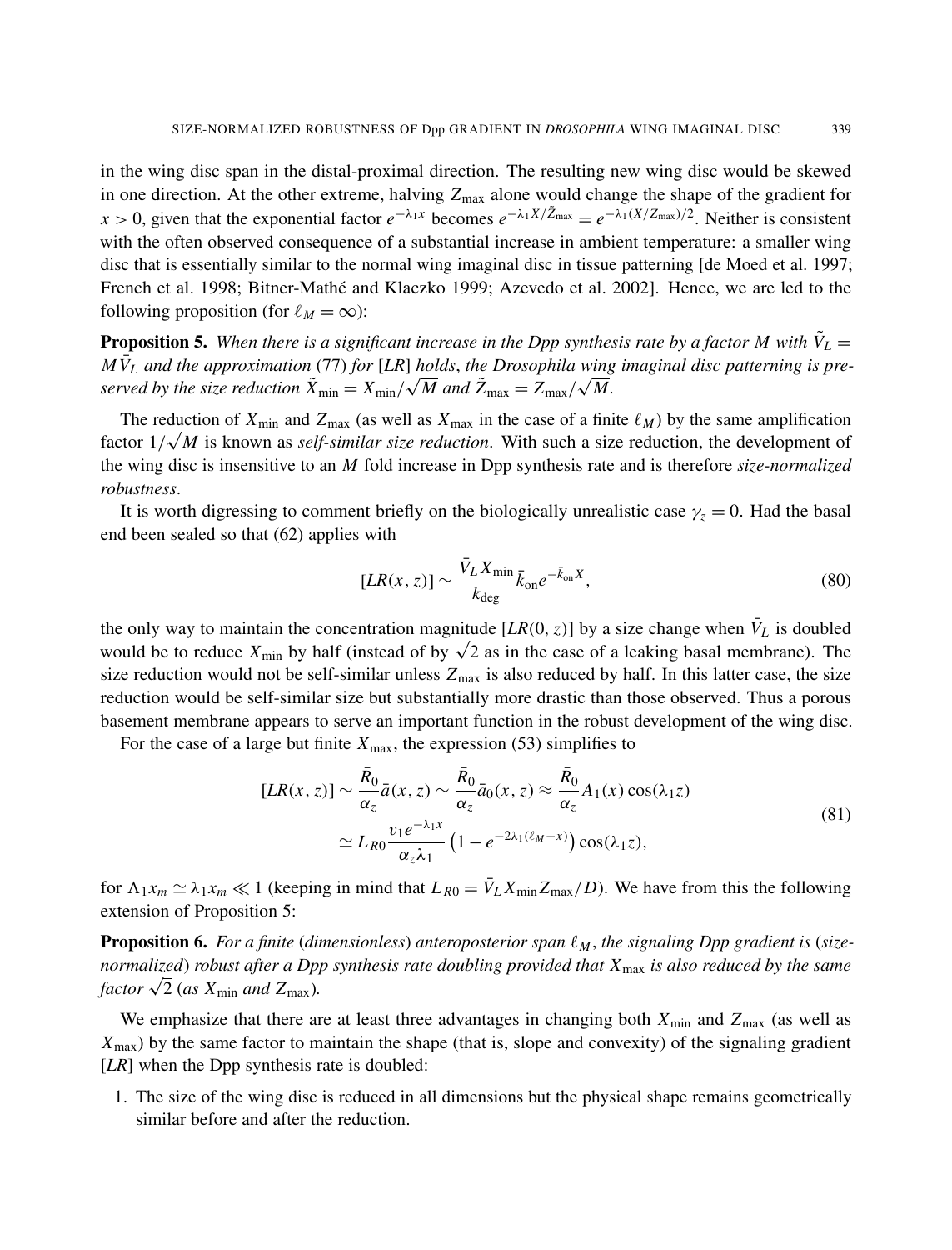- 2. The reduction is less drastic, by only a factor of  $\sqrt{2}$  instead of half.
- 3. Most importantly, it is consistent with the observation that fly wings are smaller physically in all directions under the higher temperature, not just in the direction of the anteroposterior axis.

#### 8. Robustness of signaling gradients

We saw from the eigenfunction expansion for the leading term perturbation solution that the signaling [*LR*] gradient is generally sensitive to system parameter changes. Yet actual biological systems are generally robust to such changes (up to a self-similar size change [de Moed et al. 1997; French et al. 1998; Bitner-Mathé and Klaczko 1999; Azevedo et al. 2002]). The analysis of the previous section showed that the magnitude and shape of the signaling gradient [*LR*] can be maintained even when the Dpp synthesis rate increases substantially by changing the anteroposterior span (including the width of the localized Dpp synthesis region) and apical-basal cell height of the wing disc. In this section we quantify this observation by way of either of the two robustness indices to be introduced below and generalize the mechanism of self-similar size reduction for more flexible applications. To be concrete, we focus on robustness with respect to a two-fold change in the Dpp synthesis rate in our model problem as in [Lander et al. 2005c]. The general methodology developed for this parameter change is extended to allow for multifactor changes and robustness with respect to other parameter changes in Section 9.

With a doubling of the morphogen synthesis rate  $\tilde{V}_L = 2\bar{V}_L$ , we have chosen in the previous section an "amplification" (or a "diminution") factor  $\kappa$  (with  $\tilde{X}_{min} = \kappa X_{min}$ ,  $\tilde{Z}_{max} = \kappa Z_{max}$  as well as  $\tilde{X}_{max} = \kappa X_{max}$ ) to be  $1/\sqrt{M} = 1/\sqrt{2}$  to maintain the order of magnitude of  $A_1(0)$ . However, the shape of the new signaling gradient is preserved by such a change only after the approximation  $\tilde{\Lambda}_n^2 \approx \Lambda_n^2$ . For  $\gamma_z = 2$ however, the error incurred for the dominant  $n = 1$  term in the eigenfunction expansion is about 15%. We explore in this section how we may limit the effects on  $\Lambda_1^2$  (and more generally  $\Lambda_n^2$ ) resulting from more general size changes of  $Z_{\text{max}}$  and  $X_{\text{min}}$  when  $\gamma_z = O(1)$  (but < 2).

For the particular case of Dpp synthesis rate doubling, there is nothing canonical about reducing  $Z_{\text{max}}$ For the particular case of Dpp synthesis rate doubling, there is nothing canonical about reducing  $Z_{\text{max}}$  and  $X_{\text{min}}$  by a factor  $\sqrt{2}$  to minimize the change in [*LR*(0, *z*)]. If we should reduce  $Z_{\text{max}}$  (as wel  $X_{\text{min}}$  and  $X_{\text{max}}$ ) by a different factor  $\kappa$  instead,

$$
\{\tilde{X}_{\min}, \tilde{Z}_{\max}, \tilde{X}_{\max}\} = \kappa \{X_{\min}, Z_{\max}, X_{\max}\},\tag{82}
$$

 $(e.g., \kappa = 1)$  $\sqrt{3}$ ), the new concentration parameter  $\tilde{L}_{R0}$  would generally not be the same as  $L_{R0}$  as desired, smaller if  $\kappa^2 < \frac{1}{2}$  $\frac{1}{2}$  (e.g.,  $\tilde{L}_{R0} = 2\tilde{L}_{R0}/3$  when  $\kappa = 1/\sqrt{3}$ ) and greater if  $\kappa^2 > \frac{1}{2}$  $\frac{1}{2}$ . While neither appears ideal for maintaining the magnitude of  $[LR]$  at  $x = 0$  after synthesis rate doubling, the added flexibility may offer alternative benefits for  $x > 0$  given that (75) is only an approximate relation and (73) only holds for the biologically realistic range  $\sigma$ <sub>z</sub>  $\ll$  1. This flexibility is explored in the next two subsections. For those developments, it should be noted that the ratio (76) describing the change in the gradient shape factor  $\Lambda_1$  is modified to become

$$
\frac{\tilde{\Lambda}_1}{\Lambda_1} = \frac{\sqrt{1 + \kappa^2 \mu_z^2 / \lambda_1^2}}{\sqrt{1 + \mu_z^2 / \lambda_1^2}} \approx 1 + (\kappa^2 - 1) \frac{\mu_z^2}{2\lambda_1^2},\tag{83}
$$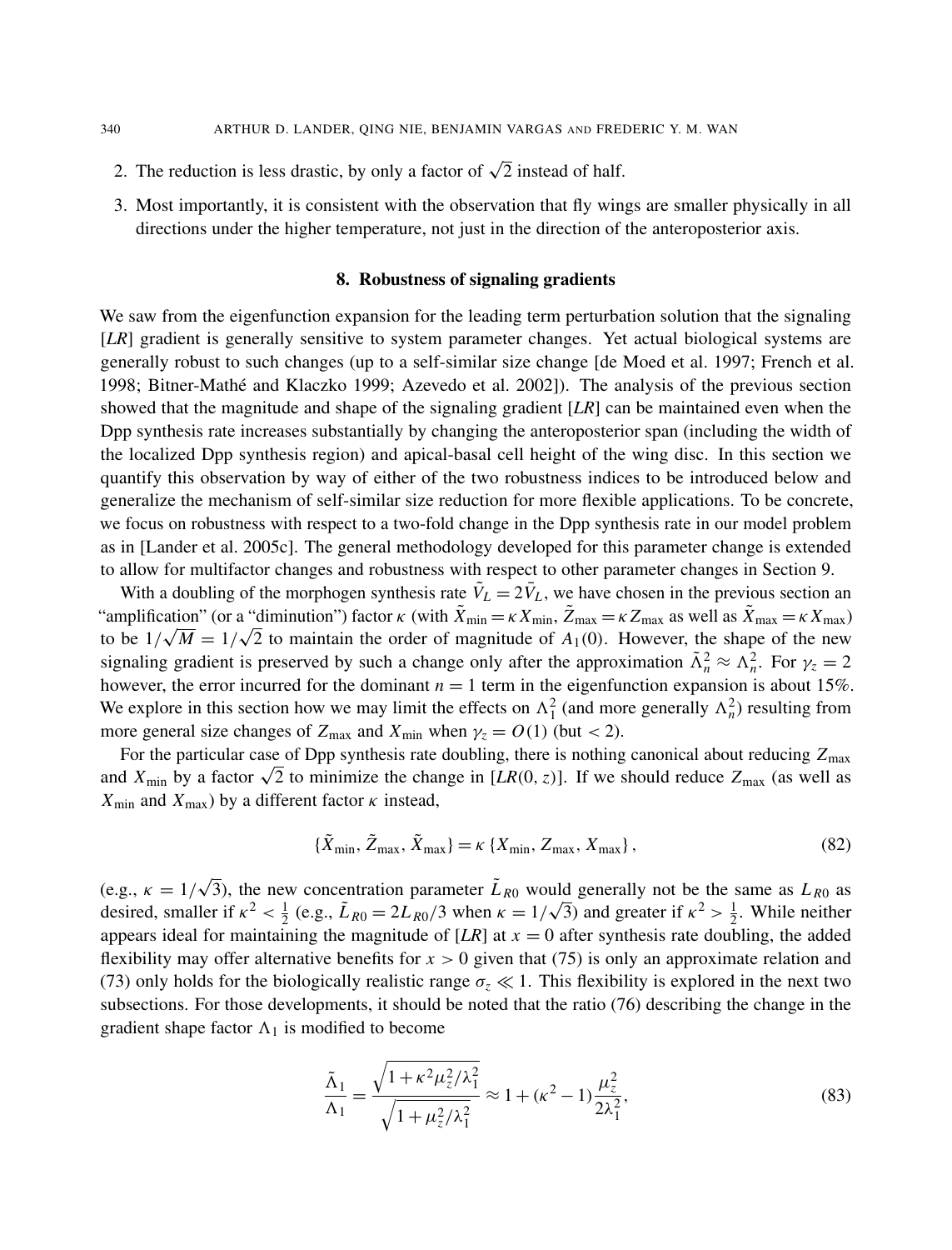which remains nearly 1 for a basal membrane with high leakage. The possibility of specifying  $\kappa$  enables us to choose it to minimize the effect of size changes on two robustness indices that measures the relative change in the magnitude and shape of the signaling [*LR*] gradient downstream.

8.1. *Root-mean-square differential signaling.* To quantify the advantage of a smaller κ (than 1/ √ 2), we let  $\bar{b}(x, z)$  and  $\tilde{b}(x, z)$  be the normalized signaling morphogen-receptor gradients for morphogen synthesis rate  $\bar{V}_L$  and  $\tilde{V}_L = 2\bar{V}_L$ , respectively. We have, for the low receptor occupancy case,

$$
\{\bar{b}(x,z),\ \tilde{b}(x,z)\}\sim\frac{1}{\alpha_z}\{\bar{a}_0(x,z),\ \tilde{a}_0(x,z)\}\approx\frac{\cos(\lambda_1 z)}{\alpha_z}\{A_1(x),\ \tilde{A}_1(x)\}\
$$

where  $A_1(x)$  (for  $\rho = 1$  and  $\ell_M = \infty$ ) is as in (54) and  $\tilde{A}_1(x, z)$  is  $A_1(x)$  with  $\bar{v}_z = (\bar{V}_L / \bar{R}_0) / (D/Z_{\text{max}}^2)$ replaced by  $\tilde{v}_z = (\tilde{V}_L/\bar{R}_0)/(D/\tilde{Z}_{\text{max}}^2)$ , for  $\tilde{Z}_{\text{max}} = \kappa Z_{\text{max}}$  (and  $\{\tilde{X}_{\text{min}}, \tilde{X}_{\text{max}}\} = \kappa \{X_{\text{min}}, X_{\text{max}}\}$ ). Consider the following measure of deviation from the signaling Dpp concentration [*LR*], namely, the *signal robustness index R<sup>b</sup>* defined by

$$
R_b(\kappa) = \frac{(\Delta b)_{\text{rms}}}{b_h - b_\ell} = \frac{1}{b_h - b_\ell} \sqrt{\frac{1}{x_\ell - x_h} \int_{x_h}^{x_\ell} [\tilde{b}(x, 0) - \bar{b}(x, 0)]^2 dx}
$$
(84)

where  $0 < b_\ell = \bar{b}(x_\ell, 0) < b_h = \bar{b}(x_h, 0) \le \bar{b}(0, 0)$ , with  $0 \le x_h < x_\ell \le \ell_M$ . It is just the root-mean-square deviation from  $\bar{b}(x, 0)$ , the normalized signaling gradient  $[LR]/\bar{R}_0$  along the apical face over a relevant span of the wing disc. The quantities  $x_\ell$  and  $x_h$  (or  $b_\ell$  and  $b_h$ ) may be chosen away from the extremities to minimize the effects of outliers. (A more encompassing measure would be to use the average value of  $\overline{b}(x, z)$  and  $\overline{b}(x, z)$  over the interval  $0 < z < 1$  instead of their respective value at  $z = 0$ . However, it suffices to use the simpler expression (84) in a proof of concept discussion.)

With the doubling of the morphogen synthesis rate from  $\bar{V}_L$  to  $\tilde{V}_L = 2\bar{V}_L$ , we reduce both  $X_{\text{min}}$  and  $Z_{\text{max}}$  (as well as  $X_{\text{max}}$ ) by an amplification factor  $\kappa$  to make  $R_b(\kappa)$  as small as possible to minimize the sensitivity of the signaling gradient to the synthesis rate doubling (and size changes). Alternatively, we may choose instead a value for  $\kappa$  so that  $R_b(\kappa)$  is in an acceptable range of values, say  $R_b(\kappa) < 0.1$ , in order for the root mean square deviation to be effectively less than 10% of the gradient prior to the Dpp synthesis rate doubling.

For the low receptor occupancy case, an explicit expression can be obtained for  $R_b$ . For  $x_h = 0$  and  $x_\ell = 2$  (for which  $e^{-2\tilde{\Lambda}_1 x_\ell}$  is negligibly small), we have

$$
R_b(\kappa) \simeq \frac{1}{\sqrt{10}} \left( \frac{4\kappa^4}{\tilde{\Lambda}_1^3} + \frac{1}{\Lambda_1^3} - \frac{8\kappa^2}{\Lambda_1 \tilde{\Lambda}_1 (\tilde{\Lambda}_1 + \Lambda_1)} \right)^{1/2}.
$$
 (85)

The minimum value for this  $R_b$  expression is attained at

$$
\kappa_{\min}^2 = \frac{\xi^2}{1+\xi}, \qquad \xi = \frac{\tilde{\Lambda}_1}{\Lambda_1}.
$$
\n(86)

Table 1 on the next page shows some results for  $\kappa_{\min}$  and several other values of  $\kappa$  for  $x_\ell = 2$ ,  $x_h = 0$  and the typical set of system parameter values used in [Lander et al. 2005c] (with the dimensionless parameter values  $g_z = 0.002$ ,  $f_z = 0.00001$ ,  $h_z = 0.1$ ,  $g_r = 0.01$  and  $x_m = X_{min}/Z_{max} = 0.1$ ). For the three values of the leakage parameters used,  $\sigma_z = 0.2$ , 0.5, and 1.0, the corresponding first eigenvalue being  $\lambda_1 \simeq 1.31$ ,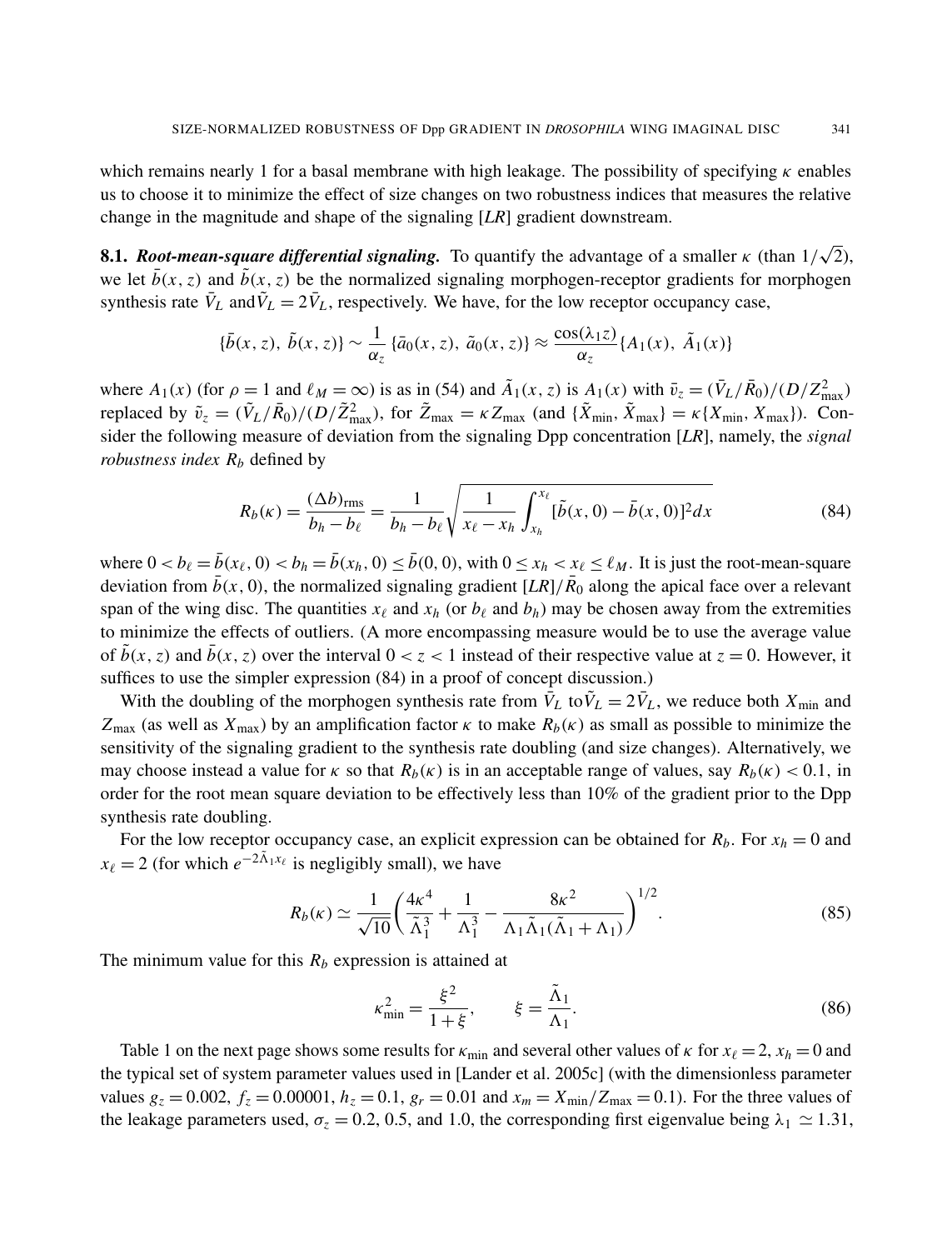|                             |        | $\sigma_z = 1/\gamma_z$ |        |
|-----------------------------|--------|-------------------------|--------|
| $1/\kappa^2$                | 1.0    | 0.5                     | 0.2    |
| 1                           | 0.5223 | 0.4720                  | 0.4301 |
| $\mathcal{D}_{\mathcal{L}}$ | 0.0258 | 0.0153                  | 0.0095 |
| 2.025                       | 0.0198 | 0.0099                  | 0.0048 |
| 2.05                        | 0.0144 | 0.0057                  | 0.0034 |
| 2.10                        | 0.0084 | 0.0094                  | 0.0119 |
| 2.15                        | 0.0147 | 0.0191                  | 0.0213 |
| 3                           | 0.1522 | 0.1444                  | 0.1354 |

**Table 1.** Values of  $R_b$ .

1.08, and 0.86, respectively. These results are calculated from the leading term approximation of the eigenfunction expansion for [*LR*] obtained in a previous subsection. Their accuracy has been confirmed by numerical simulations of the nonlinear IBVP in [Vargas 2007].

If the organism size remains unchanged ( $\kappa = 1$ ), the signal robustness index well into the unacceptable range as specified in [Lander et al. 2005c]. A reduction factor of  $\kappa = 1/\sqrt{2}$  reduces  $R_b$  by a factor greater than 20 to well below the acceptable range of 10%. A slightly smaller  $\kappa$  would reduce  $R_b$  toward the minimum point but not practical. Beyond  $\kappa_{\rm min}$  given in (86), further reduction would only worsen the robustness index (and hence the gradient differential).

8.2. *Root-mean-square signal displacement.* The signal robustness index *R<sup>b</sup>* is not the only measure of the deviation of the modified signaling gradient from the original one prior to Dpp synthesis rate doubling. Given an existing genetic program for individual cells, a more relevant measure of robustness may be the displacement of the same level of morphogen-receptor complex concentration due to a change of morphogen synthesis rate. Let  $\bar{b}(x, 0)$  and  $\tilde{b}(x, 0)$  again be the normalized signaling morphogenreceptor gradients at location *x* on the apical cell surface,  $z = 0$ , for morphogen synthesis rate  $\bar{V}_L$  and  $\tilde{V}_L = 2\bar{V}_L$ , respectively. Let *x* and  $\tilde{x}$  be the corresponding location where they attain the value *b*, i.e.,  $\bar{b}(x, 0) = \tilde{b}(\tilde{x}, 0) = b$ . With a change of ligand synthesis rate,  $\tilde{x}$  is generally different from *x* with  $\tilde{x} - x = \Delta x$ . The root-mean-square of  $\Delta x$  over the range of *b* would be another meaningful measure of robustness:

$$
R_{x} = \frac{(\Delta x)_{\text{rms}}}{x_{\ell} - x_{u}} = \frac{1}{x_{\ell} - x_{u}} \sqrt{\frac{1}{b_{u} - b_{\ell}}} \int_{b_{\ell}}^{b_{u}} (\Delta x)^{2} db.
$$
 (87)

To minimize the effects of outliers, we may limit the range of *b* to be the interval  $(b_\ell, b_u)$  with  $0 \leq b_\ell$  $b_u \le \bar{b}(0)$ . (We may take  $b_\ell = \frac{1}{10} \bar{b}(0)$  and  $b_u = \frac{9}{10} \bar{b}(0)$ , for instance.)

In general, the dependence of displacement  $\Delta x$  on  $\kappa$  is through the expression

$$
\bar{b}(x, 0) \sim \frac{1}{\alpha_z} A_1(x) \approx \frac{\bar{v}_z x_m v_1}{\alpha_z \Lambda_1} \exp(-\Lambda_1 x)
$$

for  $x \ge 0$  and the corresponding expression for  $\tilde{b}(x, 0)$ . Inverting these relations, we obtain

$$
x \approx -\frac{1}{\Lambda_1} \ln \left( \eta \Lambda_1 b \right), \quad \tilde{x} \approx -\frac{1}{\tilde{\Lambda}_1} \ln(\tilde{\eta} \tilde{\Lambda}_1 b), \tag{88}
$$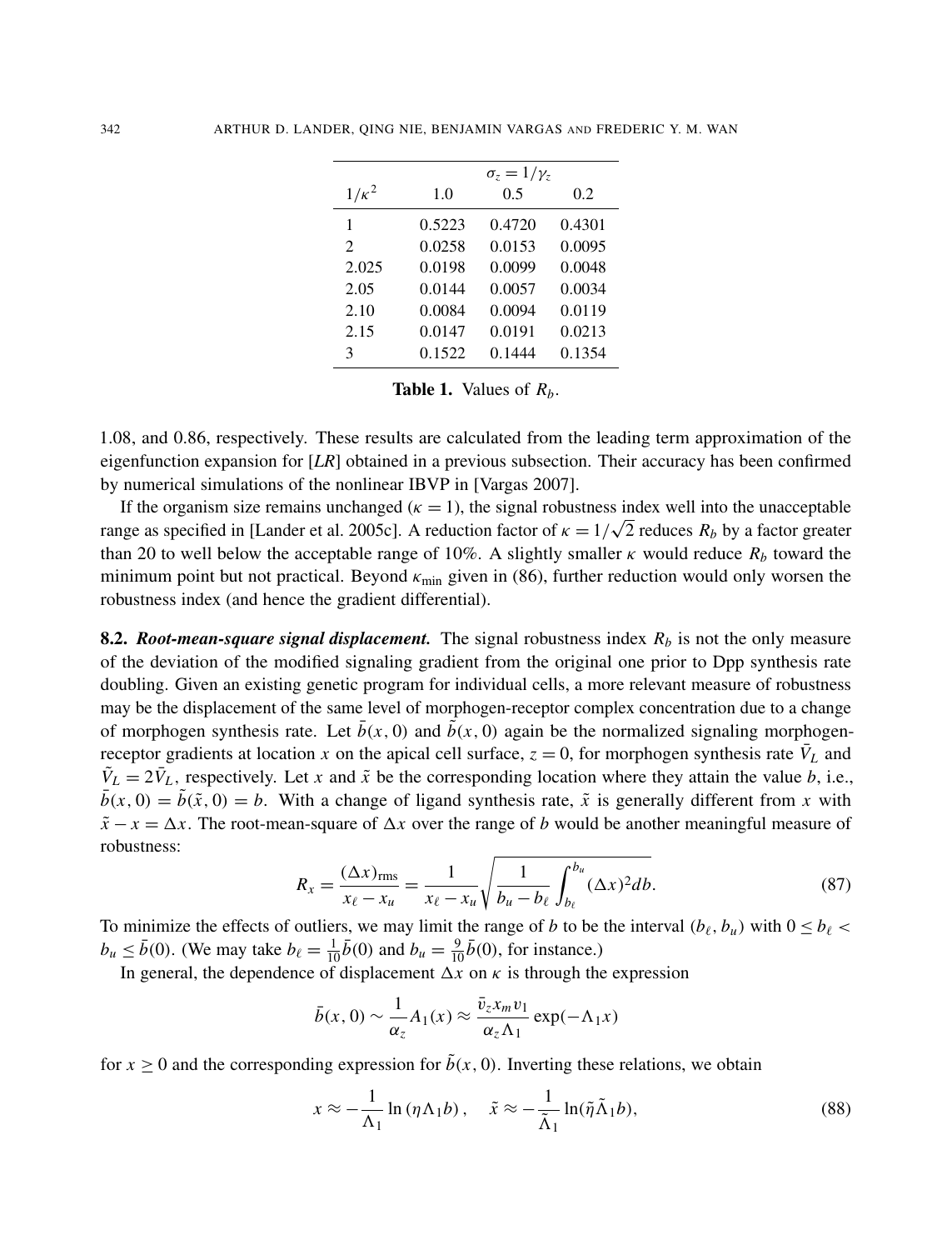where

$$
\eta = \frac{\alpha_z}{\bar{v}_z x_m v_1} = \frac{1}{\beta_z x_m v_1 \mu_z^2}, \qquad \tilde{\eta} = \frac{\eta}{2\kappa^2}, \qquad \beta_z = \frac{\bar{v}_z}{g_z}.
$$
\n(89)

From these we obtain

$$
\Delta x = \frac{1}{\Lambda_1} \ln(\eta \Lambda_1 b) - \frac{1}{\tilde{\Lambda}_1} \ln(\tilde{\eta} \tilde{\Lambda}_1 b) \equiv c_0(\Lambda_1, \tilde{\Lambda}_1) + c_1(\Lambda_1, \tilde{\Lambda}_1) \ln b,\tag{90}
$$

with

$$
c_0(\Lambda_1, \tilde{\Lambda}_1) = \frac{1}{\Lambda_1} \ln(\Lambda_1 \eta) - \frac{1}{\tilde{\Lambda}_1} \ln(\tilde{\Lambda}_1 \tilde{\eta}), \qquad c_1(\Lambda_1, \tilde{\Lambda}_1) = \left(\frac{1}{\Lambda_1} - \frac{1}{\tilde{\Lambda}_1}\right). \tag{91}
$$

It follows that

$$
R_x = \frac{(\Delta x)_{\text{rms}}}{x_{\ell} - x_u} = \frac{1}{x_{\ell} - x_u} \sqrt{\frac{1}{b_u - b_{\ell}}} \int_{b_{\ell}}^{b_u} \left[ c_0(\Lambda_1, \tilde{\Lambda}_1) + c_1(\Lambda_1, \tilde{\Lambda}_1) \ln b \right]^2 db
$$
  
= 
$$
\frac{1}{x_{\ell} - x_u} \sqrt{\frac{1}{b_u - b_{\ell}}} \left[ c_0^2 b + 2c_0 c_1 b (\ln b - 1) + c_1^2 \left( b (\ln b)^2 - 2b (\ln b - 1) \right) \right]_{b_{\ell}}^{b_u}
$$

For sample calculations, we take  $b_u = b(0)$  and  $b_\ell = b(5) \approx 0$ , so that

$$
R_x = \frac{1}{5} \sqrt{c_0^2 + 2c_0 c_1 (\ln b_u - 1) + c_1^2 \left( (\ln b_u)^2 - 2(\ln b_u - 1) \right)}
$$
(92)

Evidently,  $R<sub>x</sub>$  should be as small as possible to minimize the deviation from the normal gradient with  $R_x = 0$  being no change. Alternatively, we may choose  $\kappa$  so that  $R_x(\kappa)$  is in an acceptable range of values. Below are some results for  $R<sub>x</sub>(\kappa)$  for several choice values of  $\kappa$  for the same typical set system parameter values used for Table 1. However, unlike  $R_b$ , the parameter  $\bar{v}_z$  now appears explicitly (through  $\eta$  in *c*<sub>0</sub>, see (92), (89) and (91); it was taken so that  $\beta_z = \bar{v}_z/g_z = \frac{1}{4}$  $\frac{1}{4}$  for the results in Table 2. These results are calculated from the leading term approximation of the eigenfunction expansion for [*LR*] obtained in a previous subsection. Again, their accuracy has been confirmed by numerical simulations [Strikwerda 1989] of the nonlinear IBVP in [Vargas 2007].

If the organism size remains unchanged, the value of the signal robustness index is well above the acceptable range (see also [Lander et al. 2005c]). An amplification factor  $\kappa = 1/\sqrt{2}$  reduces  $R_x$  by at least an order of magnitude to well within the acceptable range for (size-normalized) robustness. Beyond the

|              |        | $\sigma_z = 1/\gamma_z$ |        |
|--------------|--------|-------------------------|--------|
| $1/\kappa^2$ | 1.0    | 0.5                     | 0.2    |
| 1            | 0.7564 | 0.6177                  | 0.5130 |
| 1/2          | 0.0761 | 0.0407                  | 0.0231 |
| 1/2.025      | 0.0649 | 0.0316                  | 0.0156 |
| 1/2.05       | 0.0546 | 0.0239                  | 0.0109 |
| 1/2.10       | 0.0392 | 0.0200                  | 0.0185 |
| 1/2.15       | 0.0373 | 0.0331                  | 0.0340 |
| 1/2.16       | 0.0388 | 0.0365                  | 0.0373 |
| 1/3          | 0.3713 | 0.3229                  | 0.2783 |

**Table 2.** Values of  $R_x$ .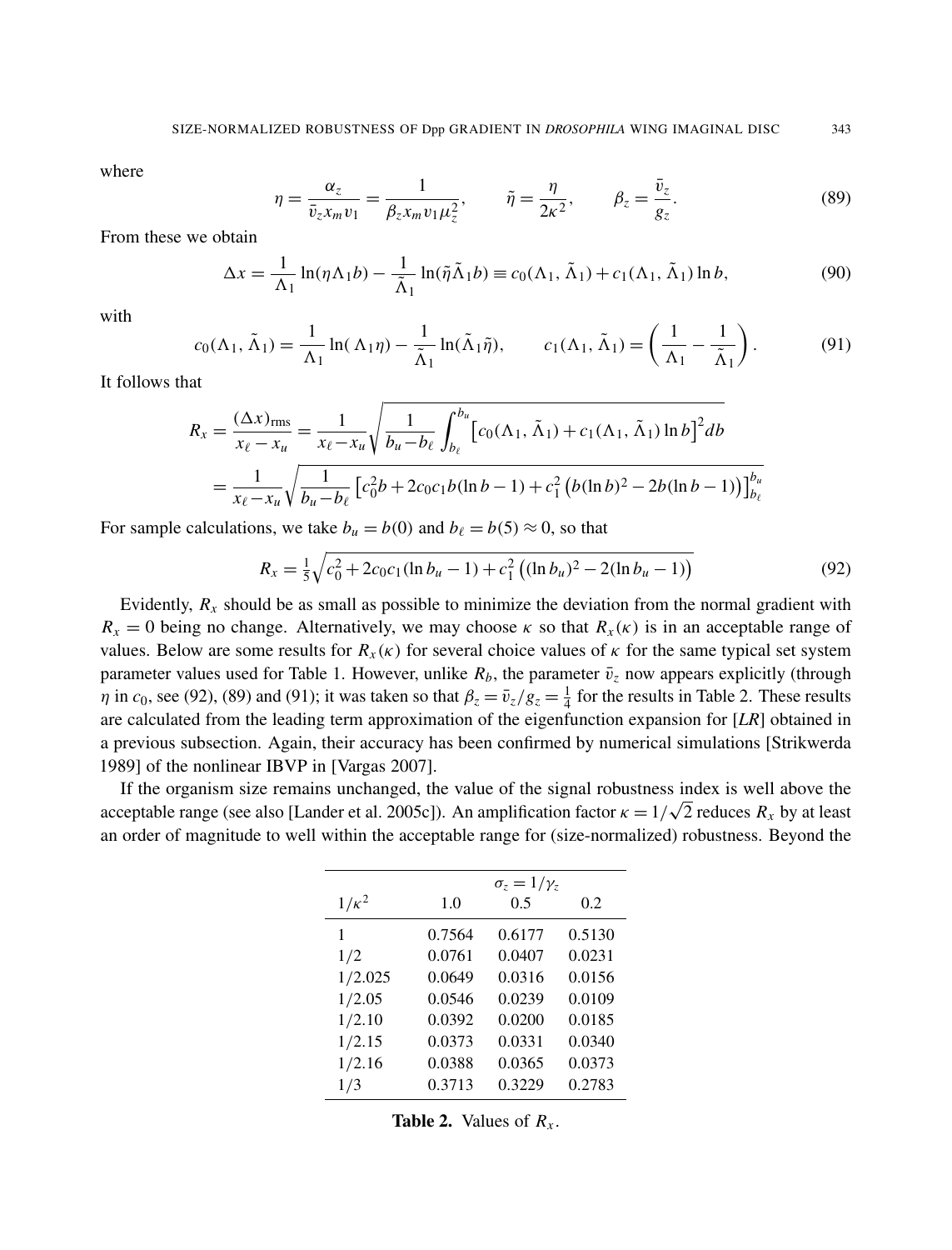|                             |        | exact   |        | linear  |  |
|-----------------------------|--------|---------|--------|---------|--|
| $1/\kappa^2$                | $R_h$  | $R_{r}$ | $R_h$  | $R_{x}$ |  |
| 1                           | 0.3833 | 0.2488  | 0.3873 | 0.2460  |  |
| $\mathcal{D}_{\mathcal{L}}$ | 0.1477 | 0.1570  | 0.1422 | 0.1652  |  |
| 2.75                        | 0.0627 |         | 0.0543 |         |  |
| 3                           | 0.0503 | 0.1017  | 0.0467 | 0.939   |  |
| 3.75                        |        | 0.0687  |        | 0.0757  |  |
| 4                           | 0.0661 | 0.0736  | 0.0701 | 0.1206  |  |

**Table 3.** Comparison of exact and approximate values of  $R_b$  and  $R_x$  (linear approximation).

minimum point (slightly smaller than 1/ √ 2), a further reduction in  $\kappa$  does not improve  $R_x$  but worsens it instead.

8.3. *General receptor occupancy*. The analysis and numerical results presented in the previous subsections are based on the leading term perturbation solution for the steady state problem though confirmed by numerical simulation of the corresponding nonlinear IBVP for the low receptor occupancy case. Without the assumption of low receptor occupancy, numerical simulations for the nonlinear BVP (14), (15), and (26) have been carried out in [Vargas 2007] to show that

- size–normalized robustness persists for typical sets of biologically realistic system parameter values, and
- linearized theory is adequate in estimating appropriate self-similar size reduction for size-normalized robustness for the same sets of system parameter values.

Some sample results are shown in Table 3 for  $\bar{v}_z = 10^{-3}$  and  $\ell_M = 5$  with the remaining parameter values identical to those used for Tables 1 and 2.

## 9. Multifactor robustness

An exogenous change affects more than just one intrinsic characteristic of a biological organism. While we do not have experimental data to document the effects of a temperature change on other system parameters beside the Dpp synthesis rate, we generally expect the rate constants  $k_{\text{deg}}$ ,  $k_{\text{off}}$ ,  $k_g$  and  $\bar{V}_R$  to increase with temperature, but are less certain about the effect on the remaining system parameters such as *D* and *k*on. We examine here how simultaneous (hypothetical) changes in several system parameters (in response to an external change) may alter the wing disc gradient, at least as dictated by our model. For simplicity, we assume the effect of the external change on the diffusion coefficient *D* to be negligible in the range of the change considered. Typically, we proceed with the analytical results for the biologically realistic case of low receptor occupancy which enable us to explore how size changes may ameliorate the net effects of the changes in several system characteristics on the signaling gradient. Such an investigation constitutes a first attempt to address theoretically the *multifactor robustness* of temperature change beyond its effects through the single parameter of Dpp synthesis rate.

Some observations can be made immediately about the effect of changing two of the system parameters. First, the dissociation rate constant  $k_{off}$  is known to be much smaller than  $k_{deg}$  so that  $\alpha_z = (g_z + f_z)/h_z \simeq$  $g_z/h_z$ . The following is an immediate consequence of this observation and (26):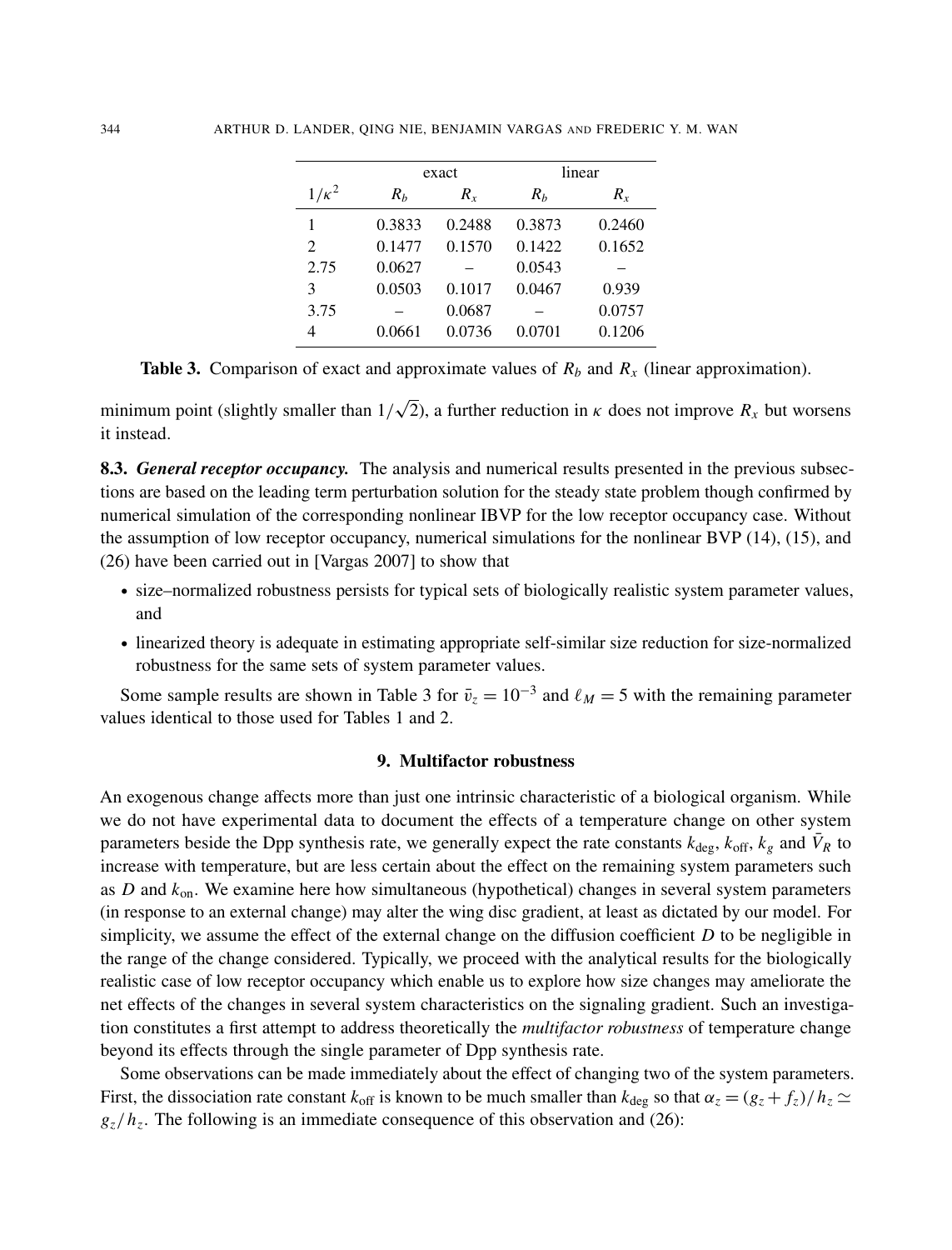# Proposition 7. *Changes in the dissociation rate constant k*off *have negligible effect on the signaling Dpp gradient* [*LR*]*.*

This conclusion is not restricted to the low receptor saturation case, since (26) holds in general.

Next, with  $\mu_z^2 = g_z h_z/(g_z + f_z) \simeq h_z = O(10^{-1})$ , the approximate expression (67) applies as long as the change in *h<sup>z</sup>* is not larger by an order of magnitude. In that case, Proposition 4 continues to hold and, upon rewriting (70) as

$$
[LR] \sim \frac{\bar{V}_L X_{\min} Z_{\max}}{D(k_{\text{deg}} + k_{\text{off}})/k_{\text{on}} \bar{R}_0} \frac{v_1}{\lambda_1} e^{-\lambda_1 x} \cos(\lambda_1 z) \simeq \frac{\bar{V}_L}{k_{\text{deg}}} \frac{\bar{V}_R}{k_g} \frac{k_{\text{on}}}{D/(X_{\min} Z_{\max})} \frac{v_1}{\lambda_1} e^{-\lambda_1 x} \cos(\lambda_1 z) \tag{93}
$$

for  $0 < x < \infty$ , which shows the magnitude of [LR] to increase with the binding rate constant  $k_{on}$ , we have the following observation:

Proposition 8. *A substantial change in the binding rate* (*such as doubling its magnitude*) *would have an effect only on the magnitude of the signaling* [*LR*] *gradient.*

With many rate constants playing a substantive role in the magnitude of the signaling Dpp gradient [*LR*], many scenarios are possible depending on relative effects of a particular kind of exogenous perturbation (such as a temperature change) on these constants, resulting in the new rate constants  $\tilde{V}_L$ ,  $\tilde{V}_R$ ,  $\tilde{k}_{\text{deg}}$ ,  $\tilde{k}_g$ , etc., with  $m_L = \tilde{V}_L / V_L$ ,  $m_{\text{deg}} = \tilde{k}_{\text{deg}} / k_{\text{deg}}$ , and so on. An attempt will be made below to identify some reasonable scenarios and their consequences.

One possible scenario involves the degradation rate constants  $k_{\text{deg}}$  and  $k_g$  changing at the same rate as the corresponding protein synthesis rate  $\bar{V}_L$  and  $\bar{V}_R$ , respectively. In that case, the following is an immediate consequence of (93), with the diffusion rate constant *D* assumed to be unaffected by the exogenous change:

Proposition 9. *For the low receptor occupancy case*, *if*

$$
\frac{m_L}{m_{\text{deg}}} = \frac{\tilde{V}_L / \bar{V}_L}{\tilde{k}_{\text{deg}} / k_{\text{deg}}} = 1, \qquad \frac{m_R}{m_g} = \frac{\tilde{V}_R / \bar{V}_R}{\tilde{k}_g / k_g} = 1,
$$

*then a size-normalized robust gradient is attained by a self-similar reduction* (*of all spatial lengths*,  $X_{min}$ , *<sup>Z</sup>*max *and <sup>X</sup>*max) *by a factor of* <sup>√</sup> 2 *when the binding rate doubles* (*in response to a substantial exogenous change*)*.*

More generally, when  $m_L \neq m_{\text{deg}}$  and  $m_R \neq m_g$ , the situation is more complicated. Upon making use of (93) to form the ratio

$$
\frac{[LR]}{[LR]} \simeq \frac{m_L}{m_{\text{deg}}} \frac{m_R}{m_g} \frac{m_{\text{on}}}{\kappa^2} \tag{94}
$$

where  $m_{\text{on}} = \tilde{k}_{\text{on}}/k_{\text{on}}$  and where all wing dimensions are changed by the same factor  $\kappa$  so that  $\tilde{X}_{\text{min}} =$  $\kappa X_{\text{min}}$ , etc., the next proposition also follows from (93):

**Proposition 10.** With  $m_D = \tilde{D}/D = 1$ , size-normalized robustness is attained by changing all wing disc *dimension by*

$$
\kappa^2 = m_{\rm on} \frac{m_L}{m_{\rm deg}} \frac{m_R}{m_g}.\tag{95}
$$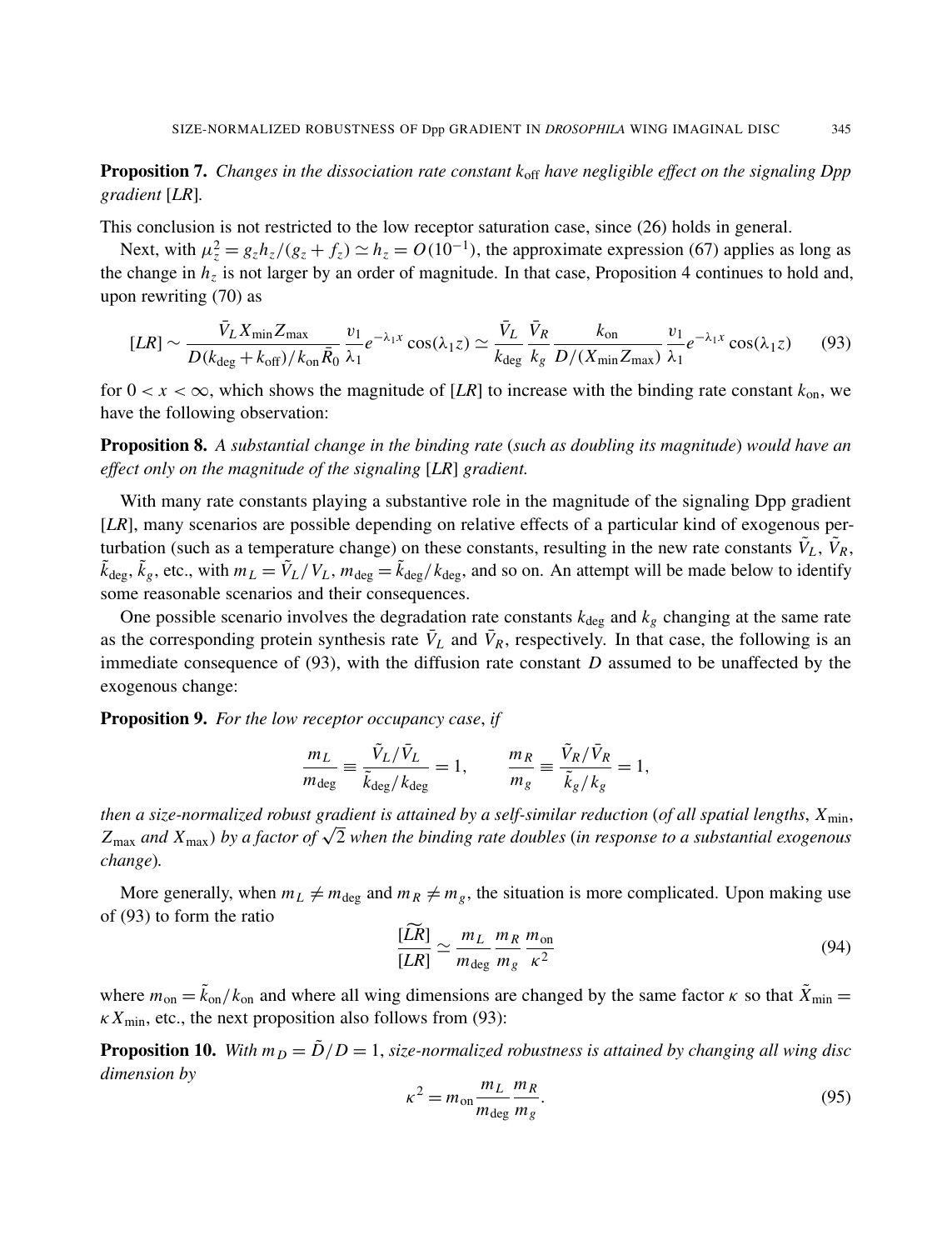Evidently, a more optimal  $\kappa$  can be found with the help of the robustness indices  $R_b$  and  $R_x$  as was done in a previous section on the change for the rate constant  $\bar{V}_L$  alone. While the observations in the last two propositions are based on the analytical results, numerical simulations show that they continue to hold for the general model for typical sets of realistic system parameter values.

# 10. Patterning of a smaller wing disc

It is of some interest to determine also how a higher Dpp synthesis rate and a self-similar size-reduction of the wing imaginal disc may affect the elapsed time to a steady state gradient. Note that the lowest eigenvalue,  $\omega^{(0)}$ , of the nonlinear eigenvalue problem (37)–(41) provides a good first estimate of this halflife measure. An asymptotic solution for this lowest eigenvalue can be obtained by a regular perturbation solution for  $\omega^{(0)}$  in powers of the parameter  $\zeta = g_z/g_r < 1$ ,

$$
\omega^{(0)} = \omega_0 + \zeta \omega_1 + \zeta^2 \omega_2 + \cdots.
$$

Consistent with the low receptor occupancy assumption of this paper (and similar to the development in [Lander et al. 2005b] for the one-dimensional model), the leading term  $\omega_0$  is determined by the simpler eigenvalue problem

$$
\nabla^2 a_0 + [\omega_0 - q_0(x; z, \omega_0)] a_0 = 0, \tag{96}
$$

where

$$
q_0(x; z, \omega_0) = \frac{h_z r_0(x, z)(g_z - \omega_0)}{g_z + f_z - \omega_0}, \quad r_0(x, z) = \rho^2 H(-x) + H(x), \tag{97}
$$

with the four boundary conditions (14)–(15) applied to  $a_0(x, z; \omega_0)$ .

To solve this simpler eigenvalue problem, we note that  $q_0(x; z, \omega_0)$  is independent of *z* given that the receptor synthesis rate is chosen so that  $r_0$  depends only on  $x$ . We can then separate out the *z*-dependent part by setting

$$
a_0(x, z) = \sum_{j=1}^{\infty} A_j(x) \cos(\lambda_j z),
$$

where  $\{\lambda_i\}$  are the solutions of (49). Orthogonality of the functions  $\{\cos(\lambda_i z)\}$  leads to the eigenvalue problem

$$
A''_j + (\omega_0 - \lambda_j^2 - q_0(x; \omega_0))A_j = 0, \qquad A'_j(-x_m) = 0, \qquad A_j(\ell_M) = 0,
$$
\n(98)

where a prime ' indicates differentiation with respect to *x* and  $j = 1, 2, 3, \ldots$ . For  $\rho^2 = 1$  so that  $r_0(x, z) = 1$  for all  $(x, z) \in \overline{\Omega}$ , the solutions of the eigenvalue problem (98) are the eigenpairs

$$
A_{kj}(x) = a_{kj} \cos(\pi_k(x + x_m)), \qquad \pi_k = \frac{\pi(2k - 1)}{2(\ell_M + x_m)}
$$
(99)

for  $k, j = 1, 2, ...,$  with

$$
\omega_0 = \pi_k^2 + \lambda_j^2 + \frac{h_z(g_z - \omega_0)}{g_z + f_z - \omega_0}.
$$
\n(100)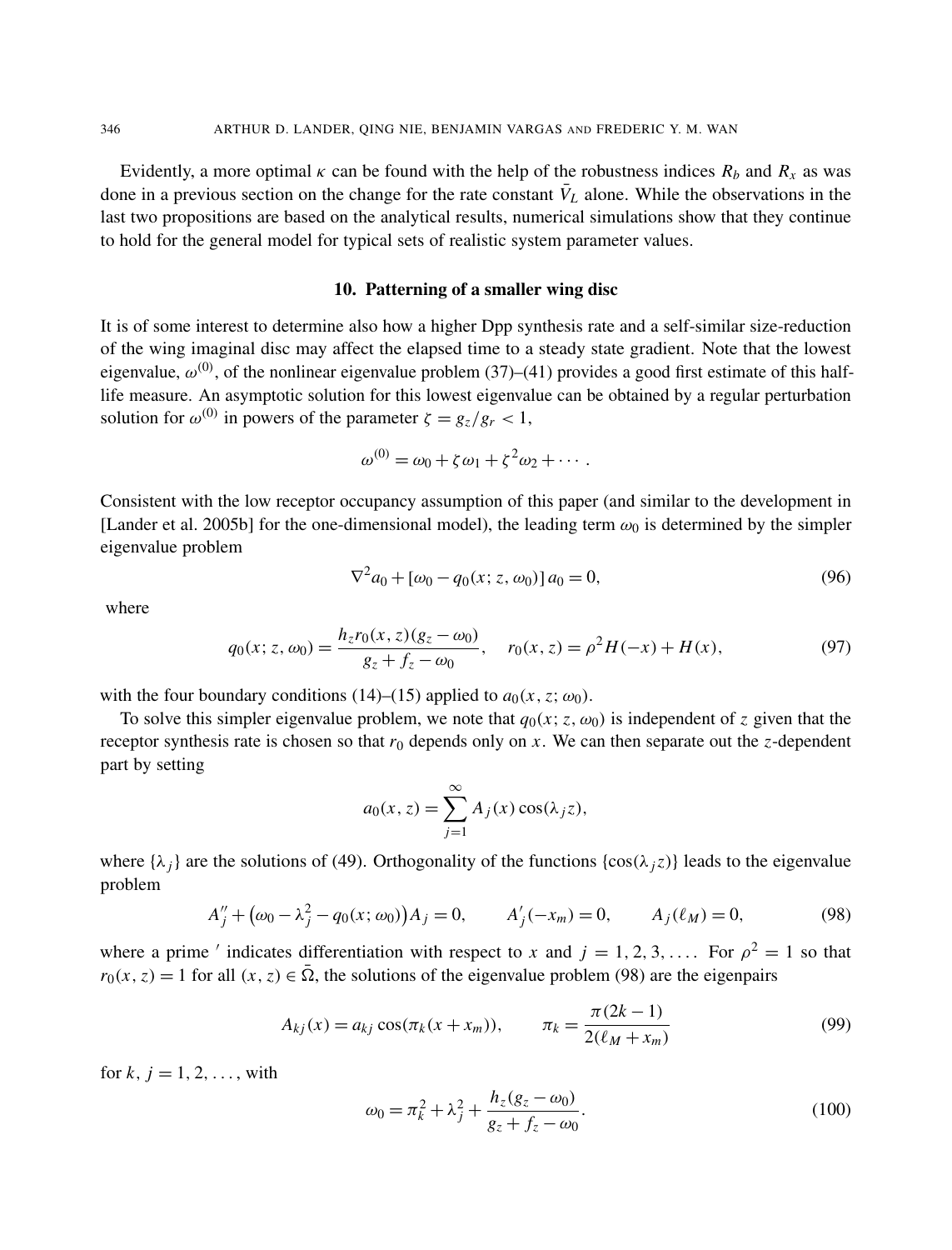The relation (100) is a quadratic equation for  $\omega_0$ ; finding its two roots, denoted by  $\omega_{kj}^{(1)}$  and  $\omega_{kj}^{(2)}$ , is straightforward. Given  $f_z \ll g_z \ll h_z < 1$ , these roots are approximated by

$$
\omega_{kj}^{(1)} \approx \xi_{kj} \approx \pi_k^2 + \lambda_j^2 + h_z, \qquad \omega_{kj}^{(2)} \approx \frac{\delta_{kj}}{\xi_{kj}} \approx g_z.
$$
 (101)

with  $g_z \approx \omega_{kj}^{(2)} \ll \omega_{kj}^{(1)} \approx \pi_k^2 + \lambda_j^2 + h_z$ . The decay rate is dominated by the smallest (lowest)  $\omega_{kj}^{(2)}$ , namely  $\omega_{kj}^{(2)} \approx \omega_{11}^{(2)} \approx g_z$ . With

$$
\omega_{kj}^{(2)}t \approx g_z t = k_{\text{deg}} T,
$$

the expression  $e^{-g_z t} = e^{-k_{\text{deg}}T}$  gives a half life of  $1/k_{\text{deg}}$  which does not vary with size changes in  $Z_{\text{max}}$ ,  $X_{\text{min}}$  or  $X_{\text{max}}$ . We have then the following result on time to steady state gradient:

Proposition 11. *Starting with some small initial* (*perturbation from the steady*) *state*, *the time to a timeindependent steady state is determined by the lowest member of the second family of frequencies*, *which is approximately g<sup>z</sup> . Moreover*, *the corresponding actual half-life is independent of size changes and depends only on k*deg*.*

It follows that the half life of transients would vary only with a change in  $k_{\text{deg}}$  (caused by some exogenous change) and a size change (self-similar or not) would have no effects on this change. In particular, doubling the magnitude of  $k_{\text{deg}}$  (caused by a temperature rise) would reduce by half the half life of transients independent of any size changes.

We note that the situation is not the same for the other family  $\{\omega_{kj}^{(1)}\}$ . With

$$
\omega_{kj}^{(1)} \approx \tilde{\omega}_{kj}^{(1)} \equiv \pi_k^2 + \lambda_j^2
$$

(which is also independent of the size parameters  $\{Z_{\text{max}}, X_{\text{min}}, X_{\text{max}}\}$ ) and with  $t = DT/Z_{\text{max}}^2$ , a size change via  $Z_{\text{max}}$  by an amplification factor  $\kappa$  leads to

$$
T = \frac{t}{D}\tilde{Z}_{\text{max}}^2, \qquad \omega_{kj}^{(1)}t = \frac{D\omega_{kj}^{(1)}}{\tilde{Z}_{\text{max}}^2}T = \frac{D}{\kappa^2 Z_{\text{max}}^2}T(\pi_k^2 + \lambda_j^2). \tag{102}
$$

Hence, it would take less time for all harmonics of a smaller disc associated with the first family of (faster) decay rates  $\omega_{kj}^{(1)}$  to reach the same level of concentration of [*LR*]. As previously mentioned, size changes have no effect on the actual time to steady state given (102). The main purpose in discussing the family  $\{\omega_{kj}^{(1)}\}$  at all is to show that its effect on half life is in the same direction as that of  $\omega_{kj}^{(2)} \simeq g_z$  and hence preserving the size-normalized robust nature of the latter when there is a significant exogenous change.

While a reduction of half life of transients is not synonymous with the speed of growth observed in nature, e.g., faster growth of fruit flies in hotter temperature [de Moed et al. 1997; French et al. 1998; Bitner-Mathé and Klaczko 1999; Azevedo et al. 2002], it certainly is not inconsistent with such observations and may very well contribute to its realization.

#### 11. Concluding remarks

Exogenous (environmental) changes, such as a substantial change in ambient temperature, are expected to affect multiple intrinsic system characteristics such as morphogen and receptor synthesis rates, various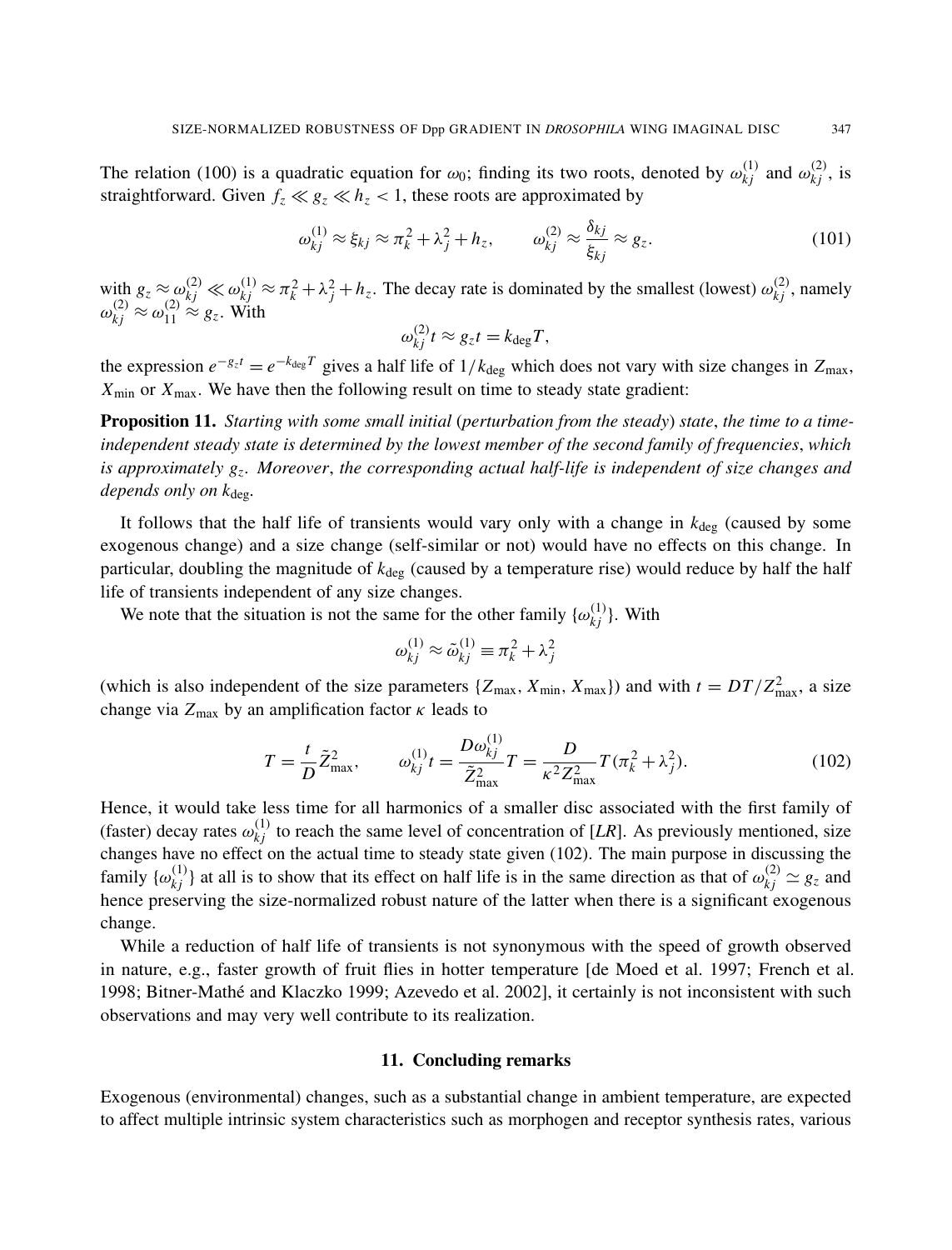binding, dissociation and degradation rate constants, and diffusion rates, of a biological organism. If the effects are substantial as in the case of a 6◦C change in ambient temperature on the Dpp synthesis rate in the *Drosophila* wing imaginal disc, they could alter the biological development of the organism. The temperature–Dpp synthesis rate relation, being the only known data of this type, prompted us to initiate an investigation, of at first limited scope, on the effects of exogenous changes on biological development by examining the effect of the synthesis rate change on the signaling Dpp–Tkv concentration gradient. For biologically realistic gradients occurring in the low receptor occupancy range, we show that a signaling gradient is approximately proportional to the Dpp synthesis rate. It is then shown that the effect of a synthesis rate change may be ameliorated by self-similar size changes to result in a (size-normalized) robust development as measured by several different robustness indices introduced in Section 8.

To the extent that a single exogenous perturbation affects generally more than a single system characteristic, the paper also investigates briefly, in the absence of experimental data, how the effects of multiple system characteristic changes on the signaling gradient can also be ameliorated by self-similar size changes, resulting again in size-normalized robustness.

Changes in morphogen gradient shape with temperature and changes in wing disc size with temperature are probably not independent phenomena, given that Dpp and its receptor Tkv control not just cell identity, but also proliferation [Martin et al. 2004; Martin-Castellanos and Edgar 2002]. Indeed, we do not know whether the primary effect of temperature is to change the size of a morphogen field, and then the morphogen gradient responds by re-scaling to fit the new size, or if the primary effect of temperature is on the morphogen gradient, and the patterned field changes its size in response to the morphogen gradient. Most likely reality lies somewhere between these extremes. (We do know, however, that the wing disc BMP gradient can re-scale to fit alterations in disc size imposed by perturbations other than temperature [Teleman and Cohen 2000].)

Clearly, there is much we do not know about the effects of temperature on biological development or, more fundamentally, its interaction with morphogen gradients. Given how important temperature effects are likely to have been in evolution, there is a great need to gather some of the basic information that will be required to understand these effects. The effort of this paper is a step in this direction. Our results have shown that, whether synthesis rate change is a direct or downstream effect of a temperature change, a (self-similar) change of wing disc size would nearly offset the effects of a doubling of morphogen synthesis rate on the signaling gradient to orchestrate a size-normalized development of wing discs.

At the organismic level, flies grow slower at low temperature and to larger size including having larger wings; they have smaller wings and grow faster (but smaller) at higher temperatures [de Moed et al. 1997; French et al. 1998; Bitner-Mathé and Klaczko 1999; Azevedo et al. 2002]. The faster growth rate of the flies at higher temperature is probably related to faster biochemical reactions not addressed by the mathematical model of the present investigation. While the molecular mechanisms that lead to a speed up of the relevant biochemical reactions are unknown to the authors, faster growth may simply be a consequence of (self-similar) size reduction (to maintain size-normalized development robustness) requiring less biological constituent parts for a smaller fly. Time to a steady-state signaling gradient is not synonymous with biological growth rate. Nevertheless, it seems reasonable that the half life to steady state signaling gradient should be consistent with the different growth rate. Given the result of the previous section, it would appear that degradation rate constants  $k_{\text{deg}}$  should also change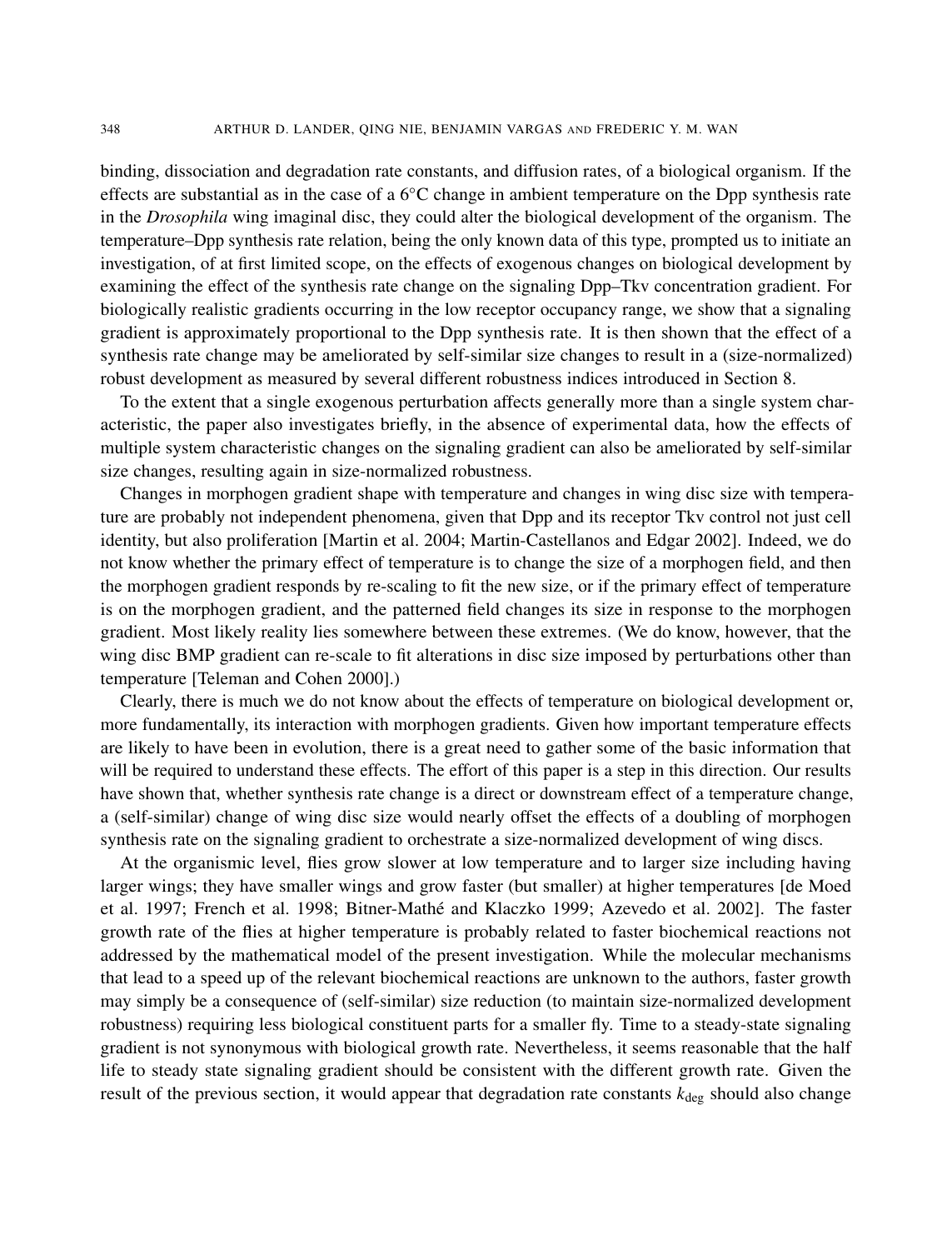with exogenous temperature perturbations in order to affect the time to a steady state signaling Dpp– Tkv complex gradient (which should contribute to but is unlikely to be completely responsible for the speed of general development and growth). As there are no measurements available to validate the sizenormalized multifactor robustness of development (and growth) predicted by our analysis and numerical simulations, it is hoped that observations made herein would stimulate experimental work for measuring the effects of a significant change in temperature on the various rate constants as was done for the Dpp synthesis rate  $\bar{V}_L$  (in the Lander lab) mentioned in the first section of this paper.

#### **References**

- [Amann 1972] H. Amann, "On the existence of positive solutions of nonlinear elliptic boundary value problems", *Indiana Univ. Math. J.* 21:2 (1972), 125–146.
- [Azevedo et al. 2002] R. B. R. Azevedo, V. French, and L. Partridge, "Temperature modulates epidermal cell size in *Drosophila melanogaster*", *J. Insect. Physiol.* 48:2 (2002), 231–237.
- [Bender and Orszag 1999] C. M. Bender and S. A. Orszag, *Advanced mathematical methods for scientists and engineers, I: Asymptotic methods and perturbation theory*, Springer, New York, 1999.
- [Bitner-Mathé and Klaczko 1999] B. C. Bitner-Mathé and L. B. Klaczko, "Plasticity of *Drosophila melanogaster* wing morphology: effects of sex, temperature and density", *Genet.* 105:2 (1999), 203–210.
- [Dowd et al. 1999] C. J. Dowd, C. L. Cooney, and M. A. Nugent, "Heparan sulfate mediates bFGF transport through basement membrane by diffusion with rapid reversible binding", *J. Biol. Chem.* 274:8 (1999), 5236–5244.
- [Entchev et al. 2000] E. V. Entchev, A. Schwabedissen, and M. González-Gaitán, "Gradient formation of the TGF-β homolog Dpp", *Cell* 103:6 (2000), 981–991.
- [French et al. 1998] V. French, M. Feast, and L. Partridge, "Body size and cell size in *Drosophila*: the developmental response to temperature", *J. Insect. Physiol.* 44:11 (1998), 1081–1089.
- [Gurdon and Bourillot 2001] J. B. Gurdon and P.-Y. Bourillot, "Morphogen gradient interpretation", *Nature* 413:6858 (2001), 797–803.
- [Khong and Wan 2007] M. Khong and F. Y. M. Wan, "Negative feedback in morphogen gradients", pp. 29–51 in *Frontiers of applied mathematics* (Proc. of 2nd International Symposium) (Beijing, 2006), edited by D.-Y. Hsieh et al., World Scientific, Singapore, 2007.
- [Lander et al. 2002] A. D. Lander, Q. Nie, and F. Y. M. Wan, "Do morphogen gradients arise by diffusion?", *Dev. Cell* 2:6 (2002), 785–796.
- [Lander et al. 2005a] A. D. Lander, Q. Nie, B. Vargas, and F. Y. M. Wan, "Aggregation of a distributed source in morphogen gradient formation", *Stud. Appl. Math.* 114:4 (2005), 343–374.
- [Lander et al. 2005b] A. D. Lander, Q. Nie, and F. Y. M. Wan, "Spatially distributed morphogen production and morphogen gradient formation", *Math. Biosci. Eng.* 2:2 (2005), 239–262.
- [Lander et al. 2005c] A. D. Lander, F. Y. M. Wan, and Q. Nie, "Multiple paths to morphogen gradient robustness", preprint, Center for Complex Biological Systems, University of California, Irvine, CA, 2005, available at https://eee.uci.edu/11s/45869/ home/Draft5.pdf.
- [Lander et al. 2006] A. D. Lander, Q. Nie, and F. Y. M. Wan, "Internalization and end flux in morphogen gradient formation", *J. Comput. Appl. Math.* 190:1-2 (2006), 232–251.
- [Lou et al. 2004] Y. Lou, Q. Nie, and F. Y. M. Wan, "Nonlinear eigenvalue problems in the stability analysis of morphogen gradients", *Stud. Appl. Math.* 113:2 (2004), 183–215.
- [Martin-Castellanos and Edgar 2002] C. Martin-Castellanos and B. A. Edgar, "A characterization of the effects of Dpp signaling on cell growth and proliferation in the *Drosophila* wing", *Dev.* 129:4 (2002), 1003–1013.
- [Martin et al. 2004] F. A. Martin, A. Pérez-Garijo, E. Moreno, and G. Morata, "The *brinker* gradient controls wing growth in *Drosophila*", *Dev.* 131:20 (2004), 4921–4930.